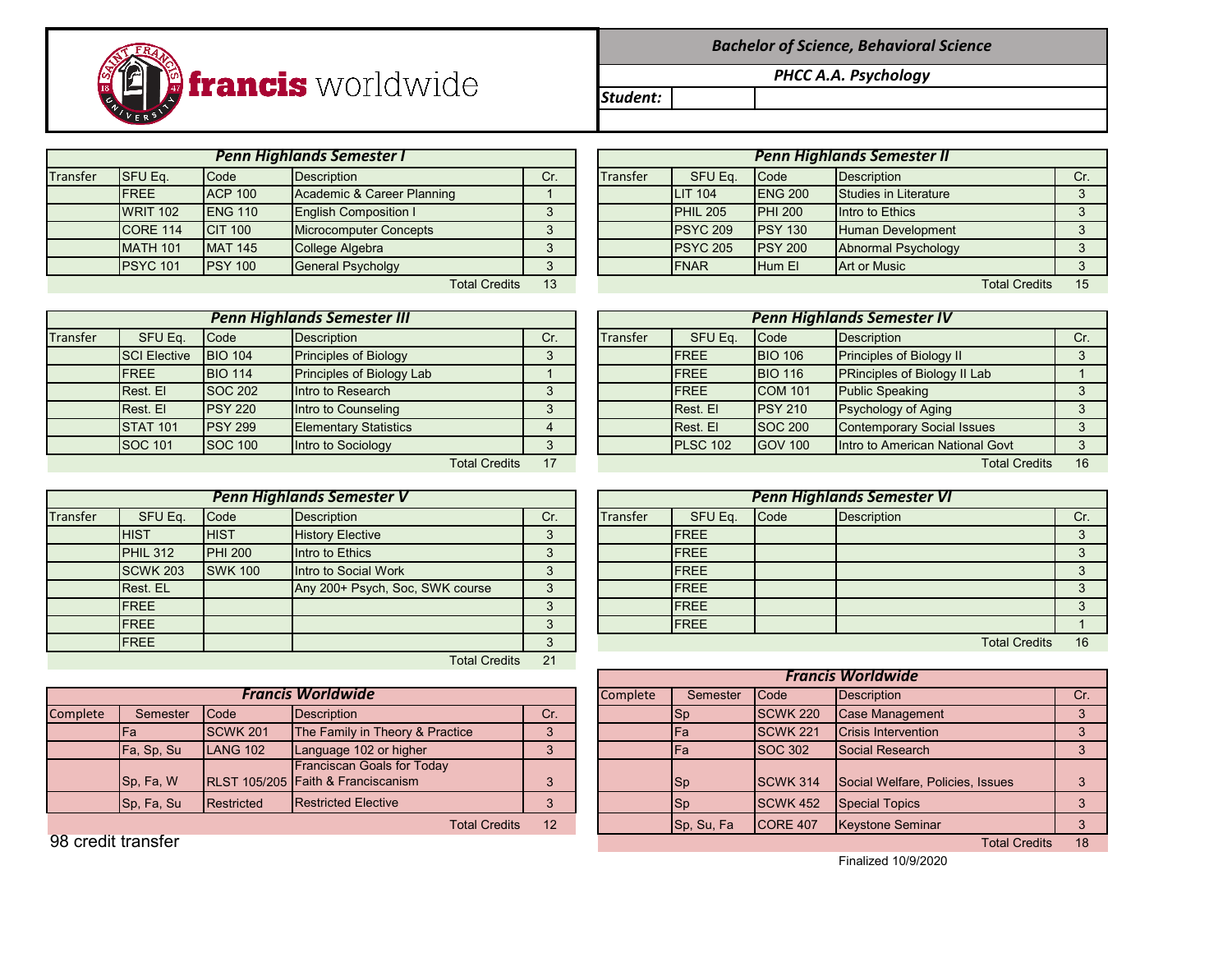

*Bachelor of Science, Behavioral Science*

*PHCC A.A. Social Work* 

*Student:*

Transfer SFU Eq. |Code |Description | Cr. | Transfer | SFU Eq. |Code |Description | Cr. ACP 100 ACP 100 Academic and Career Planning 1 CORE 114 CIT 100 | Microcomputer Applications | 3 WRIT 102 ENG 110 English Composition I 3 PSYC 101 PSY 100 General Psychology **SOC 101** 3 SCWK 203 SWK 100 Introduction to Social Work 3 Total Credits 16 *Penn Highlands Semester I Penn Highlands Semester II*

|          |                             |                | <b>Penn Highlands Semester III</b>   |     |  | Transfer | SFU Eq.                   | Code            | Description                            |  |
|----------|-----------------------------|----------------|--------------------------------------|-----|--|----------|---------------------------|-----------------|----------------------------------------|--|
| Transfer | SFU Eq.                     | Code           | <b>Description</b>                   | Cr. |  |          | PLSC 102                  | <b>GOV 100</b>  | Introduction to American National Gove |  |
|          | <b>SCI</b>                  | <b>BIO 104</b> | Principles of Biology I Lecture      | 3   |  |          | $PHIL$ 205                | <b>IPHI 110</b> | Introduction to Philosophy**           |  |
|          | <b>IFREE</b>                | <b>BIO 114</b> | Principles of Biology I Lab          |     |  |          | <b>REST ELECTIPHI 200</b> |                 | Introduction to Ethics                 |  |
|          | <b>SCWK 201</b>             | <b>SWK 135</b> | <b>Families in Society</b>           | 3   |  |          | <b>SCWK 314</b>           | <b>SWK 210</b>  | Social Welfare                         |  |
|          | <b>PHIL 312/313 SWK 225</b> |                | <b>Ethics in the Social Sciences</b> | 3   |  |          | <b>FREE</b>               |                 | <b>OPEN ELECTIVE</b>                   |  |
|          | <b>IFREE</b>                |                | Open Elective                        | 3   |  |          | <b>IREST EL</b>           | <b>SOC 205</b>  | Race, Class, and Gender in Society     |  |
|          | <b>IFREE</b>                |                | Open Elective                        | 3   |  |          |                           |                 | <b>Total Credits</b>                   |  |
|          |                             |                | Total Credits                        | 16  |  |          |                           |                 |                                        |  |

|          |                 |                            | <b>Penn Highlands Semester V</b>        |            | Transfer | SFU Eq.      | Code | Description          |    |
|----------|-----------------|----------------------------|-----------------------------------------|------------|----------|--------------|------|----------------------|----|
| Transfer | SFU Eq.         | Code                       | <b>Description</b>                      | Cr.        |          | <b>IFREE</b> |      |                      |    |
|          | <b>IFNAR</b>    |                            | <b>ART or MUS</b> Art or Music Elective | ◠          |          | <b>IFREE</b> |      |                      |    |
|          | <b>STAT 101</b> | <b>IPSY 299 or MAT 200</b> |                                         | ◠          |          | <b>IFREE</b> |      |                      |    |
|          | <b>PSYC 205</b> | <b>IPSY 200</b>            | Abnormal Psychology                     | ◠<br>s.    |          | <b>IFREE</b> |      |                      |    |
|          | <b>IFREE</b>    |                            |                                         | $\sqrt{2}$ |          | <b>IFREE</b> |      |                      |    |
|          | <b>IFREE</b>    |                            |                                         | っ          |          | <b>FREE</b>  |      |                      |    |
|          |                 |                            | <b>Total Credits</b>                    | 15         |          |              |      | <b>Total Credits</b> | 18 |

|          | <b>Francis Worldwide</b>   |                 |                                                  |     |  |          |                   |                  | <b>Francis Worldwide</b>   |    |
|----------|----------------------------|-----------------|--------------------------------------------------|-----|--|----------|-------------------|------------------|----------------------------|----|
| Complete | Semester                   | <b>Code</b>     | Description                                      | Cr. |  | Complete | Semester          | <b>Code</b>      | Description                | Cr |
|          | Fa, Sp, Su                 | <b>ILANG</b>    | Language 102 or Higher                           | ◠   |  |          | Fa, Su, Sp, WREST |                  | <b>Restricted Elective</b> |    |
|          |                            |                 | Franciscan Goals for Today or                    |     |  |          |                   |                  |                            |    |
|          |                            |                 | Fa, Sp, Su, W RLST 105/205 Faith & Franciscanism |     |  |          | Fa, Su, Sp, WREST |                  | <b>Restricted Elective</b> |    |
|          | <b>Sp</b>                  | <b>SCWK 220</b> | Case Management                                  |     |  |          | Fa, Su, Sp, WREST |                  | <b>Restricted Elective</b> |    |
|          | lFa                        | <b>SCWK 221</b> | Crisis Intervention                              |     |  |          | lFa               | <b>SOC 302</b>   | Social Research            |    |
|          | 12<br><b>Total Credits</b> |                 |                                                  |     |  |          | <b>I</b> Sp       | <b>ISCWK 452</b> | <b>Special Topics</b>      |    |

|                 |                 | <b>Penn Highlands Semester I</b>  |     |                 |                 |                | <b>Penn Highlands Semester II</b>      |  |
|-----------------|-----------------|-----------------------------------|-----|-----------------|-----------------|----------------|----------------------------------------|--|
| SFU Eq.         | Code            | <b>Description</b>                | Cr. | <b>Transfer</b> | SFU Eq.         | <b>Code</b>    | <b>Description</b>                     |  |
| <b>ACP 100</b>  | <b>ACP 100</b>  | Academic and Career Planning      |     |                 | <b>IFREE</b>    | <b>COM 101</b> | <b>Public Speaking</b>                 |  |
| <b>CORE 114</b> | <b>CIT 100</b>  | <b>Microcomputer Applications</b> |     |                 | <b>LIT 104</b>  | <b>ENG 200</b> | English Comp II: Studies in Literature |  |
| <b>WRIT 102</b> | <b>ENG 110</b>  | <b>English Composition I</b>      |     |                 | <b>IHIST</b>    | <b>HIS 100</b> | U.S. History I                         |  |
| <b>MATH 101</b> | <b>MAT 145</b>  | College Algebra                   |     |                 | <b>PSYC 209</b> | <b>PSY 130</b> | Human Dev Across the Lifespan          |  |
| <b>PSYC 101</b> | <b>IPSY 100</b> | <b>General Psychology</b>         |     |                 | <b>SOC 101</b>  | <b>SOC 100</b> | Introduction to Sociology              |  |
| <b>SCWK 203</b> | <b>SWK 100</b>  | Introduction to Social Work       |     |                 |                 |                | <b>Total Credits</b>                   |  |

|                      |                |                                        |     | <b>Penn Highlands Semester IV</b> |                            |                |                                        |     |  |  |  |
|----------------------|----------------|----------------------------------------|-----|-----------------------------------|----------------------------|----------------|----------------------------------------|-----|--|--|--|
|                      |                | <b>Penn Highlands Semester III</b>     |     | Transfer                          | SFU Eq.                    | Code           | Description                            | Cr. |  |  |  |
| SFU Eq.              | Code           | <b>Description</b>                     | Cr. |                                   | PLSC 102                   | <b>GOV 100</b> | Introduction to American National Gove |     |  |  |  |
| <b>SCI</b>           | <b>BIO 104</b> | <b>Principles of Biology I Lecture</b> | 3   |                                   | PHIL <sub>205</sub>        | <b>PHI 110</b> | Introduction to Philosophy**           |     |  |  |  |
| <b>FREE</b>          | <b>BIO 114</b> | <b>Principles of Biology I Lab</b>     |     |                                   | <b>IREST ELECTIPHI 200</b> |                | Introduction to Ethics                 |     |  |  |  |
| <b>SCWK 201</b>      | <b>SWK 135</b> | <b>Families in Society</b>             |     |                                   | SCWK 314                   | <b>SWK 210</b> | Social Welfare                         |     |  |  |  |
| PHIL 312/313 SWK 225 |                | Ethics in the Social Sciences          | 3   |                                   | <b>IFREE</b>               |                | <b>OPEN ELECTIVE</b>                   |     |  |  |  |
| <b>FREE</b>          |                | Open Elective                          | 3   |                                   | <b>RESTEL</b>              | <b>SOC 205</b> | Race, Class, and Gender in Society     | ◠   |  |  |  |
| <b>FREE</b>          |                | Open Elective                          | 3   |                                   |                            |                | <b>Total Credits</b>                   | 18  |  |  |  |

|                 |                           |                                  |     |                 | <b>Penn Highlands Semester VI</b> |              |             |                      |    |  |  |  |
|-----------------|---------------------------|----------------------------------|-----|-----------------|-----------------------------------|--------------|-------------|----------------------|----|--|--|--|
|                 |                           | <b>Penn Highlands Semester V</b> |     | <b>Transfer</b> | SFU Eq.                           | Code         | Description | Cr.                  |    |  |  |  |
| SFU Eq.         | Code                      | <b>Description</b>               | Cr. |                 |                                   | <b>IFREE</b> |             |                      |    |  |  |  |
| <b>FNAR</b>     | <b>ART or MUS</b>         | Art or Music Elective            |     |                 |                                   | <b>IFREE</b> |             |                      |    |  |  |  |
| <b>STAT 101</b> | <b>PSY 299 or MAT 200</b> |                                  |     |                 |                                   | <b>IFREE</b> |             |                      |    |  |  |  |
| <b>PSYC 205</b> | <b>IPSY 200</b>           | <b>Abnormal Psychology</b>       |     |                 |                                   | <b>IFREE</b> |             |                      |    |  |  |  |
| <b>FREE</b>     |                           |                                  |     |                 |                                   | <b>IFREE</b> |             |                      |    |  |  |  |
| <b>FREE</b>     |                           |                                  |     |                 |                                   | <b>IFREE</b> |             |                      |    |  |  |  |
|                 |                           | <b>Total Credits</b>             | 15  |                 |                                   |              |             | <b>Total Credits</b> | 18 |  |  |  |

|                    |            |                 | <b>Francis Worldwide</b>                                                          |          |          | <b>Francis Worldwide</b> |                 |                            |                   |  |  |
|--------------------|------------|-----------------|-----------------------------------------------------------------------------------|----------|----------|--------------------------|-----------------|----------------------------|-------------------|--|--|
| Complete           | Semester   | Code            | Description                                                                       | Cr.      | Complete | Semester                 | <b>Code</b>     | Description                | Cr.               |  |  |
|                    | Fa, Sp, Su | <b>LANG</b>     | Language 102 or Higher                                                            |          |          | Fa, Su, Sp, WREST        |                 | <b>Restricted Elective</b> | $\mathbf{\Omega}$ |  |  |
|                    |            |                 | Franciscan Goals for Today or<br>Fa, Sp, Su, W RLST 105/205 Faith & Franciscanism | $\Omega$ |          | Fa, Su, Sp, WREST        |                 | <b>Restricted Elective</b> |                   |  |  |
|                    | <b>ISp</b> | <b>SCWK 220</b> | Case Management                                                                   |          |          | Fa, Su, Sp, WREST        |                 | <b>Restricted Elective</b> |                   |  |  |
|                    | 'Fa        | <b>SCWK 221</b> | Crisis Intervention                                                               |          |          | <b>IFa</b>               | <b>SOC 302</b>  | Social Research            | ົ                 |  |  |
|                    |            |                 | <b>Total Credits</b>                                                              | 12       |          | Sp                       | <b>SCWK 452</b> | <b>Special Topics</b>      |                   |  |  |
| 98 credit transfer |            |                 |                                                                                   |          |          | Fa, Su, Sp               | <b>CORE 407</b> | Keystone Seminar           | ີ                 |  |  |
|                    |            |                 |                                                                                   |          |          |                          |                 | <b>Total Credits</b>       | 18                |  |  |

Finalized 10/9/2020-CLL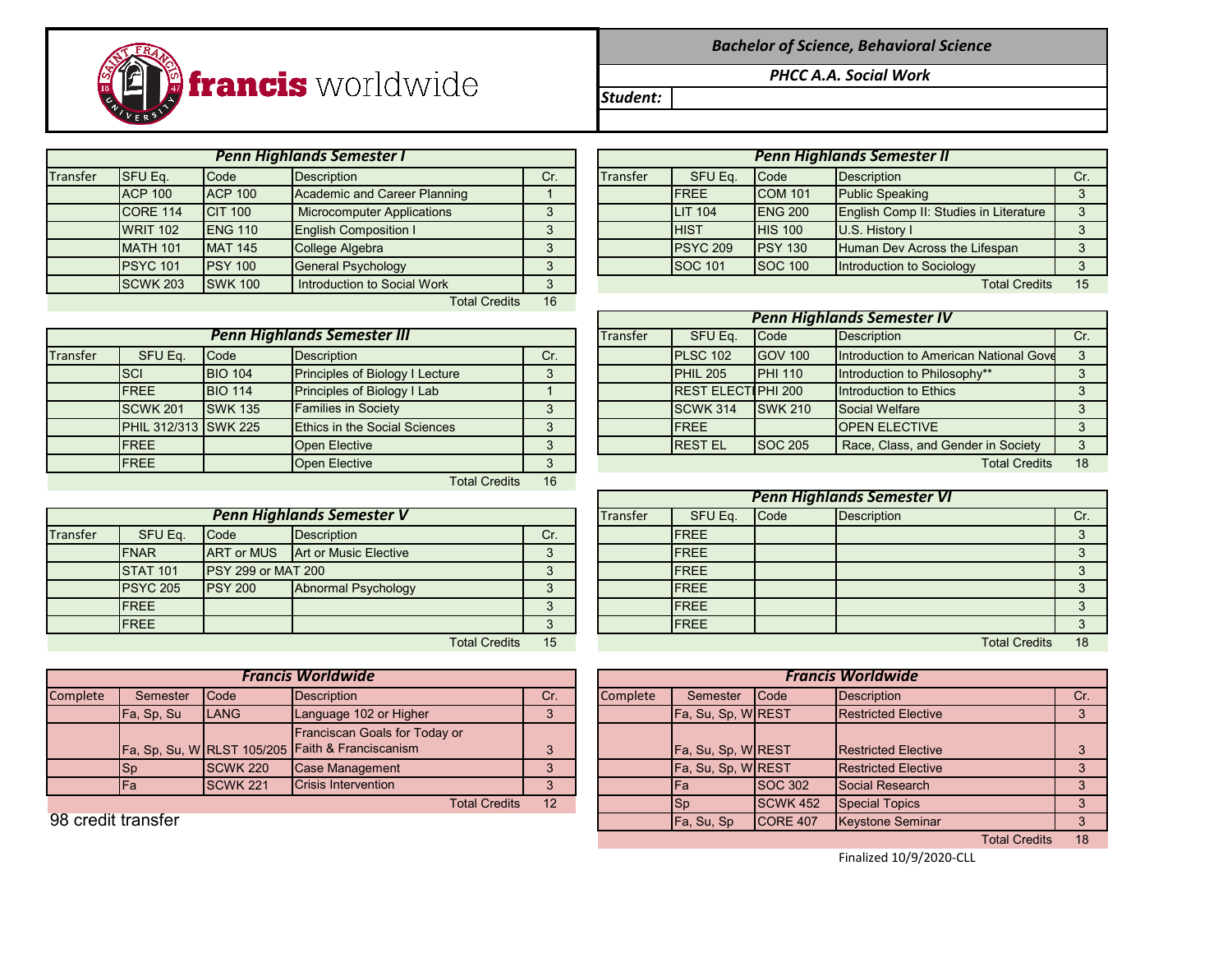

*Bachelor of Science, Criminal Justice*

*PHCC Criminal Justice A.S.* 

*Student:*

Transfer SFU Eq. |Code | Description | Cr. | Transfer | SFU Eq. |Code |Description | Cr. | Cr. FREE ACP 100 Academic and Career Planning 1 FREE CRJ 175 Constitutional Law 3 CJ 340 CRJ 105 |Institutional and Community Corrections | 3 CJ 206 CRJ 110 Introduction to Criminal Justice 3 WRIT 102 ENG 110 English Composition I 3 SOC 101 SOC 100 Introduction to Sociology 3 Total Credits 16 *Penn Highlands Semester I Penn Highlands Semester II*

Transfer SFU Eq. Code Description Cr. FREE BIO 106 Principles of Biology II Lecture 3 SCI BIO 104 Principles of Biology I Lecture 3 FREE BIO 114 Principles of Biology I Lab 1 CJ 325 CRJ 215 Criminal Law and Procedure 3 PSYC 101 PSY 100 General Psychology **CREDITS 18** 3 Total Credits 18 *Penn Highlands Semester III*

|          | <b>Penn Highlands Semester V</b> |                |                                   |     |  |  |              | <b>Code</b> | Description |  |  |
|----------|----------------------------------|----------------|-----------------------------------|-----|--|--|--------------|-------------|-------------|--|--|
| Transfer | SFU Eq.                          | Code           | Description                       | Cr. |  |  | <b>IFREE</b> |             |             |  |  |
|          | <b>STAT 101</b>                  | <b>MAT 200</b> | <b>Probability and Statistics</b> |     |  |  | <b>IFREE</b> |             |             |  |  |
|          | <b>IHIST</b>                     | <b>HIS</b>     | <b>Any History Elective</b>       |     |  |  | <b>IFREE</b> |             |             |  |  |
|          | <b>IFREE</b>                     |                |                                   |     |  |  | <b>IFREE</b> |             |             |  |  |
|          | PHIL <sub>205</sub>              | <b>PHI 110</b> | Introduction to Philosophy        |     |  |  | <b>IFREE</b> |             |             |  |  |
|          |                                  |                | <b>Total Credits</b>              | 12  |  |  | <b>IFREE</b> |             |             |  |  |

| <b>Francis Worldwide</b> |                         |                |                                                  |      |  |  |  |  |  |  |
|--------------------------|-------------------------|----------------|--------------------------------------------------|------|--|--|--|--|--|--|
| <b>Complete</b>          | Semester                | Code           | Description                                      | ICr. |  |  |  |  |  |  |
|                          | Fa, Sp, Su              | <b>LANG</b>    | Language 102 or Higher                           |      |  |  |  |  |  |  |
|                          |                         |                | Franciscan Goals for Today or                    |      |  |  |  |  |  |  |
|                          |                         |                | Fa, Sp, Su, W RLST 105/205 Faith & Franciscanism | 3    |  |  |  |  |  |  |
|                          | Fa, Sp, Su, W PHIL/RLST |                | 300+ elective                                    |      |  |  |  |  |  |  |
|                          | Sp                      | <b>CSA 101</b> | <b>Cybercrime and Electronic Evidence</b>        |      |  |  |  |  |  |  |
|                          | Fa                      | <b>CJ 302</b>  | Social & Criminal Justice Research               |      |  |  |  |  |  |  |
|                          |                         |                | <b>Total Credits</b>                             | 15   |  |  |  |  |  |  |

|          | <b>Penn Highlands Semester II</b> |                |                                          |     |  |  |  |  |  |
|----------|-----------------------------------|----------------|------------------------------------------|-----|--|--|--|--|--|
| Transfer | SFU Eq.                           | Code           | <b>Description</b>                       | Cr. |  |  |  |  |  |
|          | <b>CORE 114</b>                   | <b>COM 101</b> | <b>Public Speaking</b>                   |     |  |  |  |  |  |
|          | <b>FRFF</b>                       | <b>CRJ 115</b> | <b>Ethics in Criminal Justice</b>        |     |  |  |  |  |  |
|          | CJ 209                            | <b>CRJ 225</b> | <b>Criminological Theory</b>             |     |  |  |  |  |  |
|          | <b>LIT 104</b>                    | <b>ENG 200</b> | English Composition II: Studies in Liter | 3   |  |  |  |  |  |
|          | <b>FREE</b>                       | <b>SOC 200</b> | <b>Contemporary Social Issues</b>        |     |  |  |  |  |  |
|          |                                   |                | <b>Total Credits</b>                     | 15  |  |  |  |  |  |

|                 |                                    |                                 |         | <b>Penn Highlands Semester IV</b> |                    |                |                                         |    |  |  |  |  |
|-----------------|------------------------------------|---------------------------------|---------|-----------------------------------|--------------------|----------------|-----------------------------------------|----|--|--|--|--|
|                 | <b>Penn Highlands Semester III</b> | Transfer                        | SFU Eq. | <b>Code</b>                       | <b>Description</b> | Cr.            |                                         |    |  |  |  |  |
| SFU Eq.         | Code                               | <b>Description</b>              | Cr.     |                                   | <b>IFREE</b>       | <b>BIO 106</b> | Principles of Biology II Lecture        |    |  |  |  |  |
| <b>SCI</b>      | <b>BIO 104</b>                     | Principles of Biology I Lecture |         |                                   | <b>IFREE</b>       | <b>BIO 116</b> | Principles of Biology II Lab            |    |  |  |  |  |
| <b>FREE</b>     | <b>BIO 114</b>                     | Principles of Biology I Lab     |         |                                   | <b>CJ 335</b>      | <b>CRJ 235</b> | Criminal Investigation and Policing     |    |  |  |  |  |
| CJ 330          | <b>CRJ 150</b>                     | Juvenile Justice                |         |                                   | <b>IFREE</b>       | <b>CRJ 260</b> | Deviance & Victimology                  |    |  |  |  |  |
| CJ 325          | <b>CRJ 215</b>                     | Criminal Law and Procedure      | 3       |                                   | <b>PSYC 205</b>    | <b>PSY 200</b> | Abnormal Psychology                     |    |  |  |  |  |
| <b>MATH 101</b> | <b>MAT 145</b>                     | College Algebra                 |         |                                   | <b>IFNAR</b>       |                | <b>ART or MUS Art or Music Elective</b> |    |  |  |  |  |
| <b>PSYC 101</b> | <b>IPSY 100</b>                    | <b>General Psychology</b>       |         |                                   |                    |                | <b>Total Credits</b>                    | 18 |  |  |  |  |

|                 |                |                                   |     |          | <b>Penn Highlands Semester VI</b> |             |                      |     |  |  |  |  |
|-----------------|----------------|-----------------------------------|-----|----------|-----------------------------------|-------------|----------------------|-----|--|--|--|--|
|                 |                | <b>Penn Highlands Semester V</b>  |     | Transfer | SFU Eq.                           | <b>Code</b> | <b>Description</b>   | Cr. |  |  |  |  |
| SFU Eq.         | Code           | Description                       | Cr. |          | <b>FREE</b>                       |             |                      |     |  |  |  |  |
| <b>STAT 101</b> | <b>MAT 200</b> | <b>Probability and Statistics</b> | 3   |          | <b>FREE</b>                       |             |                      |     |  |  |  |  |
| <b>HIST</b>     | <b>HIS</b>     | <b>Any History Elective</b>       | ◠   |          | <b>FREE</b>                       |             |                      |     |  |  |  |  |
| <b>FREE</b>     |                |                                   |     |          | <b>FREE</b>                       |             |                      |     |  |  |  |  |
| <b>PHIL205</b>  | <b>PHI 110</b> | Introduction to Philosophy        |     |          | <b>IFREE</b>                      |             |                      |     |  |  |  |  |
|                 |                | <b>Total Credits</b>              | 12  |          | <b>IFREE</b>                      |             |                      |     |  |  |  |  |
|                 |                |                                   |     |          | <b>IFREE</b>                      |             |                      |     |  |  |  |  |
|                 |                | <b>Francis Worldwide</b>          |     |          |                                   |             | <b>Total Credits</b> | 19  |  |  |  |  |

|                    | Fa, Sp, Su              | <b>ILANG</b>   | Language 102 or Higher                                                                   |    |          |                 |               | <b>Francis Worldwide</b>          |               |
|--------------------|-------------------------|----------------|------------------------------------------------------------------------------------------|----|----------|-----------------|---------------|-----------------------------------|---------------|
|                    |                         |                | <b>Franciscan Goals for Today or</b><br>Fa, Sp, Su, W RLST 105/205 Faith & Franciscanism |    | Complete | <b>Semester</b> | <b>I</b> Code | Description                       | ICr.          |
|                    | Fa, Sp, Su, W PHIL/RLST |                | $300 +$ elective                                                                         |    |          | Fa, Sp, Su      | <b>ICJ EL</b> | Criminal Justice elective         |               |
|                    | ISp                     | <b>CSA 101</b> | Cybercrime and Electronic Evidence                                                       |    |          | Fa, Sp, Su      | <b>ICJ EL</b> | Criminal Justice elective         |               |
|                    | IFa                     | <b>ICJ 302</b> | Social & Criminal Justice Research                                                       |    |          | Sp              | $CJ$ 450      | Advanced Research Seminar in Crim |               |
|                    |                         |                | <b>Total Credits</b>                                                                     | 15 |          | Sp              | <b>SOC402</b> | Cultural Diversity                |               |
| 98 credit transfer |                         |                |                                                                                          |    |          | Fa, Sp, Su      | ICORE407      | Keystone Seminar                  |               |
|                    |                         |                |                                                                                          |    |          |                 |               | $\tau$ . $\sim$ $\sim$ $\sim$     | $\rightarrow$ |

Finalized 10/6/2020-CLL

Total Credits 15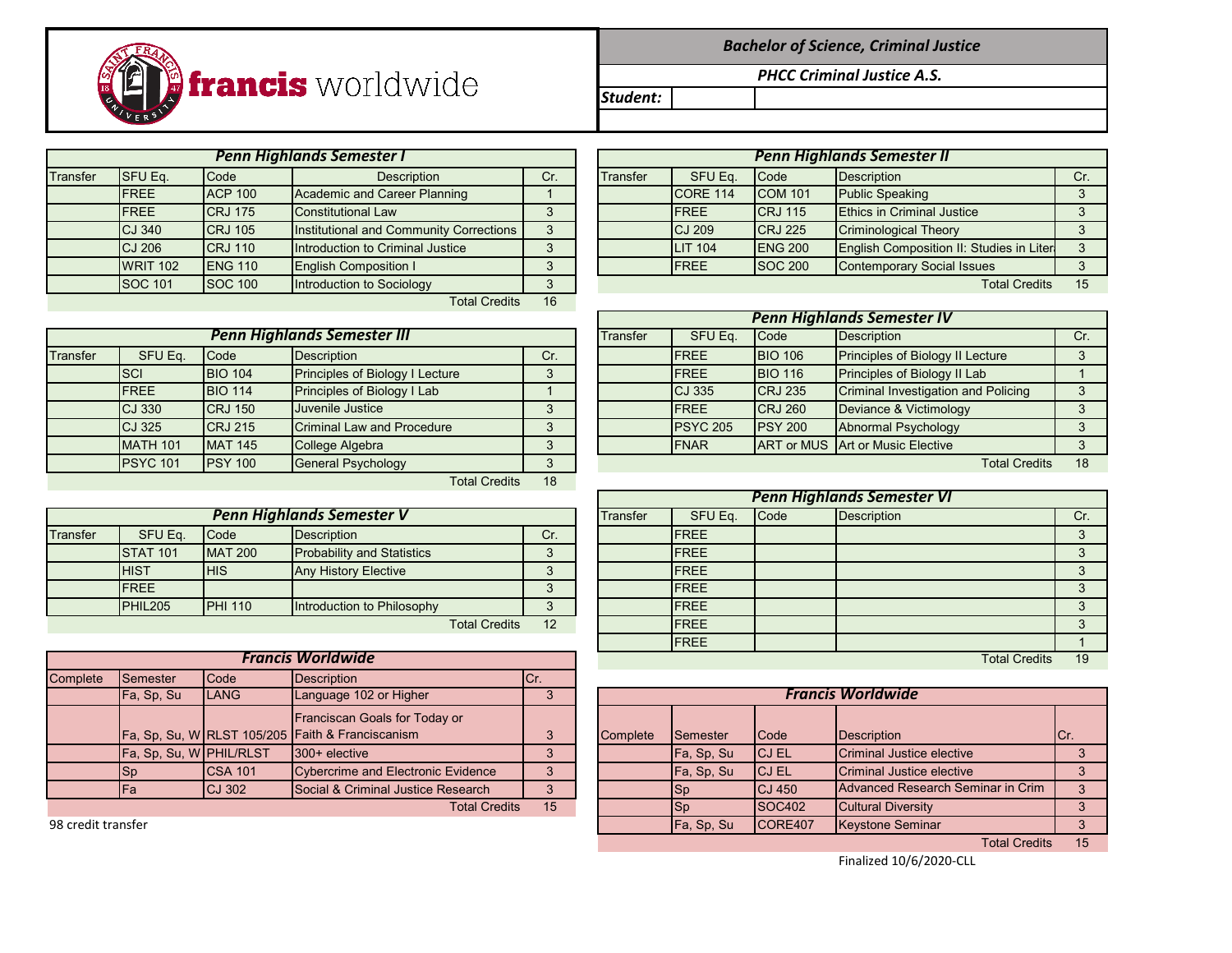*Bachelor of Science, Criminal Justice*

*PHCC A.A.S. Criminal Justice*

*Student:*

Transfer SFU Eq. |Code |Description | Cr. | Transfer | SFU Eq. |Code |Description | Cr. CORE 114 CIT 100 Microcomputer Applications 3 CJ 340 CRJ 105 Institutional and Community Corrections 3 CJ 206 CRJ 110 Introduction to Criminal Justice 3 WRIT 102 ENG 110 English Composition I 3 SOC 101 SOC 100 Introduction to Sociology **FREE SOC 101** S *Penn Highlands Semester I Penn Highlands Semester II*

francis worldwide

| <b>Penn Highlands Semester III</b> |                 |                |                                            |     |  |  |  |  |  |  |
|------------------------------------|-----------------|----------------|--------------------------------------------|-----|--|--|--|--|--|--|
| Transfer                           | SFU Eq.         | Code           | <b>Description</b>                         | Cr. |  |  |  |  |  |  |
|                                    | <b>CJ 330</b>   | <b>CRJ 150</b> | Juvenile Justice                           |     |  |  |  |  |  |  |
|                                    | <b>FREE</b>     | <b>CRJ 175</b> | <b>Constitutional Law</b>                  |     |  |  |  |  |  |  |
|                                    | CJ 325          | <b>CRJ 215</b> | <b>Criminal Law and Procedure</b>          |     |  |  |  |  |  |  |
|                                    | <b>MATH 101</b> | MAT 110/116    | <b>Business Math or Math Concepts Apps</b> | 3   |  |  |  |  |  |  |
|                                    | <b>PSYC 101</b> | <b>PSY 100</b> | General Psychology**                       |     |  |  |  |  |  |  |
|                                    |                 |                | <b>Total Credits</b>                       | 15  |  |  |  |  |  |  |

| <b>Penn Highlands Semester V</b> |            |                                     |                              |  |  |  |  |  |
|----------------------------------|------------|-------------------------------------|------------------------------|--|--|--|--|--|
| SFU Eq.                          | Code       | <b>Description</b>                  | Cr.                          |  |  |  |  |  |
| <b>FREE</b>                      |            |                                     |                              |  |  |  |  |  |
| <b>HIST</b>                      | <b>HIS</b> | <b>Any History Elective</b>         |                              |  |  |  |  |  |
| Free                             |            |                                     |                              |  |  |  |  |  |
| <b>FNAR</b>                      |            |                                     |                              |  |  |  |  |  |
| <b>PHIL 205</b>                  |            | Intro to Philosophy                 |                              |  |  |  |  |  |
|                                  |            | <b>ART or MUS</b><br><b>PHI 110</b> | <b>Art or Music Elective</b> |  |  |  |  |  |

|  | TUM Cledits |  |
|--|-------------|--|
|  |             |  |
|  |             |  |
|  |             |  |

|          | <b>Francis Worldwide</b> |               |                                                                                   |     |  |          | <b>IFREE</b> |                |                                   |    |
|----------|--------------------------|---------------|-----------------------------------------------------------------------------------|-----|--|----------|--------------|----------------|-----------------------------------|----|
| Complete | Semester                 | <b>Code</b>   | Description                                                                       | Cr. |  |          |              |                | <b>Total Credits</b>              | 20 |
|          | Fa, Sp, Su               | <b>LANG</b>   | Language 102 or Higher                                                            |     |  |          |              |                |                                   |    |
|          |                          |               | Franciscan Goals for Today or<br>Fa, Sp, Su, W RLST 105/205 Faith & Franciscanism | 3   |  |          |              |                | <b>Francis Worldwide</b>          |    |
|          | Fa, Sp, Su, W PHIL/RLST  |               | 300+ elective                                                                     |     |  | Complete | Semester     | <b>Code</b>    | Description                       | Cr |
|          | ISp                      | CJ209         | <b>Crime &amp; Delinquency</b>                                                    |     |  |          | Fa, Sp, Su   | <b>ICJ</b>     | Elective                          |    |
|          | Fa, Sp, Su               |               | <b>Elective</b>                                                                   |     |  |          | <b>Sp</b>    | <b>ICJ 450</b> | Advanced Research Seminar in Crim |    |
|          | IFa                      | <b>CJ 302</b> | Social & Criminal Justice Research                                                |     |  |          | lSp          | <b>SOC402</b>  | <b>Cultural Diversity</b>         |    |
|          |                          |               | <b>Total Credits</b>                                                              | 18  |  |          | Fa, Sp, Su   | CORE407        | Keystone Seminar                  |    |

98 credit transfer Total Credits 12

|                      |     |                 |                |                | <b>Penn Highlands Semester II</b>       |     |
|----------------------|-----|-----------------|----------------|----------------|-----------------------------------------|-----|
|                      | Cr. | <b>Transfer</b> | SFU Eq.        | Code           | <b>Description</b>                      | Cr. |
|                      | 3   |                 | <b>SCI</b>     | <b>BIO 102</b> | Life Science                            |     |
| Corrections          | 3   |                 | <b>IFREE</b>   | <b>COM 110</b> | Interpersonal Communication             |     |
| ice                  | 3   |                 | <b>FREE</b>    | <b>CRJ 120</b> | CJ Report Writing & Interviewing        |     |
|                      | 3   |                 | <b>CSA 101</b> | <b>CRJ 135</b> | Introduction to Cybercrime              |     |
|                      |     |                 | <b>FREE</b>    | <b>SOC 205</b> | Race, Class, and Gender in Society      |     |
| <b>Total Credits</b> | 15  |                 | <b>IFREE</b>   | <b>CRJ 201</b> | <b>Contemporary Security Management</b> |     |
|                      |     |                 |                |                | <b>Total Credits</b>                    | 18  |

| SFU Eq.         | <b>Code</b>     | <b>Description</b>                  | Cr. | <b>Penn Highlands Semester IV</b> |                |                 |                                        |     |  |  |  |  |
|-----------------|-----------------|-------------------------------------|-----|-----------------------------------|----------------|-----------------|----------------------------------------|-----|--|--|--|--|
| CJ 330          | <b>CRJ 150</b>  | Juvenile Justice                    | 3   | Transfer                          | SFU Eq.        | Code            | <b>Description</b>                     | Cr. |  |  |  |  |
| <b>FREE</b>     | <b>CRJ 175</b>  | <b>Constitutional Law</b>           | 3   |                                   | <b>CJ 335</b>  | <b>CRJ 235</b>  | Criminal Investigation and Policing    |     |  |  |  |  |
| CJ 325          | <b>CRJ 215</b>  | Criminal Law and Procedure          | 3   |                                   | <b>FREE</b>    | <b>CRJ 260</b>  | Deviance & Victimology                 |     |  |  |  |  |
| <b>MATH 101</b> | MAT 110/116     | Business Math or Math Concepts Apps | 3   |                                   | <b>IFREE</b>   | <b>CRJ 295</b>  | Criminal Justice Internship            |     |  |  |  |  |
| <b>PSYC 101</b> | <b>IPSY 100</b> | General Psychology**                | 3   |                                   | PSYC 205       | <b>PSY 200</b>  | Abnormal Psychology                    |     |  |  |  |  |
|                 |                 | <b>Total Credits</b>                | 15  |                                   | <b>LIT 104</b> | <b>IENG 200</b> | English Comp II: Studies in Literature |     |  |  |  |  |
|                 |                 |                                     |     |                                   |                |                 | <b>Total Credits</b>                   | 15  |  |  |  |  |

| SFU Eq.                  | Code              | <b>Description</b>          | Cr. | <b>Penn Highlands Semester VI</b> |                 |                 |                |                                     |     |  |  |  |
|--------------------------|-------------------|-----------------------------|-----|-----------------------------------|-----------------|-----------------|----------------|-------------------------------------|-----|--|--|--|
| <b>FREE</b>              |                   |                             | 3   |                                   | <b>Transfer</b> | SFU Eq.         | Code           | <b>Description</b>                  | Cr. |  |  |  |
| <b>HIST</b>              | <b>HIS</b>        | <b>Any History Elective</b> | ◠   |                                   |                 | <b>STAT 101</b> | <b>MAT 200</b> | <b>Probability &amp; Statistics</b> |     |  |  |  |
| Free                     |                   |                             | 3   |                                   |                 | <b>IFREE</b>    |                |                                     |     |  |  |  |
| <b>FNAR</b>              | <b>ART or MUS</b> | Art or Music Elective       | 3   |                                   |                 | <b>IFREE</b>    |                |                                     |     |  |  |  |
| <b>PHIL 205</b>          | <b>PHI 110</b>    | Intro to Philosophy         |     |                                   |                 | <b>IFREE</b>    |                |                                     |     |  |  |  |
|                          |                   | <b>Total Credits</b>        | 15  |                                   |                 | <b>FREE</b>     |                |                                     |     |  |  |  |
|                          |                   |                             |     |                                   |                 | <b>IFREE</b>    |                |                                     |     |  |  |  |
| <b>Francis Worldwide</b> |                   |                             |     |                                   |                 | <b>IFREE</b>    |                |                                     |     |  |  |  |
| Semester Code            |                   | <b>Description</b>          | Cr  |                                   |                 |                 |                | <b>Total Credite</b>                | 20  |  |  |  |

|                         |                | Franciscan Goals for Today or                    |    |          |            |               |                                   |     |
|-------------------------|----------------|--------------------------------------------------|----|----------|------------|---------------|-----------------------------------|-----|
|                         |                | Fa, Sp, Su, W RLST 105/205 Faith & Franciscanism | 3  |          |            |               | <b>Francis Worldwide</b>          |     |
| Fa, Sp, Su, W PHIL/RLST |                | $1300 +$ elective                                |    | Complete | Semester   | <b>Code</b>   | <b>IDescription</b>               | Cr. |
| Sp                      | <b>ICJ 209</b> | <b>Crime &amp; Delinguency</b>                   |    |          | Fa, Sp, Su | <b>ICJ</b>    | <b>IElective</b>                  |     |
| Fa, Sp, Su              | ICJ            | <b>Elective</b>                                  | ν  |          | 150        | <b>CJ 450</b> | Advanced Research Seminar in Crim |     |
| Fa                      | <b>ICJ 302</b> | <b>Social &amp; Criminal Justice Research</b>    | ν  |          | ISp        | <b>SOC402</b> | <b>Cultural Diversity</b>         |     |
|                         |                | <b>Total Credits</b>                             | 18 |          | Fa, Sp, Su | ICORE407      | <b>Keystone Seminar</b>           |     |
|                         |                |                                                  |    |          |            |               |                                   |     |

Finalized 10/6/2020- CLL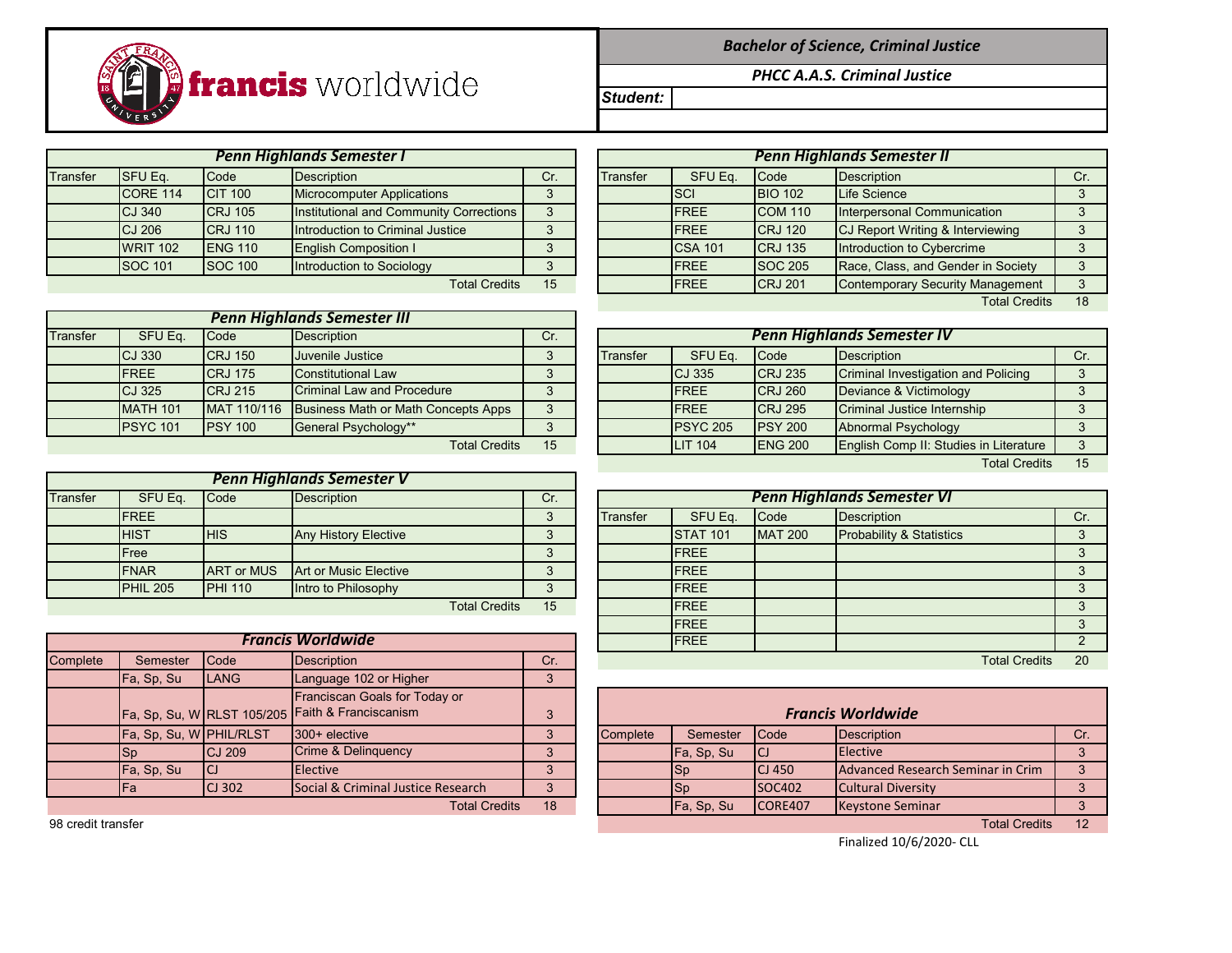

|          | <b>Penn Highlands Semester I</b> |                 |                                |     |  |          |                 |                | <b>Penn Highlands Semester II</b> |     |
|----------|----------------------------------|-----------------|--------------------------------|-----|--|----------|-----------------|----------------|-----------------------------------|-----|
| Transfer | <b>SFU Eq.</b>                   | Code            | Description                    | Cr. |  | Transfer | SFU Eq.         | Code           | Description                       | Cr. |
|          | <b>FREE</b>                      | <b>ACP 100</b>  | Academic and Career Planning   |     |  |          | ICORE 114       | <b>COM 101</b> | <b>Public Speaking</b>            |     |
|          | <b>WRIT 102</b>                  | <b>IENG 110</b> | <b>English Composition I**</b> |     |  |          | <b>ISCI</b>     | <b>ANY SCI</b> | <b>JANY SCIENCE ELECTIVE</b>      |     |
|          | <b>MATH 111</b>                  | <b>MAT 110</b>  | <b>Business Mathematics</b>    |     |  |          | MKTG 101        | <b>BUS 230</b> | <b>Principles of Marketing</b>    |     |
|          | <b>BUS 101</b>                   | <b>BUS 110</b>  | Introduction to Business       | ∘   |  |          | <b>MGMT 101</b> | <b>BUS 125</b> | <b>Management Principles</b>      |     |
|          | <b>FREE</b>                      | <b>IDSG 110</b> | Graphic Design                 |     |  |          | <b>IFREE</b>    | <b>MKT 100</b> | Consumer Behavior                 |     |
|          | ACCT 101                         | <b>ACC 150</b>  | <b>Accounting Principles I</b> | 3   |  |          |                 |                | <b>Total Credits</b>              | 15  |
|          |                                  |                 | <b>Total Credits</b>           | 16  |  |          |                 |                |                                   |     |

|          | <b>Penn Highlands Semester III</b> |                |                                  |                      |     |  | Transfer | SFU Eq.          | <b>Code</b>    | Description                           |       |
|----------|------------------------------------|----------------|----------------------------------|----------------------|-----|--|----------|------------------|----------------|---------------------------------------|-------|
| Transfer | SFU Eq.                            | Code           | Description                      |                      | Cr. |  |          | <b>IMGMT EL</b>  | <b>MKT 200</b> | <b>Sales and Customer Service</b>     |       |
|          | <b>IFREE</b>                       | <b>MKT 120</b> | <b>Market Research</b>           |                      |     |  |          | <b>IMGMT 201</b> | <b>BUS 165</b> | Human Resource Management             |       |
|          | <b>IFREE</b>                       | <b>MKT 140</b> | Advertising                      |                      |     |  |          | <b>MGMT EL</b>   | <b>MKT 220</b> | Digital Marketing Analytics           |       |
|          | <b>IFREE</b>                       | <b>BUS 130</b> | <b>Personal Consumer Finance</b> |                      |     |  |          | <b>BLAW 301</b>  | <b>BUS 210</b> | <b>Business Law</b>                   |       |
|          | <b>PHIL 313</b>                    | <b>BUS 225</b> | <b>Business Ethics</b>           |                      |     |  |          | <b>LIT 104</b>   | <b>ENG 200</b> | <b>English Composition II</b>         |       |
|          | <b>SOC SCI</b>                     | <b>SOC SCI</b> | <b>PSY, GOV, SOC, ANT, CIV</b>   |                      |     |  |          | <b>IFREE</b>     | <b>BUS 298</b> | <b>Business Management Internship</b> | $2 -$ |
|          |                                    |                |                                  | <b>Total Credits</b> | 15  |  |          |                  |                | Total Credits 17-                     |       |

|                 | <b>Penn Highlands Semester V</b> |                   |                                                  |     |  |          |                  |                 | <b>Penn Highlands Semester VI</b> |                      |     |
|-----------------|----------------------------------|-------------------|--------------------------------------------------|-----|--|----------|------------------|-----------------|-----------------------------------|----------------------|-----|
| <b>Transfer</b> | SFU Eq.                          | <b>Code</b>       | Description                                      | Cr. |  | Transfer | SFU Eq.          | <b>Code</b>     | Description                       |                      | Cr. |
|                 | <b>CPSC</b>                      | <b>CIT 100</b>    | Microcomputer Applications                       |     |  |          | <b>IECON 101</b> | <b>IECO 100</b> | <b>Macroeconomics</b>             |                      |     |
|                 | <b>FNAR</b>                      | <b>ART or MUS</b> | <b>Art or Music Elective</b>                     |     |  |          | <b>ACCT 102</b>  | <b>ACC 230</b>  | <b>Managerial Accounting</b>      |                      |     |
|                 | <b>HIST</b>                      | <b>HIST</b>       | <b>Any History Elective</b>                      |     |  |          | <b>FREE</b>      |                 |                                   |                      |     |
|                 | ECON 102                         | <b>IECO 110</b>   | <b>Microeconomics</b>                            |     |  |          | <b>FREE</b>      |                 |                                   |                      |     |
|                 | <b>MGMT 102</b>                  | <b>BUS 206</b>    | <b>Operations Management and Process Improve</b> |     |  |          | <b>IFREE</b>     |                 |                                   |                      |     |
|                 | PHIL <sub>205</sub>              | <b>PHI 110</b>    | Intro to Philosophy                              |     |  |          |                  |                 |                                   | <b>Total Credits</b> | 15  |
|                 |                                  |                   | <b>Total Credits</b>                             | 18  |  |          |                  |                 |                                   |                      |     |

|          | <b>Francis Worldwide</b> |                 |                                          |            | Complete | Semester   | <b>Code</b>      | Description                              |  |
|----------|--------------------------|-----------------|------------------------------------------|------------|----------|------------|------------------|------------------------------------------|--|
| Complete | Semester                 | <b>Code</b>     | Description                              | Cr.        |          | lFa        | <b>STAT 301</b>  | Quantitative Business Analysis I         |  |
|          | Fa, Sp, Su               | <b>ILANG</b>    | Language 102 or Higher                   |            |          | ISp        | <b>STAT 302</b>  | <b>Quantitative Business Analysis II</b> |  |
|          |                          |                 |                                          |            |          |            |                  |                                          |  |
|          | Sp, Su, W                | COMM 208        | Writing & Communicating in Business      |            |          | lSu        | <b>FIN 202</b>   | <b>IFinance</b>                          |  |
|          |                          |                 | Fa, Sp, Su, W RLST 105/205 Franciscanism |            |          |            | <b>MGMT 326</b>  | <b>Organizational Behavior</b>           |  |
|          | $ $ Sp                   | <b>MGMT 206</b> | <b>Global Management Strategy</b>        |            |          | Fa, Sp, Su | <b>ICORE 407</b> | <b>Keystone Seminar</b>                  |  |
|          |                          |                 | $T = 1 - 1$ $Q_{\text{max}}$ and $T = 1$ | $\sqrt{2}$ |          | $\sim$     | 1.10147.404      | $\bigcap_{i=1}^{n}$                      |  |

*Bachelor of Science, Organizational Leadership*

*PHCC MARKETING MANAGEMENT (A.A.S.)*

*Student:*

|                 |                | <b>Penn Highlands Semester I</b> |     |                 |                 |                | <b>Penn Highlands Semester II</b> |                      |     |  |
|-----------------|----------------|----------------------------------|-----|-----------------|-----------------|----------------|-----------------------------------|----------------------|-----|--|
| SFU Eq.         | Code           | Description                      | Cr. | <b>Transfer</b> | SFU Eq.         | <b>Code</b>    | Description                       |                      | Cr. |  |
| <b>FREE</b>     | <b>ACP 100</b> | Academic and Career Planning     |     |                 | CORE 114        | <b>COM 101</b> | <b>Public Speaking</b>            |                      |     |  |
| <b>WRIT 102</b> | <b>ENG 110</b> | English Composition I**          |     |                 | <b>ISCI</b>     | <b>ANY SCI</b> | <b>JANY SCIENCE ELECTIVE</b>      |                      |     |  |
| <b>MATH 111</b> | <b>MAT 110</b> | <b>Business Mathematics</b>      |     |                 | <b>MKTG 101</b> | <b>BUS 230</b> | <b>Principles of Marketing</b>    |                      |     |  |
| <b>BUS 101</b>  | <b>BUS 110</b> | Introduction to Business         |     |                 | MGMT 101        | <b>BUS 125</b> | <b>Management Principles</b>      |                      |     |  |
| <b>FREE</b>     | <b>DSG 110</b> | <b>Graphic Design</b>            |     |                 | <b>IFREE</b>    | <b>MKT 100</b> | Consumer Behavior                 |                      |     |  |
| ACCT 101        | <b>ACC 150</b> | <b>Accounting Principles I</b>   |     |                 |                 |                |                                   | <b>Total Credits</b> | 15  |  |

|                                                             |                      |                                    |     |  |          |                 |                | <b>Penn Highlands Semester IV</b>     |           |
|-------------------------------------------------------------|----------------------|------------------------------------|-----|--|----------|-----------------|----------------|---------------------------------------|-----------|
|                                                             |                      | <b>Penn Highlands Semester III</b> |     |  | Transfer | SFU Eq.         | <b>Code</b>    | Description                           | Cr.       |
| SFU Eq.                                                     | Code                 | <b>Description</b>                 | Cr. |  |          | <b>MGMT EL</b>  | <b>MKT 200</b> | Sales and Customer Service            |           |
| <b>FREE</b>                                                 | <b>MKT 120</b>       | <b>Market Research</b>             |     |  |          | MGMT 201        | <b>BUS 165</b> | Human Resource Management             |           |
| <b>FREE</b><br><b>MKT 140</b><br>Advertising                |                      |                                    |     |  |          | <b>MGMT EL</b>  | <b>MKT 220</b> | <b>Digital Marketing Analytics</b>    |           |
| <b>FREE</b>                                                 | <b>BUS 130</b>       | <b>Personal Consumer Finance</b>   |     |  |          | <b>BLAW 301</b> | <b>BUS 210</b> | <b>Business Law</b>                   |           |
| <b>PHIL 313</b>                                             | <b>BUS 225</b>       | <b>Business Ethics</b>             |     |  |          | <b>LIT 104</b>  | <b>ENG 200</b> | <b>English Composition II</b>         |           |
| SOC SCI<br><b>SOC SCI</b><br><b>PSY, GOV, SOC, ANT, CIV</b> |                      |                                    |     |  |          | <b>IFREE</b>    | <b>BUS 298</b> | <b>Business Management Internship</b> | $2 - 4$   |
|                                                             | <b>Total Credits</b> |                                    |     |  |          |                 |                | <b>Total Credits</b>                  | $17 - 19$ |

|                 | <b>Penn Highlands Semester V</b> |                                           |     |  |                 |                  |                | <b>Penn Highlands Semester VI</b> |                      |  |
|-----------------|----------------------------------|-------------------------------------------|-----|--|-----------------|------------------|----------------|-----------------------------------|----------------------|--|
| SFU Eq.         | Code                             | <b>Description</b>                        | Cr. |  | <b>Transfer</b> | SFU Eq.          | <b>Code</b>    | Description                       |                      |  |
| <b>CPSC</b>     | <b>CIT 100</b>                   | Microcomputer Applications                |     |  |                 | <b>IECON 101</b> | <b>ECO 100</b> | <b>IMacroeconomics</b>            |                      |  |
| <b>FNAR</b>     | <b>ART or MUS</b>                | Art or Music Elective                     |     |  |                 | <b>ACCT 102</b>  | <b>ACC 230</b> | <b>Managerial Accounting</b>      |                      |  |
| <b>HIST</b>     | <b>HIST</b>                      | <b>Any History Elective</b>               |     |  |                 | <b>IFREE</b>     |                |                                   |                      |  |
| <b>ECON 102</b> | <b>ECO</b> 110                   | Microeconomics                            |     |  |                 | <b>IFREE</b>     |                |                                   |                      |  |
| <b>MGMT 102</b> | <b>BUS 206</b>                   | Operations Management and Process Improve |     |  |                 | <b>IFREE</b>     |                |                                   |                      |  |
| <b>PHIL 205</b> | <b>PHI 110</b>                   | Intro to Philosophy                       |     |  |                 |                  |                |                                   | <b>Total Credits</b> |  |

|                    |            |                                          |                                     |     |          |            |                 | <b>Francis Worldwide</b>          |          |
|--------------------|------------|------------------------------------------|-------------------------------------|-----|----------|------------|-----------------|-----------------------------------|----------|
|                    |            |                                          | <b>Francis Worldwide</b>            |     | Complete | Semester   | <b>Code</b>     | Description                       | Cr       |
| Complete           | Semester   | <b>Code</b>                              | <b>Description</b>                  | Cr. |          | <b>IFa</b> | <b>STAT 301</b> | Quantitative Business Analysis I  | $\Omega$ |
|                    | Fa, Sp, Su | <b>LANG</b>                              | Language 102 or Higher              |     |          | $ $ Sp     | <b>STAT 302</b> | Quantitative Business Analysis II |          |
|                    |            |                                          |                                     |     |          |            |                 |                                   |          |
|                    | Sp, Su, W  | <b>COMM 208</b>                          | Writing & Communicating in Business |     |          | <b>Su</b>  | <b>FIN 202</b>  | <b>Finance</b>                    |          |
|                    |            | Fa, Sp, Su, W RLST 105/205 Franciscanism |                                     |     |          | <b>IFa</b> | <b>MGMT 326</b> | Organizational Behavior           |          |
|                    | <b>Sp</b>  | <b>MGMT 206</b>                          | <b>Global Management Strategy</b>   |     |          | Fa, Sp, Su | ICORE 407       | Keystone Seminar                  |          |
|                    |            |                                          | <b>Total Credits</b>                | 12  |          | Sp         | <b>MGMT 401</b> | Strategic Management              |          |
| 98 credit transfer |            |                                          |                                     |     |          |            |                 | <b>Total Credits</b>              | 18       |

Finalized 10/6/2020-CLL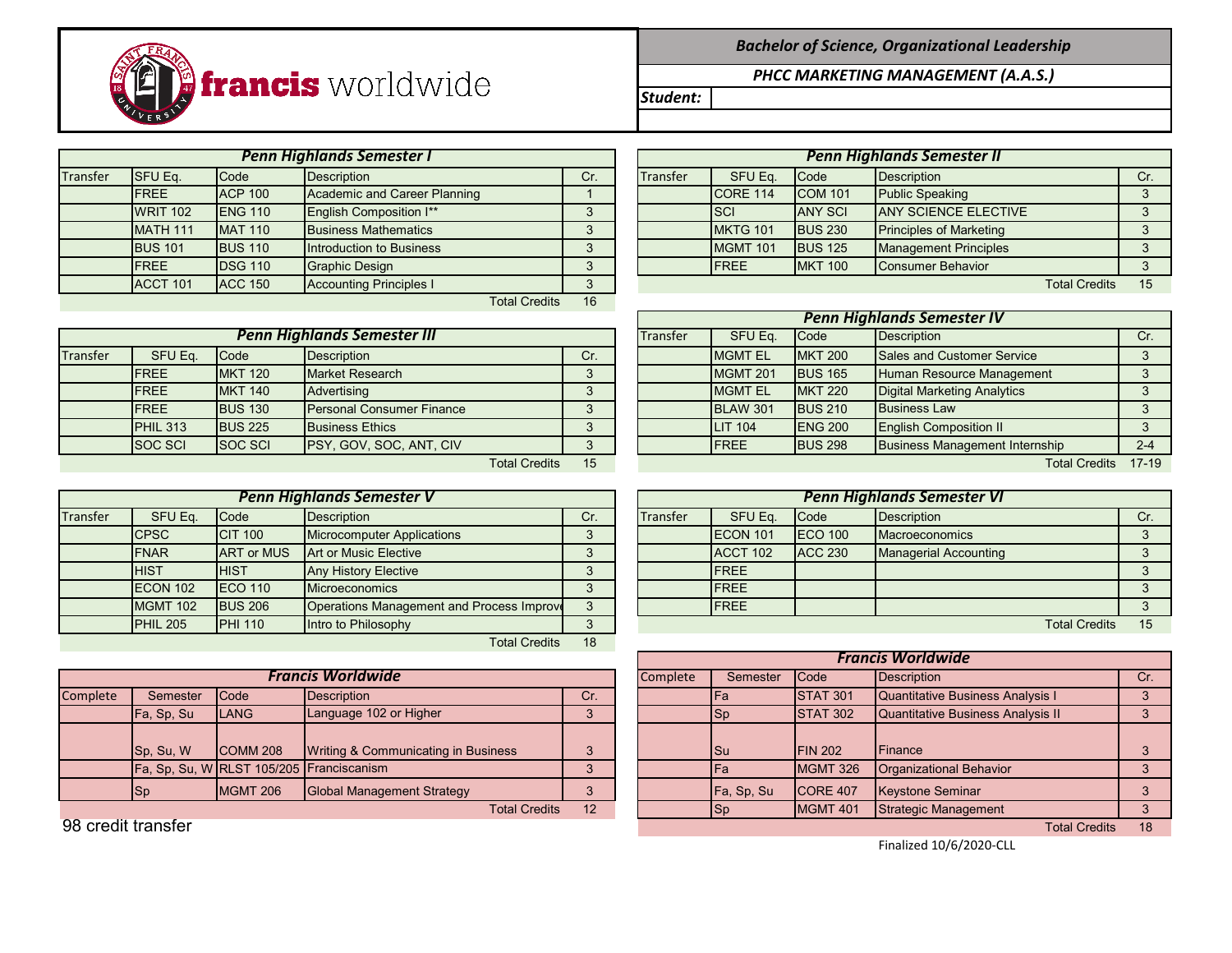

|  |  | <b>Bachelor of Science, Organizational Leadership</b> |  |  |
|--|--|-------------------------------------------------------|--|--|
|--|--|-------------------------------------------------------|--|--|

*PHCC Busniess Admin A.S.*

*Student:*

Transfer SFUEq. Code Description Cr. Cr. Transfer SFUEq. Code Description Cr. Cr. ACCT 101 ACC 150 Accounting Principles I 3 BUS 101 BUS 110 Introduction to Business **FCON 101** 3 CPSC CIT 100 Microcomputer Applications 3 WRIT102 ENG 110 English Composition I\*\* SOC SCI SOC SCI SOC SCI SOC SCI SOC SCI SOC *Penn Highlands Semester I Penn Highlands Semester II*

|          |                  |                | <b>Penn Highlands Semester III</b> |     |                 |              |                   | <b>Penn Highlands Semester IV</b> |      |
|----------|------------------|----------------|------------------------------------|-----|-----------------|--------------|-------------------|-----------------------------------|------|
| Transfer | SFU Eq.          | Code           | Description                        | Cr. | <b>Transfer</b> | SFU Eq.      | <b>Code</b>       | <b>Description</b>                | Cr.  |
|          | <b>BLAW 301</b>  | <b>BUS 210</b> | <b>Business Law</b>                |     |                 | ACCT 102     | <b>ACC 230</b>    | <b>Managerial Accounting</b>      |      |
|          | <b>IECON 102</b> | <b>ECO 110</b> | <b>Microeconomics</b>              |     |                 | MKTG 101     | <b>BUS 230</b>    | <b>Principles of Marketing</b>    |      |
|          | <b>IFREE</b>     | <b>MAT 200</b> | <b>Probability and Statistics</b>  |     |                 | ICORE 114    | <b>COM 101</b>    | <b>Public Speaking</b>            |      |
|          | <b>ISCI</b>      | Lab Science    | <b>Any Science Elective</b>        |     |                 | <b>FNAR</b>  | <b>Humanities</b> | <b>ART or MUS</b>                 |      |
|          | <b>IFREE</b>     | <b>SOC SCI</b> | <b>PSY, SOC, GOV, CIV, ANT</b>     |     |                 | <b>IFREE</b> |                   | Lab Science Any Science Elective  |      |
|          |                  |                | <b>Total Credits</b>               | 16  |                 |              |                   | <b>Total Credits</b>              | - 16 |

|          |                     |                  | <b>Penn Highlands Semester V</b>        |          |          |                 |                  | <b>Penn Highlands Semester VI</b> |     |
|----------|---------------------|------------------|-----------------------------------------|----------|----------|-----------------|------------------|-----------------------------------|-----|
| Transfer | SFU Eq.             | Code             | <b>Description</b>                      | Cr.      | Transfer | SFU Eq.         | <b>Code</b>      | <b>Description</b>                | Cr. |
|          | <b>MGMT EL</b>      |                  |                                         |          |          | <b>FREE</b>     |                  |                                   |     |
|          | COMM <sub>208</sub> | <b>**ENG 225</b> | <b>Technical Writing</b>                |          |          | <b>MGMT 201</b> | <b>BUS 165</b>   | Human Resource Management         |     |
|          | <b>MGMT 102</b>     | <b>BUS 206</b>   | Operations Management and Process Impro | $\Omega$ |          | <b>FREE</b>     | <b>**ENG 205</b> | <b>Research Writing</b>           |     |
|          | <b>HIST</b>         | <b>HIST EL</b>   | <b>Any History Elective</b>             | $\Omega$ |          | <b>FREE</b>     |                  |                                   |     |
|          | <b>PHIL 205</b>     | <b>PHI 110</b>   | Introduction to Philosophy              |          |          | <b>FREE</b>     |                  |                                   |     |
|          | <b>PHIL 313</b>     | <b>PHI 200</b>   | Introduction to Ethics                  |          |          | <b>FREE</b>     |                  |                                   |     |
|          |                     |                  | <b>Total Credits</b>                    | 18       |          |                 |                  | <b>Total Credits</b>              | 18  |

|          |                    |                  | Francis Worldwide                                |     |                 | <b>Francis Worldwide</b> |                 |                                   |     |
|----------|--------------------|------------------|--------------------------------------------------|-----|-----------------|--------------------------|-----------------|-----------------------------------|-----|
| Complete | Semester           | <b>ICode</b>     | Description                                      | Cr. | <b>Complete</b> | Semester                 | <b>Code</b>     | Description                       | Cr. |
|          | FA, SP, SU, W MGMT |                  | <b>Elective</b>                                  |     |                 |                          | <b>STAT 302</b> | Quantitative Business Analysis II |     |
|          | FA, SP, SU,        | <b>ILANG</b>     | Language 102 or Higher                           |     |                 |                          | MGMT 206        | <b>Global Management Stategy</b>  |     |
|          |                    |                  | <b>Franciscan Goals for Today or Faith &amp;</b> |     |                 |                          |                 |                                   |     |
|          | <b>IFA. SP. SU</b> |                  | RLST 105/205 Franciscanism                       |     |                 | <b>I</b> Su              | <b>IFIN 202</b> | Finance                           |     |
|          | <b>IFA</b>         | <b>ISTAT 301</b> | <b>Quantitative Business Analysis I</b>          |     |                 |                          | MGMT 326        | Organizational Behavior           |     |
|          |                    |                  |                                                  |     |                 |                          |                 |                                   |     |

\*\* Either OR - preferred class listed in 1st 4 blocks of PHCC **Total Credits 18** and the state of PHCC Total Credits 18 Other class we would accept in 3rd block of PHCC **Finalized 10/14/2020** - CLL

|                 |                | <b>Penn Highlands Semester I</b>  |        |          |                  |                   | <b>Penn Highlands Semester II</b>           |     |
|-----------------|----------------|-----------------------------------|--------|----------|------------------|-------------------|---------------------------------------------|-----|
| SFU Eq.         | Code           | Description                       | Cr.    | Transfer | SFU Eq.          | <b>Code</b>       | Description                                 | Cr. |
| <b>ACCT 101</b> | <b>ACC 150</b> | <b>Accounting Principles I</b>    | J      |          | <b>MGMT 101</b>  | <b>BUS 125</b>    | <b>Management Principles</b>                |     |
| <b>BUS 101</b>  | <b>BUS 110</b> | Introduction to Business          |        |          | <b>IECON 101</b> | <b>IECO 100</b>   | Macroeconomics                              |     |
| <b>CPSC</b>     | <b>CIT 100</b> | <b>Microcomputer Applications</b> | 2      |          | <b>IFREE</b>     | <b>MAT 205</b>    | Applied Calculus for Business               |     |
| <b>MATH 111</b> | <b>MAT 145</b> | College Algebra                   |        |          | <b>LIT 104</b>   | <b>IENG 200**</b> | English Composition II: Studies in Literatu |     |
| <b>WRIT102</b>  | <b>ENG 110</b> | <b>English Composition I**</b>    | ∘<br>J |          | <b>ISOC SCI</b>  | <b>SOC SCI</b>    | PSY, SOC, GOV, CIV, ANT                     |     |
|                 |                | <b>Total Credits</b>              | 15     |          |                  |                   | <b>Total Credits</b>                        | 16  |

|                 |                | <b>Penn Highlands Semester III</b> |          |          |                 |                   | Penn Highlands Semester IV       |                      |    |
|-----------------|----------------|------------------------------------|----------|----------|-----------------|-------------------|----------------------------------|----------------------|----|
| SFU Eq.         | Code           | Description                        | Cr.      | Transfer | SFU Eq.         | Code              | Description                      |                      |    |
| <b>BLAW 301</b> | <b>BUS 210</b> | <b>Business Law</b>                |          |          | ACCT 102        | <b>ACC 230</b>    | <b>Managerial Accounting</b>     |                      |    |
| <b>ECON 102</b> | <b>ECO 110</b> | <b>Microeconomics</b>              |          |          | MKTG 101        | <b>BUS 230</b>    | <b>Principles of Marketing</b>   |                      |    |
| <b>FREE</b>     | <b>MAT 200</b> | <b>Probability and Statistics</b>  | $\Omega$ |          | <b>CORE 114</b> | <b>COM 101</b>    | <b>Public Speaking</b>           |                      |    |
| <b>SCI</b>      | Lab Science    | <b>Any Science Elective</b>        |          |          | <b>FNAR</b>     | <b>Humanities</b> | <b>ART</b> or MUS                |                      |    |
| <b>FREE</b>     | <b>SOC SCI</b> | PSY, SOC, GOV, CIV, ANT            | 3        |          | <b>IFREE</b>    |                   | Lab Science Any Science Elective |                      |    |
|                 |                | <b>Total Credits</b>               | 16       |          |                 |                   |                                  | <b>Total Credits</b> | 16 |

|                 |                  | <b>Penn Highlands Semester V</b>               |          |          |             |                  | <b>Penn Highlands Semester VI</b> |    |
|-----------------|------------------|------------------------------------------------|----------|----------|-------------|------------------|-----------------------------------|----|
| SFU Eq.         | Code             | Description                                    | Cr.      | Transfer | SFU Eq.     | Code             | Description                       |    |
| <b>MGMT EL</b>  |                  |                                                |          |          | <b>FREE</b> |                  |                                   |    |
| <b>COMM 208</b> | <b>**ENG 225</b> | <b>Technical Writing</b>                       |          |          | MGMT 201    | <b>BUS 165</b>   | Human Resource Management         |    |
| <b>MGMT 102</b> | <b>BUS 206</b>   | <b>Operations Management and Process Impre</b> | $\Omega$ |          | <b>FREE</b> | <b>**ENG 205</b> | <b>Research Writing</b>           |    |
| <b>HIST</b>     | <b>HIST EL</b>   | <b>Any History Elective</b>                    | 3        |          | <b>FREE</b> |                  |                                   |    |
| <b>PHIL 205</b> | <b>PHI 110</b>   | Introduction to Philosophy                     | 3        |          | <b>FREE</b> |                  |                                   |    |
| <b>PHIL 313</b> | <b>PHI 200</b>   | Introduction to Ethics                         |          |          | <b>FREE</b> |                  |                                   |    |
|                 |                  | <b>Total Credits</b>                           | 18       |          |             |                  | <b>Total Credits</b>              | 18 |

|                    |               |                 | <b>Francis Worldwide</b>                |     |          |                        |                 | <b>Francis Worldwide</b>          |     |
|--------------------|---------------|-----------------|-----------------------------------------|-----|----------|------------------------|-----------------|-----------------------------------|-----|
| Complete           | Semester      | <b>Code</b>     | Description                             | Cr. | Complete | Semester               | <b>Code</b>     | Description                       | Cr. |
|                    | FA, SP, SU, W | <b>MGMT</b>     | Elective                                |     |          | <b>ISP</b>             | <b>STAT 302</b> | Quantitative Business Analysis II |     |
|                    | FA, SP, SU,   | <b>LANG</b>     | Language 102 or Higher                  |     |          | Sp                     | <b>MGMT 206</b> | <b>Global Management Stategy</b>  |     |
|                    |               |                 | Franciscan Goals for Today or Faith &   |     |          |                        |                 |                                   |     |
|                    | FA, SP, SU    |                 | RLST 105/205 Franciscanism              |     |          | <b>I</b> Su            | <b>FIN 202</b>  | <b>IFinance</b>                   |     |
|                    | <b>IFA</b>    | <b>STAT 301</b> | <b>Quantitative Business Analysis I</b> |     |          | lFa                    | <b>MGMT 326</b> | Organizational Behavior           |     |
|                    |               |                 | <b>Total Credits</b>                    | 12  |          | FA, SP, SU, W CORE 407 |                 | <b>Keystone Seminar</b>           |     |
| 98 credit transfer |               |                 |                                         |     |          | ISP                    | MGMT 401        | Strategic Management              |     |
|                    |               |                 |                                         |     |          |                        |                 |                                   |     |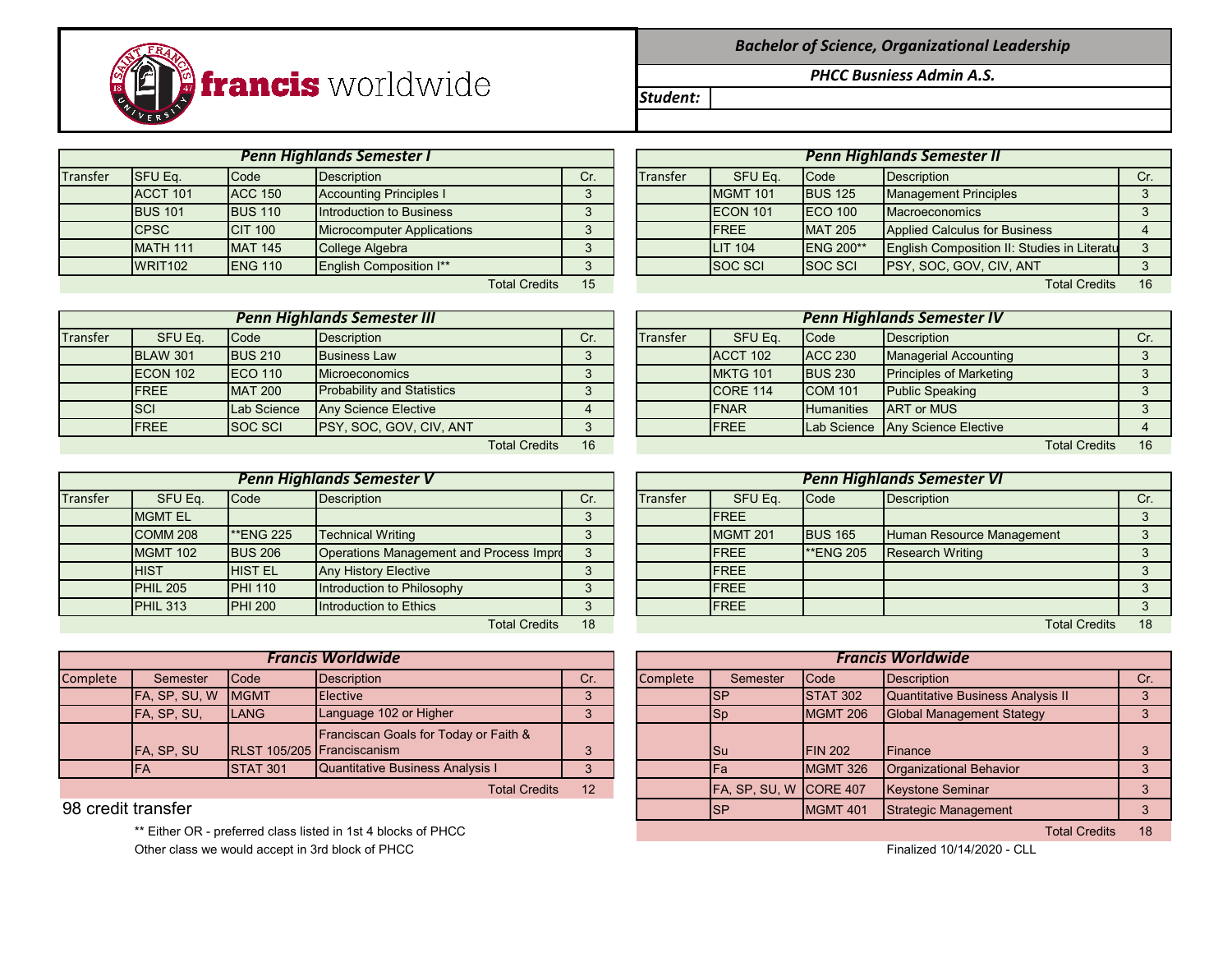

|          |                 |                | <b>Penn Highlands Semester I</b> |                      |          |          | <b>Penn Highlands Semester II</b> |                 |                                    |     |
|----------|-----------------|----------------|----------------------------------|----------------------|----------|----------|-----------------------------------|-----------------|------------------------------------|-----|
| Transfer | <b>SFU Eq.</b>  | Code           | Description                      |                      | Cr.      | Transfer | SFU Eq.                           | <b>Code</b>     | Description                        | Cr. |
|          | ACCT 101        | <b>ACC 150</b> | <b>Accounting Principles I</b>   |                      | $\Omega$ |          | <b>FREE</b>                       | <b>ACC 175</b>  | <b>Accounting Principles II</b>    |     |
|          | <b>BUS 101</b>  | <b>BUS 110</b> | Introduction to Business         |                      | ◠        |          | MGMT 101                          | <b>BUS 125</b>  | <b>Management Principles</b>       |     |
|          | <b>CPSC</b>     | <b>CIT 100</b> | Microcomputer Applications       |                      |          |          | <b>FREE</b>                       | <b>BUS 220</b>  | <b>Small Business Management</b>   |     |
|          | <b>WRIT 102</b> | <b>ENG 110</b> | English Composition I**          |                      |          |          | COMM <sub>208</sub>               | <b>IENG 220</b> | Business Letter and Report Writing |     |
|          | MATH 111        | <b>MAT 110</b> | <b>Business Mathematics</b>      |                      |          |          | <b>ISCI</b>                       | <b>ANY SCI</b>  | <b>JANY SCIENCE ELECTIVE</b>       |     |
|          |                 |                |                                  | <b>Total Credits</b> | 15       |          |                                   |                 | <b>Total Credits</b>               | 15  |

|          | <b>Penn Highlands Semester III</b> |                  |                                          |     |          |                 |                  | <b>Penn Highlands Semester IV</b>      |     |
|----------|------------------------------------|------------------|------------------------------------------|-----|----------|-----------------|------------------|----------------------------------------|-----|
| Transfer | SFU Eq.                            | <b>Code</b>      | <b>Description</b>                       | Cr. | Transfer | SFU Eq.         | Code             | Description                            | Cr. |
|          | <b>MGMT 102</b>                    | <b>BUS 206</b>   | Operations Management and Process Improv | 3   |          | MGMT 201        | <b>BUS 165</b>   | Human Resource Management              |     |
|          | <b>PHIL 313</b>                    | <b>BUS 225**</b> | Business Ethics (OR)                     |     |          | <b>MKTG 101</b> | <b>BUS 230</b>   | <b>Principles of Marketing</b>         |     |
|          | <b>BLAW 301</b>                    | <b>BUS 210</b>   | <b>Business Law</b>                      |     |          | CORE 114        | <b>COM 101</b>   | <b>Public Speaking</b>                 |     |
|          | <b>FREE</b>                        | <b>BUS 240</b>   | <b>Labor Management Relations</b>        |     |          | ECON 101        | <b>ECO</b> 100** | Macroeconomics (AND/OR)                |     |
|          | <b>FREE</b>                        | <b>LIF 111</b>   | <b>Health and Wellness</b>               |     |          | <b>IFREE</b>    |                  | Social Science OR BUS 298-BUS MGMT INT | 3   |
|          | <b>SOC SCI</b>                     | <b>SOC SCI</b>   | <b>PSY, GOV, SOC, ANT, CIV</b>           | 3   |          |                 |                  | <b>Total Credits</b>                   | 15  |
|          |                                    |                  | <b>Total Credits</b>                     | 18  |          |                 |                  |                                        |     |

|          |              |                   | <b>Penn Highlands Semester V</b> |     |  | <b>Transfer</b> | SFU Eq.             | Code            | Description                          |  |
|----------|--------------|-------------------|----------------------------------|-----|--|-----------------|---------------------|-----------------|--------------------------------------|--|
| Transfer | SFU Eq.      | Code              | Description                      | Cr. |  |                 | <b>LIT 104</b>      | <b>IENG 200</b> | <b>English Composition II</b>        |  |
|          | <b>IFREE</b> | <b>BUS 130**</b>  | <b>Personal Consumer Finance</b> |     |  |                 | PHIL <sub>205</sub> | <b>PHI 110</b>  | Intro to Philosophy                  |  |
|          | <b>IFREE</b> | <b>BUS 235**</b>  | Intro to Sports Management       |     |  |                 | ACCT 102            | <b>ACC 230</b>  | <b>Managerial Accounting</b>         |  |
|          | ECON 102     | <b>IECO</b> 110** | <b>Microeconomics</b>            |     |  |                 | <b>MGMT EL</b>      |                 | Any 200+ Management / Business Class |  |
|          | <b>IFNAR</b> | <b>ART or MUS</b> | Art or Music Elective            |     |  |                 | <b>IFREE</b>        |                 |                                      |  |
|          | <b>HIST</b>  | <b>HIST</b>       | <b>Any History Elective</b>      |     |  |                 | <b>IFREE</b>        |                 |                                      |  |
|          |              |                   | <b>Total Credits</b>             | 15  |  |                 | <b>IFREE</b>        |                 |                                      |  |

|          |                    |                            | <b>Francis Worldwide</b>              |     |
|----------|--------------------|----------------------------|---------------------------------------|-----|
| Complete | Semester           | <b>Code</b>                | <b>Description</b>                    | Cr. |
|          | Fa, Sp, Su, W MGMT |                            | <b>Management Elective</b>            | 3   |
|          | <b>Sp</b>          | <b>MGMT 206</b>            | <b>Global Management Strategy</b>     | 3   |
|          | FA, SP, SU         | <b>LANG</b>                | Language 102 or Higher                |     |
|          |                    |                            | Franciscan Goals for Today or Faith & |     |
|          | FA, SP, SU         | RLST 105/205 Franciscanism |                                       | 3   |
|          | Su                 | <b>FIN 202</b>             | Finance                               |     |

\*\* Either OR - preferred class listed in 1st 4 blocks of PHCC Other class we would accept in 3rd block of PHCC

## *PHCC BUSINESS MANAGEMENT (A.A.S.)*

*Student:*

|                 |                | <b>Penn Highlands Semester I</b> |     | <b>Penn Highlands Semester II</b> |                     |                |                                           |     |  |  |
|-----------------|----------------|----------------------------------|-----|-----------------------------------|---------------------|----------------|-------------------------------------------|-----|--|--|
| SFU Eq.         | Code           | Description                      | Cr. | <b>Transfer</b>                   | SFU Eq.             | <b>Code</b>    | Description                               | Cr. |  |  |
| <b>ACCT 101</b> | <b>ACC 150</b> | <b>Accounting Principles I</b>   |     |                                   | <b>IFREE</b>        | <b>ACC 175</b> | <b>Accounting Principles II</b>           |     |  |  |
| <b>BUS 101</b>  | <b>BUS 110</b> | Introduction to Business         |     |                                   | <b>MGMT 101</b>     | <b>BUS 125</b> | <b>Management Principles</b>              |     |  |  |
| <b>CPSC</b>     | <b>CIT 100</b> | Microcomputer Applications       |     |                                   | <b>IFREE</b>        | <b>BUS 220</b> | Small Business Management                 |     |  |  |
| <b>WRIT 102</b> | <b>ENG 110</b> | English Composition I**          |     |                                   | COMM <sub>208</sub> | <b>ENG 220</b> | <b>Business Letter and Report Writing</b> |     |  |  |
| <b>MATH 111</b> | <b>MAT 110</b> | <b>Business Mathematics</b>      |     |                                   | <b>SCI</b>          | <b>ANY SCI</b> | <b>ANY SCIENCE ELECTIVE</b>               |     |  |  |
|                 |                | <b>Total Credits</b>             | 15  |                                   |                     |                | <b>Total Credits</b>                      | 15  |  |  |

|                 |                  | Penn Highlands Semester III                     |     |                 | Penn Highlands Semester IV |                   |                                        |  |  |  |  |
|-----------------|------------------|-------------------------------------------------|-----|-----------------|----------------------------|-------------------|----------------------------------------|--|--|--|--|
| SFU Eq.         | <b>Code</b>      | Description                                     | Cr. | <b>Transfer</b> | SFU Eq.                    | <b>Code</b>       | Description                            |  |  |  |  |
| <b>MGMT 102</b> | <b>BUS 206</b>   | <b>Operations Management and Process Improv</b> |     |                 | MGMT 201                   | <b>BUS 165</b>    | Human Resource Management              |  |  |  |  |
| <b>PHIL 313</b> | <b>BUS 225**</b> | Business Ethics (OR)                            |     |                 | MKTG 101                   | <b>BUS 230</b>    | <b>Principles of Marketing</b>         |  |  |  |  |
| <b>BLAW 301</b> | <b>BUS 210</b>   | <b>Business Law</b>                             |     |                 | CORE 114                   | <b>COM 101</b>    | <b>Public Speaking</b>                 |  |  |  |  |
| <b>FREE</b>     | <b>BUS 240</b>   | <b>Labor Management Relations</b>               |     |                 | <b>IECON 101</b>           | <b>IECO 100**</b> | Macroeconomics (AND/OR)                |  |  |  |  |
| <b>FREE</b>     | <b>LIF 111</b>   | <b>Health and Wellness</b>                      |     |                 | <b>IFREE</b>               |                   | Social Science OR BUS 298-BUS MGMT INT |  |  |  |  |
| SOC SCI         | <b>SOC SCI</b>   | <b>IPSY, GOV, SOC, ANT, CIV</b>                 |     |                 |                            |                   | <b>Total Credits</b>                   |  |  |  |  |

|                 |                   |                                  |     |          | <b>Penn Highlands Semester VI</b> |                 |                                      |     |  |  |  |
|-----------------|-------------------|----------------------------------|-----|----------|-----------------------------------|-----------------|--------------------------------------|-----|--|--|--|
|                 |                   | <b>Penn Highlands Semester V</b> |     | Transfer | SFU Eq.                           | <b>Code</b>     | <b>Description</b>                   | Cr. |  |  |  |
| SFU Eq.         | Code              | <b>Description</b>               | Cr. |          | <b>LIT 104</b>                    | <b>IENG 200</b> | <b>English Composition II</b>        |     |  |  |  |
| <b>FREE</b>     | <b>BUS 130**</b>  | <b>Personal Consumer Finance</b> | 3   |          | PHIL <sub>205</sub>               | <b>PHI 110</b>  | Intro to Philosophy                  |     |  |  |  |
| <b>FREE</b>     | <b>BUS 235**</b>  | Intro to Sports Management       | 3   |          | ACCT 102                          | <b>ACC 230</b>  | <b>Managerial Accounting</b>         |     |  |  |  |
| <b>ECON 102</b> | <b>IECO</b> 110** | <b>Microeconomics</b>            | 3   |          | <b>MGMT EL</b>                    |                 | Any 200+ Management / Business Class |     |  |  |  |
| <b>FNAR</b>     | <b>ART or MUS</b> | Art or Music Elective            | 3   |          | <b>IFREE</b>                      |                 |                                      |     |  |  |  |
| <b>HIST</b>     | <b>HIST</b>       | Any History Elective             | 3   |          | <b>IFREE</b>                      |                 |                                      |     |  |  |  |
|                 |                   | <b>Total Credits</b>             | 15  |          | <b>FREE</b>                       |                 |                                      |     |  |  |  |
|                 |                   |                                  |     |          |                                   |                 | <b>Total Credits</b>                 | 12  |  |  |  |

| Complete           | Description<br><b>Code</b><br>Semester<br>Cr. |                            |                                                               |    |  |          | <b>Francis Worldwide</b> |                          |                                   |     |  |  |
|--------------------|-----------------------------------------------|----------------------------|---------------------------------------------------------------|----|--|----------|--------------------------|--------------------------|-----------------------------------|-----|--|--|
|                    | Fa, Sp, Su, W MGMT                            |                            | <b>Management Elective</b>                                    |    |  | Complete | Semester                 | <b>Code</b>              | Description                       | Cr. |  |  |
|                    | ISp                                           | <b>MGMT 206</b>            | Global Management Strategy                                    |    |  |          | <b>IFA</b>               | <b>STAT 301</b>          | Quantitative Business Analysis I  |     |  |  |
|                    | FA, SP, SU                                    | LANG                       | Language 102 or Higher                                        |    |  |          | <b>ISP</b>               | <b>STAT 302</b>          | Quantitative Business Analysis II |     |  |  |
|                    |                                               |                            | Franciscan Goals for Today or Faith &                         |    |  |          |                          |                          |                                   |     |  |  |
|                    | FA, SP, SU                                    | RLST 105/205 Franciscanism |                                                               |    |  |          | <b>IFa</b>               | MGMT 326                 | <b>Organizational Behavior</b>    |     |  |  |
|                    | <b>ISu</b>                                    | <b>FIN 202</b>             | <b>Finance</b>                                                |    |  |          | FA, SP, SU, WCORE 407    |                          | <b>Keystone Seminar</b>           |     |  |  |
|                    |                                               |                            | <b>Total Credits</b>                                          | 15 |  |          | <b>ISP</b>               | <b>MGMT 401</b>          | Strategic Management              |     |  |  |
| 98 credit transfer |                                               |                            |                                                               |    |  |          |                          |                          | <b>Total Credits</b>              | 15  |  |  |
|                    |                                               |                            | ** Either OR - preferred class listed in 1st 4 blocks of PHCC |    |  |          |                          | Finalized 10/14/2020-CLL |                                   |     |  |  |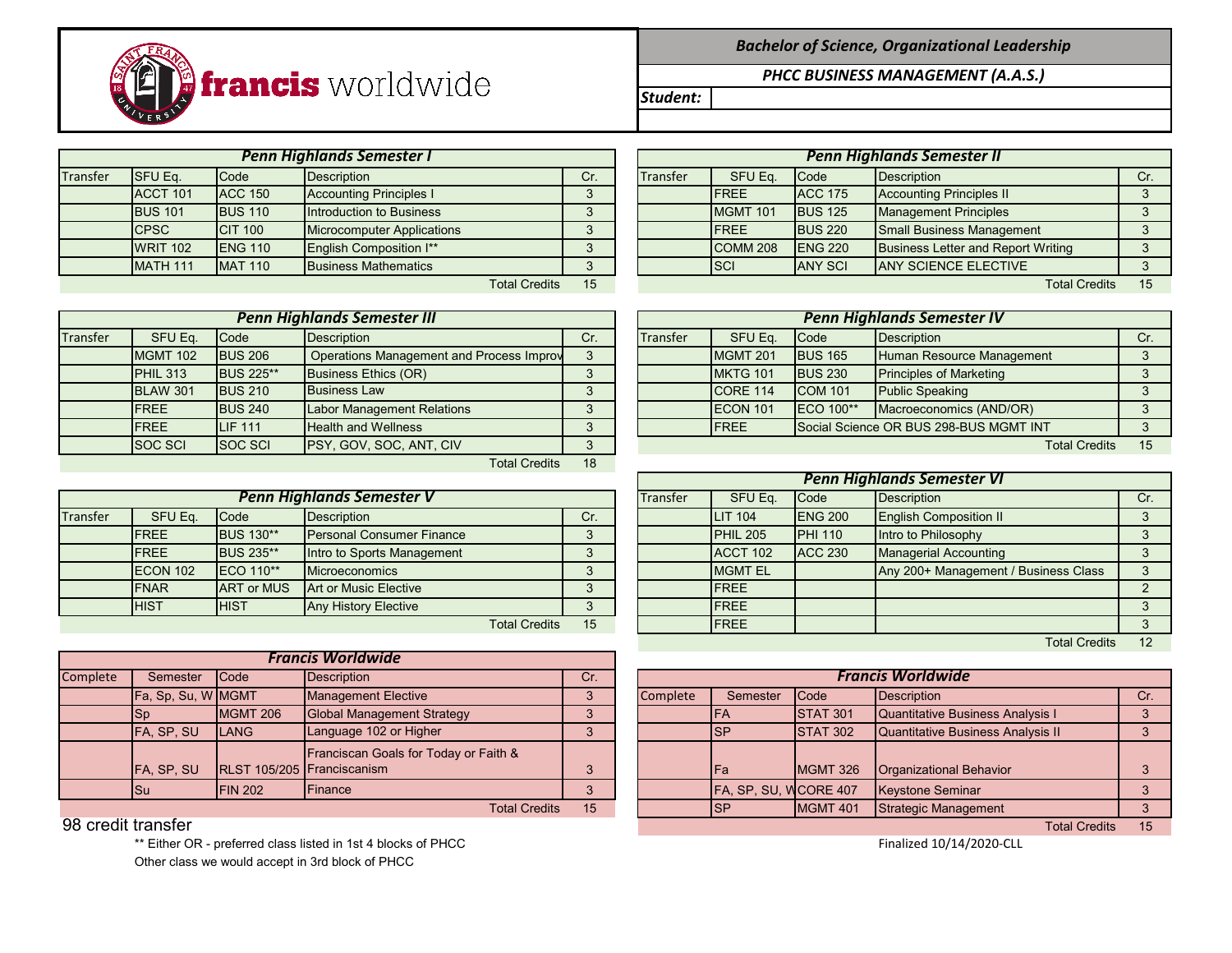## *Bachelor of Science, Organizational Leadership*

*PHCC A.A.S Entrepreneurship*

| <b>Penn Highlands Semester I</b><br><b>Penn Highlands Semester II</b><br>SFU Eq.<br>Description<br>Description<br>SFU Eq.<br>Code<br>Transfer<br>Code<br><b>Transfer</b><br>Cr.<br>Cr.<br><b>MATH 111</b><br>MAT 110 or higher<br><b>MGMT 101</b><br><b>Management Principles</b><br><b>MAT</b><br><b>BUS 125</b> |  |
|-------------------------------------------------------------------------------------------------------------------------------------------------------------------------------------------------------------------------------------------------------------------------------------------------------------------|--|
|                                                                                                                                                                                                                                                                                                                   |  |
|                                                                                                                                                                                                                                                                                                                   |  |
|                                                                                                                                                                                                                                                                                                                   |  |
| <b>Microcomputer Applications</b><br><b>Technical Elective</b><br><b>CPSC</b><br><b>CIT 100</b><br><b>FREE</b><br>$\sqrt{2}$                                                                                                                                                                                      |  |
| <b>WRIT 102</b><br>English Composition I**<br><b>SCI</b><br>Any Science Elective<br><b>ENG 110</b><br><b>ISCI</b><br>3                                                                                                                                                                                            |  |
| Introduction to Business<br><b>FREE</b><br><b>Personal Consumer Finance</b><br><b>IBUS 101</b><br><b>BUS 110</b><br><b>BUS 130**</b><br>3                                                                                                                                                                         |  |
| FREE<br><b>MGMT 201</b><br><b>TECH</b><br><b>Technical Elective</b><br>Human Resource Management<br><b>BUS 165**</b><br>$\Omega$                                                                                                                                                                                  |  |
| 15<br><b>Total Credits</b><br><b>Total Credits</b><br>15                                                                                                                                                                                                                                                          |  |

**francis** worldwide

|          | <b>WRIT 102</b> | <b>ENG 110</b> | English Composition I**            | $\sim$   |          | <b>SCI</b>      | <b>SCI</b>       | Any Science Elective              |     |
|----------|-----------------|----------------|------------------------------------|----------|----------|-----------------|------------------|-----------------------------------|-----|
|          | <b>BUS 101</b>  | <b>BUS 110</b> | Introduction to Business           |          |          | <b>FREE</b>     | <b>BUS 130**</b> | <b>Personal Consumer Finance</b>  |     |
|          | <b>IFREE</b>    | <b>TECH</b>    | <b>Technical Elective</b>          |          |          | <b>MGMT 201</b> | <b>BUS 165**</b> | Human Resource Management         |     |
|          |                 |                | <b>Total Credits</b>               | 15       |          |                 |                  | <b>Total Credits</b>              | 15  |
|          |                 |                |                                    |          |          |                 |                  |                                   |     |
|          |                 |                | <b>Penn Highlands Semester III</b> |          |          |                 |                  | <b>Penn Highlands Semester IV</b> |     |
| Transfer | SFU Eq.         | <b>Code</b>    | Description                        | Cr.      | Transfer | SFU Eq.         | Code             | Description                       | Cr. |
|          | ACCT 101        | <b>ACC 150</b> | <b>Accounting Principles I</b>     | $\Omega$ |          | <b>MKTG 101</b> | <b>BUS 230</b>   | <b>Principles of Marketing</b>    |     |
|          | <b>BLAW 301</b> | <b>BUS 210</b> | <b>Business Law</b>                | $\Omega$ |          | <b>IFREE</b>    |                  | <b>Technical Elective</b>         |     |

| <b>Penn Highlands Semester III</b> |                 |                  |                                  |            |  |  |  |  |  |  |
|------------------------------------|-----------------|------------------|----------------------------------|------------|--|--|--|--|--|--|
| <b>Transfer</b>                    | SFU Eq.         | Code             | <b>Description</b>               | Cr.        |  |  |  |  |  |  |
|                                    | ACCT 101        | <b>ACC 150</b>   | <b>Accounting Principles I</b>   | 3          |  |  |  |  |  |  |
|                                    | <b>BLAW 301</b> | <b>BUS 210</b>   | <b>Business Law</b>              |            |  |  |  |  |  |  |
|                                    | <b>FREE</b>     |                  | <b>Technical Elective</b>        |            |  |  |  |  |  |  |
|                                    | <b>MGMT 102</b> | <b>BUS 206**</b> | Op Mgmt & Process Improvement    |            |  |  |  |  |  |  |
|                                    | <b>FREE</b>     | <b>BUS 220**</b> | <b>Small Business Management</b> |            |  |  |  |  |  |  |
|                                    |                 |                  | $T_{\alpha}$ tal Cradita         | <b>4 E</b> |  |  |  |  |  |  |

|          | <b>Penn Highlands Semester V</b> |                   |                                                   |          |  |                 | <b>Penn Highlands Semester VI</b> |                 |                               |     |  |  |
|----------|----------------------------------|-------------------|---------------------------------------------------|----------|--|-----------------|-----------------------------------|-----------------|-------------------------------|-----|--|--|
| Transfer | SFU Eq.                          | Code              | Description                                       | Cr.      |  | <b>Transfer</b> | SFU Eq.                           | Code            | Description                   | Cr. |  |  |
|          | <b>PHIL 313</b>                  | <b>BUS 225**</b>  | <b>Business Ethics</b>                            |          |  |                 | <b>HIST</b>                       | <b>HIS</b>      | <b>Any History Elective</b>   |     |  |  |
|          | <b>IFREE</b>                     | <b>BUS 240**</b>  | Labor Management Relations                        | 3        |  |                 | <b>IECON 101</b>                  | <b>IECO 100</b> | Macroeconomics                |     |  |  |
|          | <b>COMM 208</b>                  |                   | ENG 220/225* Business Writing or Tech Writing     |          |  |                 | ACCT 102                          | <b>ACC 230</b>  | <b>Managerial Accounting</b>  |     |  |  |
|          | ECON 102                         | <b>IECO 110</b>   | Microeconomics                                    | $\Omega$ |  |                 | <b>MGMT EL</b>                    |                 | Any Management/Business 200+  |     |  |  |
|          | <b>IFREE</b>                     |                   | COM 110/120* Interpersonal or Organizational Comm | 3        |  |                 | <b>LIT 104</b>                    | <b>ENG 200</b>  | <b>English Composition II</b> |     |  |  |
|          | <b>IFREE</b>                     |                   |                                                   |          |  |                 | PHIL <sub>205</sub>               | <b>PHI 110</b>  | Intro to Philosophy           |     |  |  |
|          | <b>FNAR</b>                      | <b>ART or MUS</b> | <b>Art or Music Elective</b>                      |          |  |                 |                                   |                 | <b>Total Credits</b>          | 18  |  |  |
|          |                                  |                   | <b>Total Credits</b>                              | 20       |  |                 |                                   |                 |                               |     |  |  |

|          | <b>Francis Worldwide</b>          |                  |                                       |                   |  |  | Semester               | <b>Code</b>     | Description                             | Cr  |
|----------|-----------------------------------|------------------|---------------------------------------|-------------------|--|--|------------------------|-----------------|-----------------------------------------|-----|
| Complete | Semester                          | <b>Code</b>      | Description                           | Cr.               |  |  | <b>IFA</b>             | <b>STAT 301</b> | <b>Quantitative Business Analysis I</b> |     |
|          | FA, SP, SU                        | <b>LANG</b>      | Language 102 or Higher                | $\mathbf{\Omega}$ |  |  | <b>SP</b>              | <b>STAT 302</b> | Quantitative Business Analysis II       |     |
|          | Fa, Sp, Su, W                     | <b>IMGMT</b>     | <b>Management Elective</b>            | $\Omega$          |  |  | IFa                    | MGMT 326        | <b>Organizational Behavior</b>          |     |
|          | ISu                               | <b>FIN 202</b>   | <b>Finance</b>                        | ∘                 |  |  | FA, SP, SU, W CORE 407 |                 | <b>Keystone Seminar</b>                 |     |
|          | lSp                               | <b>IMGMT 206</b> | <b>Global Management Strategy</b>     | $\Omega$          |  |  | <b>ISP</b>             | MGMT 401        | Strategic Management                    |     |
|          |                                   |                  | Franciscan Goals for Today or Faith & |                   |  |  |                        |                 |                                         |     |
|          | FA, SP, SU                        |                  | RLST 105/205 Franciscanism            |                   |  |  |                        |                 | <b>Total Credits</b>                    | -15 |
|          | $T = 1.1$ $Q_{max}$ and $T = 1.1$ |                  |                                       |                   |  |  |                        |                 | $F: -1$ $-140/44/0000$ $011$            |     |

## 98 credit transfer

\*\* Choose 4 business electives can be swapped out

\* English or Communication Elective Options

|                 |                  | TVM VIVUM                          | .   |          |                |                 | TVM VIVANT                        | .   |
|-----------------|------------------|------------------------------------|-----|----------|----------------|-----------------|-----------------------------------|-----|
|                 |                  | <b>Penn Highlands Semester III</b> |     |          |                |                 | <b>Penn Highlands Semester IV</b> |     |
| SFU Eq.         | Code             | <b>Description</b>                 | Cr. | Transfer | SFU Eq.        | Code            | <b>Description</b>                | Cr. |
| <b>ACCT 101</b> | <b>ACC 150</b>   | <b>Accounting Principles I</b>     | 3   |          | MKTG 101       | <b>BUS 230</b>  | <b>Principles of Marketing</b>    |     |
| <b>BLAW 301</b> | <b>BUS 210</b>   | <b>Business Law</b>                |     |          | <b>FREE</b>    |                 | <b>Technical Elective</b>         |     |
| <b>FREE</b>     |                  | <b>Technical Elective</b>          | ົ   |          | <b>FREE</b>    |                 | <b>Technical Elective</b>         |     |
| <b>MGMT 102</b> | <b>BUS 206**</b> | Op Mgmt & Process Improvement      | 3   |          | <b>SOC SCI</b> | <b>SOC SCI</b>  | GOV, PSY, SOC, ANT, CIV           |     |
| <b>FREE</b>     | <b>BUS 220**</b> | <b>Small Business Management</b>   |     |          | CORE 114       | <b>COM 101*</b> | <b>Public Speaking</b>            |     |
|                 |                  | Total Credits                      | 15  |          |                |                 | <b>Total Credits</b>              | 15  |

|                 |                   | <b>Penn Highlands Semester V</b>                  |     | <b>Penn Highlands Semester VI</b> |                     |                |                               |     |  |  |  |
|-----------------|-------------------|---------------------------------------------------|-----|-----------------------------------|---------------------|----------------|-------------------------------|-----|--|--|--|
| SFU Eq.         | Code              | Description                                       | Cr. | Transfer                          | SFU Eq.             | Code           | Description                   | Cr. |  |  |  |
| <b>PHIL 313</b> | <b>BUS 225**</b>  | <b>Business Ethics</b>                            |     |                                   | <b>HIST</b>         | <b>HIS</b>     | <b>Any History Elective</b>   |     |  |  |  |
| <b>FREE</b>     | <b>BUS 240**</b>  | <b>Labor Management Relations</b>                 | 3   |                                   | ECON 101            | <b>ECO 100</b> | <b>Macroeconomics</b>         |     |  |  |  |
| <b>COMM 208</b> |                   | ENG 220/225* Business Writing or Tech Writing     | 3   |                                   | ACCT 102            | <b>ACC 230</b> | <b>Managerial Accounting</b>  |     |  |  |  |
| <b>ECON 102</b> | <b>IECO 110</b>   | <b>Microeconomics</b>                             |     |                                   | <b>MGMT EL</b>      |                | Any Management/Business 200+  |     |  |  |  |
| <b>FREE</b>     |                   | COM 110/120* Interpersonal or Organizational Comm | 3   |                                   | <b>LIT 104</b>      | <b>ENG 200</b> | <b>English Composition II</b> |     |  |  |  |
| <b>FREE</b>     |                   |                                                   |     |                                   | PHIL <sub>205</sub> | <b>PHI 110</b> | Intro to Philosophy           |     |  |  |  |
| <b>FNAR</b>     | <b>ART or MUS</b> | Art or Music Elective                             |     |                                   |                     |                | Total Credits                 | 18  |  |  |  |

|               |                          |                                       |          | <b>Francis Worldwide</b> |                        |                  |                                         |  |  |  |  |
|---------------|--------------------------|---------------------------------------|----------|--------------------------|------------------------|------------------|-----------------------------------------|--|--|--|--|
|               | <b>Francis Worldwide</b> | Complete                              | Semester | <b>I</b> Code            | Description            | Cr.              |                                         |  |  |  |  |
| Semester      | Code                     | <b>Description</b>                    | Cr.      |                          | IFA                    | <b>ISTAT 301</b> | <b>Quantitative Business Analysis I</b> |  |  |  |  |
| FA, SP, SU    | <b>LANG</b>              | Language 102 or Higher                |          |                          | <b>ISP</b>             | <b>STAT 302</b>  | Quantitative Business Analysis II       |  |  |  |  |
| Fa, Sp, Su, W | <b>IMGMT</b>             | <b>Management Elective</b>            |          |                          | IFa                    | MGMT 326         | Organizational Behavior                 |  |  |  |  |
| Su            | <b>FIN 202</b>           | Finance                               |          |                          | FA, SP, SU, W CORE 407 |                  | <b>Keystone Seminar</b>                 |  |  |  |  |
| Sp            | <b>IMGMT 206</b>         | <b>Global Management Strategy</b>     |          |                          | <b>ISP</b>             | <b>MGMT 401</b>  | Strategic Management                    |  |  |  |  |
|               |                          | Franciscop Coole for Today or Foith 8 |          |                          |                        |                  |                                         |  |  |  |  |

Total Credits 15 Total Credits 15 Finalized 10/14/2020 - CLL

*Student:*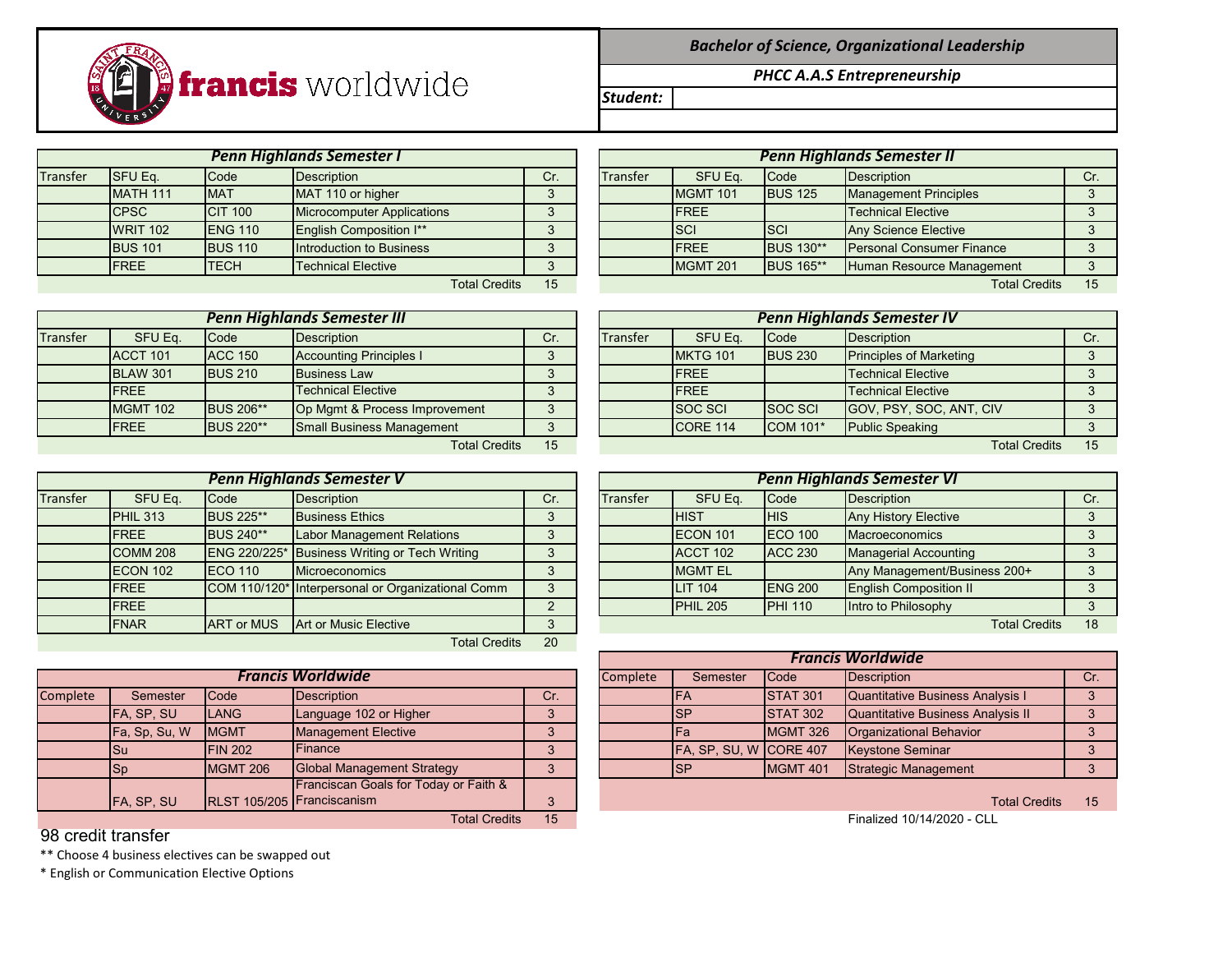*Bachelor of Science, Computer Systems Management*

*PHCC A.A.S Information Technology Cyber Security Track*

*Student:*

|          | VERSI           |                |                                        |                |                 |                |                |                                   |     |
|----------|-----------------|----------------|----------------------------------------|----------------|-----------------|----------------|----------------|-----------------------------------|-----|
|          |                 |                | <b>Penn Highlands Semester I</b>       |                |                 |                |                | <b>Penn Highlands Semester II</b> |     |
| Transfer | <b>SFU Eq.</b>  | Code           | <b>Description</b>                     | Cr.            | <b>Transfer</b> | SFU Eq.        | <b>Code</b>    | <b>Description</b>                | Cr. |
|          | CORE 114        | <b>CIT 100</b> | <b>Microcomputer Applications</b>      |                |                 | <b>IFREE</b>   | <b>CIT 165</b> | <b>Hardware Components</b>        |     |
|          | <b>IFREE</b>    | <b>CIT 132</b> | Local Area Networks                    |                |                 | <b>MIS 345</b> | <b>CIT 196</b> | Database Management               |     |
|          | <b>IFREE</b>    | <b>CIT 173</b> | Windows Enterprise Desktop Operating S | 3              |                 | <b>IFREE</b>   | <b>CIT 226</b> | <b>Windows Server Management</b>  |     |
|          | <b>WRIT 102</b> | <b>ENG 110</b> | <b>English Composition I</b>           |                |                 | <b>IFREE</b>   | <b>CIT 293</b> | <b>Wireshark Network Analysis</b> |     |
|          | <b>SOC SCI</b>  | <b>SOC SCI</b> | PSY, GOV, SOC, ANT, CIV                |                |                 | FREE           | <b>LIF 111</b> | <b>Health and Wellness</b>        |     |
|          |                 |                | Total Crodite                          | 1 <sup>6</sup> |                 |                |                | Total Crodite                     | 16  |

**francis** worldwide

|          | Penn Highlands Semester III |                |                                 |        |  | <b>Penn Highlands Semester IV</b> |                 |                 |                                   |     |  |
|----------|-----------------------------|----------------|---------------------------------|--------|--|-----------------------------------|-----------------|-----------------|-----------------------------------|-----|--|
| Transfer | SFU Eq.                     | Code           | <b>Description</b>              | Cr.    |  | <b>Transfer</b>                   | SFU Eq.         | <b>Code</b>     | Description                       | Cr. |  |
|          |                             |                |                                 |        |  |                                   |                 |                 |                                   |     |  |
|          | <b>MIS 110</b>              | <b>CIT 166</b> | <b>Visual Basic Programming</b> | $\sim$ |  |                                   | <b>FREE</b>     | <b>ICIT 222</b> | <b>Linux Operating System</b>     |     |  |
|          | <b>FREE</b>                 | <b>CIT 292</b> | Network Security                |        |  |                                   | <b>PHIL 313</b> | <b>CIT 294</b>  | <b>Ethical Hacking</b>            |     |  |
|          | <b>FREE</b>                 | <b>COM 101</b> | <b>Public Speaking</b>          |        |  |                                   | <b>IFREE</b>    | <b>CRJ 135</b>  | Introduction to Cybercrime        |     |  |
|          | MATH 111                    | <b>MAT 145</b> | College Algebra                 |        |  |                                   |                 |                 | <b>Total Credits</b>              | 9   |  |
|          | <b>SCI</b>                  | <b>SCIEL</b>   | Science Elective                | C      |  |                                   |                 |                 |                                   |     |  |
|          |                             |                | <b>Total Credits</b>            | 15     |  |                                   |                 |                 | <b>Penn Highlands Semester VI</b> |     |  |

|          |                 |                   | <b>Penn Highlands Semester V</b> |          |          | COMM <sub>208</sub> |                 | <b>ENG 220/225 Business or Technical Writing</b> |    |
|----------|-----------------|-------------------|----------------------------------|----------|----------|---------------------|-----------------|--------------------------------------------------|----|
| Transfer | SFU Eq.         | Code              | <b>Description</b>               | Cr.      |          | <b>LIT 104</b>      | <b>ENG 200</b>  | Studies in Literature                            |    |
|          | <b>FNAR</b>     | <b>MUS or ART</b> | Music or Art Elective            | $\Omega$ |          | ECON 101            | <b>IECO 100</b> | <b>Macroeconomics</b>                            |    |
|          | <b>HIST</b>     | <b>IHIS</b>       | <b>Any History Elective</b>      | 3        |          | <b>MGMT 101</b>     | <b>BUS 125</b>  | <b>Management Principles</b>                     |    |
|          | ECON 102        | <b>ECO 110</b>    | <b>Microeconomics</b>            | 3        |          | <b>BLAW 301</b>     | <b>BUS 210</b>  | <b>Business Law</b>                              |    |
|          | PHIL 205        | <b>PHI 110</b>    | Intro to Philosophy              | $\Omega$ |          | MKTG 101            | <b>BUS 230</b>  | <b>Principles of Marketing</b>                   |    |
|          | <b>MGMT 102</b> | <b>BUS 206</b>    | Op Mgmt & Process Improvement    | 3        |          |                     |                 | <b>Total Credits</b>                             | 18 |
|          | ACCT 101        | <b>ACC 150</b>    | <b>Accounting Principles I</b>   | 3        |          |                     |                 |                                                  |    |
|          | ACCT 102        | <b>ACC 230</b>    | <b>Managerial Accounting</b>     | 3        |          |                     |                 | <b>Francis Worldwide</b>                         |    |
|          |                 |                   | <b>Total Credits</b>             | 21       | Complete | Semester            | Code            | Description                                      | Cr |

| Cr.                                                    |  |                                                   |                                                                                                 |                                                                                                                                                                        |
|--------------------------------------------------------|--|---------------------------------------------------|-------------------------------------------------------------------------------------------------|------------------------------------------------------------------------------------------------------------------------------------------------------------------------|
| Language 102 or higher<br>3                            |  |                                                   |                                                                                                 |                                                                                                                                                                        |
| <b>Management Information Systems</b><br>3             |  |                                                   |                                                                                                 |                                                                                                                                                                        |
| 2                                                      |  |                                                   |                                                                                                 |                                                                                                                                                                        |
| Quantitative Business Analysis I<br>3                  |  |                                                   | <b>Total Credits</b>                                                                            | 18                                                                                                                                                                     |
| RLST 105/205 Franciscan Goals for Today orFaith &<br>2 |  |                                                   |                                                                                                 |                                                                                                                                                                        |
|                                                        |  | <b>IFa</b><br><b>I</b> Su<br><b>ISP</b><br>Fa, Sp | <b>IMIS 342</b><br><b>MIS 343</b><br><b>MGMT 401</b><br>FA, SP, SU, WCORE 407<br><b>MIS 406</b> | <b>IE-Commerce</b><br>System Analysis and Design<br>Strategic Management<br><b>Keystone Seminar</b><br><b>Project Management Practices</b><br>Finalized 10/14/2020-CLL |

Total Credits 15

95 credit transfer

|                            |                | <b>Penn Highlands Semester I</b>       |     |                 |                |                 | <b>Penn Highlands Semester II</b> |     |
|----------------------------|----------------|----------------------------------------|-----|-----------------|----------------|-----------------|-----------------------------------|-----|
| SFU Eq.                    | Code           | <b>Description</b>                     | Cr. | <b>Transfer</b> | SFU Eq.        | <b>Code</b>     | <b>Description</b>                | Cr. |
| <b>CORE 114</b>            | <b>CIT 100</b> | <b>Microcomputer Applications</b>      |     |                 | <b>IFREE</b>   | <b>ICIT 165</b> | <b>Hardware Components</b>        |     |
| <b>FREE</b>                | <b>CIT 132</b> | Local Area Networks                    |     |                 | <b>MIS 345</b> | <b>ICIT 196</b> | Database Management               |     |
| <b>FREE</b>                | <b>CIT 173</b> | Windows Enterprise Desktop Operating S |     |                 | <b>IFREE</b>   | <b>ICIT 226</b> | <b>Windows Server Management</b>  |     |
| <b>WRIT 102</b>            | <b>ENG 110</b> | <b>English Composition I</b>           |     |                 | <b>FREE</b>    | <b>CIT 293</b>  | <b>Wireshark Network Analysis</b> |     |
| SOC SCI                    | <b>SOC SCI</b> | PSY, GOV, SOC, ANT, CIV                |     |                 | <b>IFREE</b>   | <b>ILIF 111</b> | <b>Health and Wellness</b>        |     |
| 16<br><b>Total Credits</b> |                |                                        |     |                 |                |                 | <b>Total Credits</b>              | 16  |

|                |                 | <b>Penn Highlands Semester III</b> |     |                 |              |                | <b>Penn Highlands Semester IV</b> |     |
|----------------|-----------------|------------------------------------|-----|-----------------|--------------|----------------|-----------------------------------|-----|
| SFU Eq.        | Code            | <b>Description</b>                 | Cr. | <b>Transfer</b> | SFU Eq.      | <b>Code</b>    | <b>IDescription</b>               | Cr. |
| <b>MIS 110</b> | <b>ICIT 166</b> | Visual Basic Programming           |     |                 | <b>IFREE</b> | <b>CIT 222</b> | <b>Linux Operating System</b>     |     |
| <b>FREE</b>    | <b>CIT 292</b>  | Network Security                   |     |                 | PHIL 313     | <b>CIT 294</b> | <b>Ethical Hacking</b>            |     |
| <b>FREE</b>    | <b>COM 101</b>  | <b>Public Speaking</b>             |     |                 | <b>IFREE</b> | <b>CRJ 135</b> | <b>Introduction to Cybercrime</b> |     |
| $MATH$ 111     | MAAT 145        | Collogo Algobra                    |     |                 |              |                | Total Crodite                     |     |

|                 |                   | <b>Total Credits</b>             | 15  | <b>Penn Highlands Semester VI</b> |                     |                 |                                                  |     |  |  |  |
|-----------------|-------------------|----------------------------------|-----|-----------------------------------|---------------------|-----------------|--------------------------------------------------|-----|--|--|--|
|                 |                   |                                  |     |                                   |                     |                 |                                                  |     |  |  |  |
|                 |                   |                                  |     | Transfer                          | SFU Eq.             | <b>Code</b>     | Description                                      | Cr. |  |  |  |
|                 |                   | <b>Penn Highlands Semester V</b> |     |                                   | COMM <sub>208</sub> |                 | <b>ENG 220/225 Business or Technical Writing</b> |     |  |  |  |
| SFU Eq.         | Code              | Description                      | Cr. |                                   | <b>LIT 104</b>      | <b>IENG 200</b> | Studies in Literature                            |     |  |  |  |
| <b>FNAR</b>     | <b>MUS or ART</b> | Music or Art Elective            |     |                                   | <b>IECON 101</b>    | <b>IECO 100</b> | <b>Macroeconomics</b>                            |     |  |  |  |
| <b>HIST</b>     | <b>HIS</b>        | <b>Any History Elective</b>      |     |                                   | <b>MGMT 101</b>     | <b>BUS 125</b>  | <b>Management Principles</b>                     |     |  |  |  |
| <b>ECON 102</b> | <b>ECO</b> 110    | <b>Microeconomics</b>            |     |                                   | <b>BLAW 301</b>     | <b>BUS 210</b>  | <b>Business Law</b>                              |     |  |  |  |
| <b>PHIL 205</b> | <b>PHI 110</b>    | Intro to Philosophy              |     |                                   | <b>MKTG 101</b>     | <b>BUS 230</b>  | <b>Principles of Marketing</b>                   |     |  |  |  |
| <b>MGMT 102</b> | <b>BUS 206</b>    | On Mamt & Process Improvement    |     |                                   |                     |                 | <b>Total Credits</b>                             | 18  |  |  |  |

| <b>ACCT 102</b> | <b>ACC 230</b>  | <b>Managerial Accounting</b>            |     | <b>Francis Worldwide</b> |                       |                 |                                     |     |  |  |  |  |
|-----------------|-----------------|-----------------------------------------|-----|--------------------------|-----------------------|-----------------|-------------------------------------|-----|--|--|--|--|
|                 |                 | <b>Total Credits</b>                    | 21  | Complete                 | Semester              | <b>ICode</b>    | Description                         | Cr. |  |  |  |  |
|                 |                 |                                         |     |                          | <b>ISP</b>            | <b>STAT 302</b> | Quantitative Business Analysis II   |     |  |  |  |  |
|                 |                 | <b>Francis Worldwide</b>                |     |                          | lFa                   | <b>MIS 342</b>  | <b>IE-Commerce</b>                  |     |  |  |  |  |
| Semester        | <b>Code</b>     | Description                             | Cr. |                          | ISu                   | <b>MIS 343</b>  | System Analysis and Design          |     |  |  |  |  |
| FA, SP, SU      | LANG            | Language 102 or higher                  |     |                          | <b>SP</b>             | MGMT 401        | <b>Strategic Management</b>         |     |  |  |  |  |
| Su.W            | <b>MIS 102</b>  | <b>Management Information Systems</b>   |     |                          | FA, SP, SU, WCORE 407 |                 | <b>Keystone Seminar</b>             |     |  |  |  |  |
| Su              | <b>FIN 202</b>  | Finance                                 |     |                          | Fa, Sp                | <b>MIS 406</b>  | <b>Project Management Practices</b> |     |  |  |  |  |
| <b>FA</b>       | <b>STAT 301</b> | <b>Quantitative Business Analysis I</b> |     |                          |                       |                 | <b>Total Credits</b>                | 18  |  |  |  |  |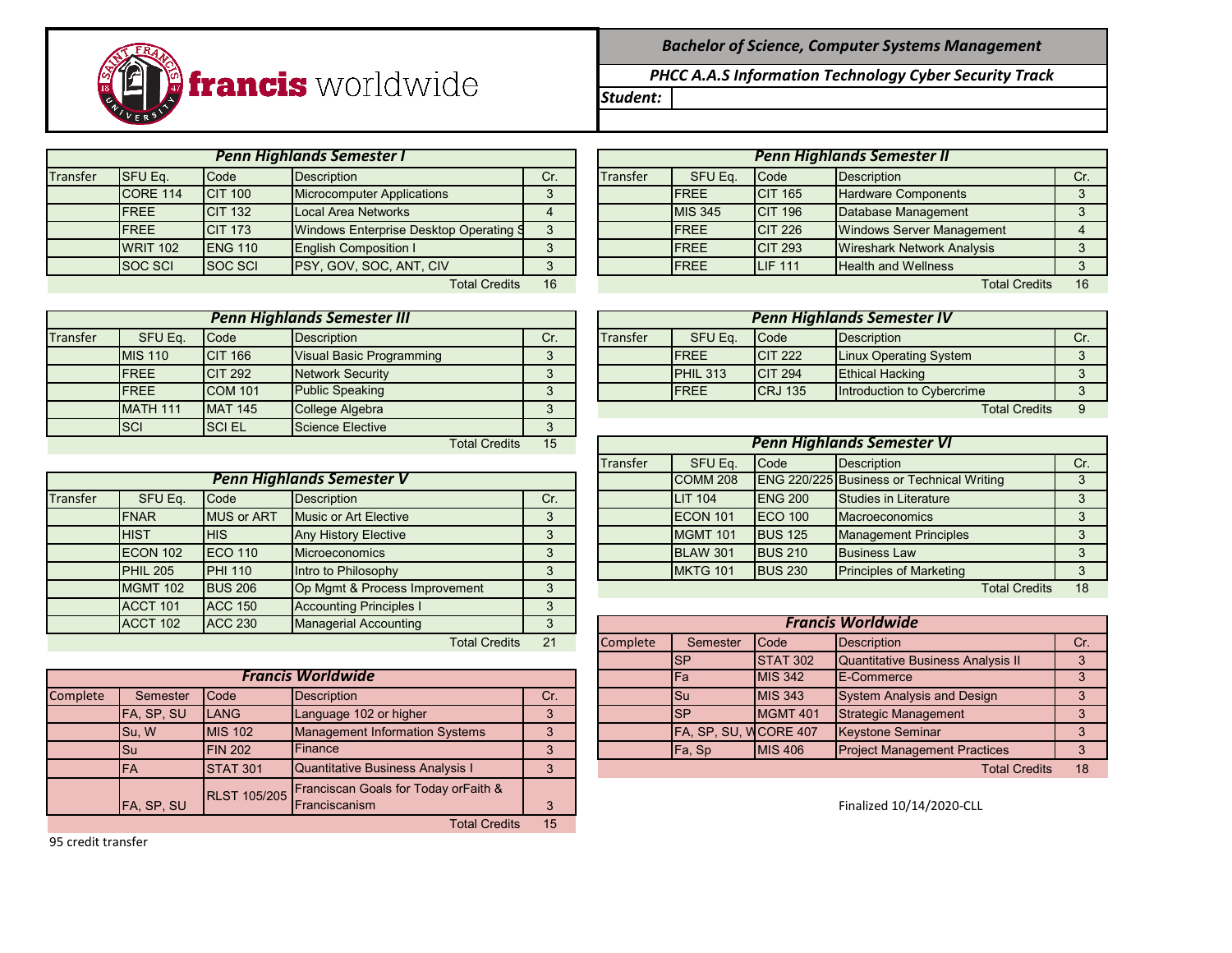*Bachelor of Science, Computer Systems Management*

*Student: PHCC A.A.S Information Technology Server Administration Track*



|          | Penn Highlands Semester I |                 |                                        |     |  |                 |                |                 | Penn Highlands Semester II                   |     |
|----------|---------------------------|-----------------|----------------------------------------|-----|--|-----------------|----------------|-----------------|----------------------------------------------|-----|
| Transfer | <b>SFU Eq.</b>            | Code            | Description                            | Cr. |  | <b>Transfer</b> | SFU Eq.        | <b>Code</b>     | Description                                  | Cr. |
|          | <b>ICORE 114</b>          | <b>CIT 100</b>  | <b>Microcomputer Applications</b>      |     |  |                 | <b>IFREE</b>   | <b>CIT 165</b>  | Hardware Components                          |     |
|          | <b>IFREE</b>              | <b>CIT 132</b>  | Local Area Networks                    |     |  |                 | <b>MIS 345</b> | <b>CIT 196</b>  | Database Management                          |     |
|          | <b>IFREE</b>              | <b>CIT 173</b>  | Windows Enterprise Desktop Operating S | ∘   |  |                 | <b>IFREE</b>   | <b>CIT 226</b>  | <b>Windows Server Management</b>             |     |
|          | <b>WRIT 102</b>           | <b>IENG 110</b> | <b>English Composition I</b>           |     |  |                 | <b>IFREE</b>   | <b>CIT 237</b>  | <b>TCP/IP Connectivity and Troubleshooti</b> |     |
|          | <b>SOC SCI</b>            | <b>ISOC SCI</b> | PSY, GOV, SOC, ANT, CIV                | ∘   |  |                 | <b>IFREE</b>   | <b>ILIF 111</b> | <b>Health and Wellness</b>                   |     |
|          |                           |                 | <b>Total Credits</b>                   | 16  |  |                 |                |                 | <b>Total Credits</b>                         | 16  |

|          | <b>Penn Highlands Semester III</b> |                |                                 |          |  |                 |                |                 | <b>Penn Highlands Semester IV</b> |     |
|----------|------------------------------------|----------------|---------------------------------|----------|--|-----------------|----------------|-----------------|-----------------------------------|-----|
| Transfer | SFU Eq.                            | Code           | Description                     | Cr.      |  | <b>Transfer</b> | SFU Eq.        | <b>Code</b>     | Description                       | Cr. |
|          | <b>MIS 110</b>                     | <b>CIT 166</b> | <b>Visual Basic Programming</b> | $\sim$   |  |                 | <b>MIS 102</b> | <b>ICIT 202</b> | Management Information Systems    |     |
|          | <b>IFREE</b>                       | <b>CIT 292</b> | Network Security                |          |  |                 | <b>IFREE</b>   | <b>CIT 222</b>  | Linux Operating System            |     |
|          | <b>IFREE</b>                       | <b>COM 101</b> | <b>Public Speaking</b>          | $\Omega$ |  |                 | <b>IFREE</b>   | <b>CIT 233</b>  | Windows Enterprise Services       |     |
|          | <b>MATH 111</b>                    | <b>MAT 145</b> | College Algebra                 | $\circ$  |  |                 |                |                 | <b>Total Credits</b>              | 9   |
|          | <b>SCI</b>                         | <b>ISCIEL</b>  | Science Elective                | ∘        |  |                 |                |                 |                                   |     |
|          | 15<br><b>Total Credits</b>         |                |                                 |          |  |                 |                |                 | <b>Penn Highlands Semester VI</b> |     |

|          |                 |                   | Penn Highlands Semester V      |     |          | COMM <sub>208</sub> |                 | <b>ENG 220/225 Business or Technical Writing</b> |    |
|----------|-----------------|-------------------|--------------------------------|-----|----------|---------------------|-----------------|--------------------------------------------------|----|
| Transfer | SFU Eq.         | Code              | <b>Description</b>             | Cr. |          | ECON 101            | <b>IECO 100</b> | Macroeconomics                                   |    |
|          | <b>FNAR</b>     | <b>MUS or ART</b> | Music or Art Elective          | 3   |          | <b>LIT 104</b>      | <b>ENG 200</b>  | Studies in Literature                            |    |
|          | <b>HIST</b>     | IHIS.             | <b>Any History Elective</b>    | 3   |          | MGMT 101            | <b>BUS 125</b>  | <b>Management Principles</b>                     |    |
|          | PHIL 205        | <b>PHI 110</b>    | Intro to Philosophy            | 3   |          | <b>MKTG 101</b>     | <b>BUS 230</b>  | <b>Principles of Marketing</b>                   |    |
|          | <b>PHIL 313</b> | <b>BUS 225</b>    | <b>Business Ethics</b>         | 3   |          | <b>BLAW 301</b>     | <b>BUS 210</b>  | <b>Business Law</b>                              |    |
|          | ECON 102        | <b>ECO 110</b>    | <b>Microeconomics</b>          | 3   |          |                     |                 | <b>Total Credits</b>                             | 18 |
|          | <b>MGMT 102</b> | <b>BUS 206</b>    | Op Mgmt & Process Improvement  | 3   |          |                     |                 |                                                  |    |
|          | ACCT 101        | <b>ACC 150</b>    | <b>Accounting Principles I</b> |     |          |                     |                 | <b>Francis Worldwide</b>                         |    |
|          | ACCT 102        | <b>ACC 230</b>    | <b>Managerial Accounting</b>   | 3   | Complete | Semester            | Code            | Description                                      | Cr |
|          |                 |                   | <b>Total Credits</b>           | 24  |          | <b>ISP</b>          | <b>STAT 302</b> | Quantitative Business Analysis II                | 3  |

|          |                   |                  | <b>Francis Worldwide</b>                          |     |  |  | <b>ISu</b>            | <b>MIS 343</b>  | System Analysis and Design          |    |
|----------|-------------------|------------------|---------------------------------------------------|-----|--|--|-----------------------|-----------------|-------------------------------------|----|
| Complete | Semester          | <b>Code</b>      | <b>Description</b>                                | Cr. |  |  |                       | <b>MGMT 401</b> | Strategic Management                |    |
|          | <b>FA, SP, SU</b> | <b>LANG</b>      | Language 102 or higher                            |     |  |  | FA, SP, SU, WCORE 407 |                 | <b>Keystone Seminar</b>             |    |
|          | ISu               | <b>FIN 202</b>   | lFinance                                          |     |  |  | <b>IFa, Sp</b>        | <b>IMIS 406</b> | <b>Project Management Practices</b> |    |
|          | <b>FA</b>         | <b>ISTAT 301</b> | Quantitative Business Analysis I                  |     |  |  |                       |                 | <b>Total Credits</b>                | 18 |
|          | FA, SP, SU        |                  | RLST 105/205 Franciscan Goals for Today orFaith & |     |  |  |                       |                 | Finalized 10/14/2020-CLL            |    |

Total Credits 12

| 98 credit transfer |  |
|--------------------|--|
|--------------------|--|

|                 |                            | <b>Penn Highlands Semester I</b>       |     |  |                 |                |                | <b>Penn Highlands Semester II</b>            |     |
|-----------------|----------------------------|----------------------------------------|-----|--|-----------------|----------------|----------------|----------------------------------------------|-----|
| SFU Eq.         | Code                       | <b>Description</b>                     | Cr. |  | <b>Transfer</b> | SFU Eq.        | Code           | Description                                  | Cr. |
| <b>CORE 114</b> | <b>CIT 100</b>             | <b>Microcomputer Applications</b>      |     |  |                 | <b>FREE</b>    | <b>CIT 165</b> | <b>Hardware Components</b>                   |     |
| <b>FREE</b>     | <b>CIT 132</b>             | Local Area Networks                    |     |  |                 | <b>MIS 345</b> | <b>CIT 196</b> | Database Management                          |     |
| <b>FREE</b>     | <b>CIT 173</b>             | Windows Enterprise Desktop Operating S |     |  |                 | <b>IFREE</b>   | <b>CIT 226</b> | <b>Windows Server Management</b>             |     |
| <b>WRIT 102</b> | <b>ENG 110</b>             | <b>English Composition I</b>           |     |  |                 | <b>IFREE</b>   | <b>CIT 237</b> | <b>TCP/IP Connectivity and Troubleshooti</b> |     |
| SOC SCI         | <b>SOC SCI</b>             | <b>PSY, GOV, SOC, ANT, CIV</b>         |     |  |                 | <b>IFREE</b>   | <b>LIF 111</b> | <b>Health and Wellness</b>                   |     |
|                 | 16<br><b>Total Credits</b> |                                        |     |  |                 |                |                | <b>Total Credits</b>                         | 16  |

|                 |                 | Penn Highlands Semester III |     |          |                |                 | <b>Penn Highlands Semester IV</b> |     |
|-----------------|-----------------|-----------------------------|-----|----------|----------------|-----------------|-----------------------------------|-----|
| SFU Eq.         | Code            | <b>Description</b>          | Cr. | Transfer | SFU Eq.        | <b>Code</b>     | Description                       | Cr. |
| <b>MIS 110</b>  | <b>ICIT 166</b> | Visual Basic Programming    |     |          | <b>MIS 102</b> | <b>ICIT 202</b> | Management Information Systems    |     |
| <b>FREE</b>     | <b>CIT 292</b>  | Network Security            |     |          | <b>IFREE</b>   | <b>ICIT 222</b> | <b>Linux Operating System</b>     |     |
| <b>FREE</b>     | <b>COM 101</b>  | <b>Public Speaking</b>      |     |          | <b>IFREE</b>   | <b>CIT 233</b>  | Windows Enterprise Services       |     |
| <b>MATH 111</b> | MAT 145         | College Algebra             |     |          |                |                 | Total Credite                     |     |

|                                  |                   | <b>Total Credits</b>        | 15  | <b>Penn Highlands Semester VI</b> |                     |                 |                                                  |     |  |  |
|----------------------------------|-------------------|-----------------------------|-----|-----------------------------------|---------------------|-----------------|--------------------------------------------------|-----|--|--|
|                                  |                   |                             |     | <b>Transfer</b>                   | SFU Eq.             | <b>Code</b>     | Description                                      | Cr. |  |  |
| <b>Penn Highlands Semester V</b> |                   |                             |     |                                   | COMM <sub>208</sub> |                 | <b>ENG 220/225 Business or Technical Writing</b> |     |  |  |
| SFU Eq.                          | Code              | <b>Description</b>          | Cr. |                                   | <b>IECON 101</b>    | <b>IECO 100</b> | <b>Macroeconomics</b>                            |     |  |  |
| <b>FNAR</b>                      | <b>MUS or ART</b> | Music or Art Elective       |     |                                   | <b>LIT 104</b>      | <b>IENG 200</b> | Studies in Literature                            |     |  |  |
| <b>HIST</b>                      | <b>HIS</b>        | <b>Any History Elective</b> |     |                                   | <b>MGMT 101</b>     | <b>BUS 125</b>  | <b>Management Principles</b>                     |     |  |  |
| <b>PHIL 205</b>                  | <b>PHI 110</b>    | Intro to Philosophy         |     |                                   | <b>MKTG 101</b>     | <b>BUS 230</b>  | <b>Principles of Marketing</b>                   |     |  |  |
| <b>PHIL 313</b>                  | <b>BUS 225</b>    | <b>Business Ethics</b>      |     |                                   | <b>BLAW 301</b>     | <b>BUS 210</b>  | <b>Business Law</b>                              |     |  |  |
| <b>FCON 102</b>                  | $FCO$ 110         | <b>Microeconomics</b>       |     |                                   |                     |                 | <b>Total Credits</b>                             | 18  |  |  |

| <b>ACCT 101</b> | <b>ACC 150</b>  | <b>Accounting Principles I</b>          |     |          |                       |                 | <b>Francis Worldwide</b>            |     |
|-----------------|-----------------|-----------------------------------------|-----|----------|-----------------------|-----------------|-------------------------------------|-----|
| <b>ACCT 102</b> | <b>ACC 230</b>  | Managerial Accounting                   |     | Complete | Semester              | <b>Code</b>     | Description                         | Cr. |
|                 |                 | <b>Total Credits</b>                    | 24  |          | ISP                   | <b>STAT 302</b> | Quantitative Business Analysis II   |     |
|                 |                 |                                         |     |          | <b>IFa</b>            | <b>MIS 342</b>  | <b>IE-Commerce</b>                  |     |
|                 |                 | <b>Francis Worldwide</b>                |     |          | <b>I</b> Su           | <b>MIS 343</b>  | System Analysis and Design          |     |
| Semester        | Code            | <b>Description</b>                      | Cr. |          | <b>ISP</b>            | <b>MGMT 401</b> | Strategic Management                |     |
| FA, SP, SU      | <b>LANG</b>     | Language 102 or higher                  |     |          | FA, SP, SU, WCORE 407 |                 | <b>Keystone Seminar</b>             |     |
| Su              | <b>FIN 202</b>  | Finance                                 |     |          | Fa, Sp                | <b>MIS 406</b>  | <b>Project Management Practices</b> |     |
| <b>FA</b>       | <b>STAT 301</b> | <b>Quantitative Business Analysis I</b> |     |          |                       |                 | <b>Total Credits</b>                | 18  |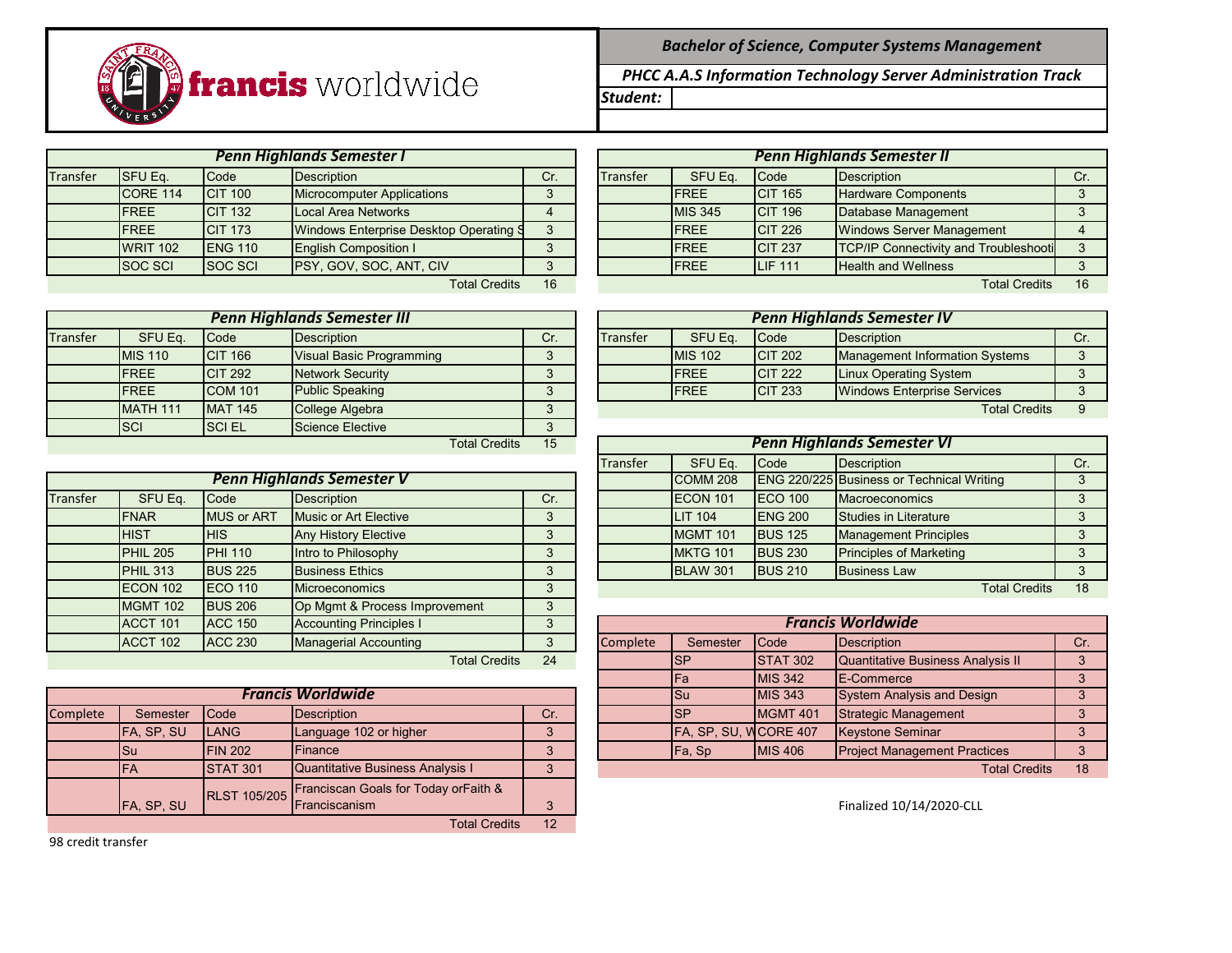

|          |                 |                 | <b>Penn Highlands Semester I</b>       |          | <b>Penn Highlands Semester II</b> |                |                 |                                  |     |  |
|----------|-----------------|-----------------|----------------------------------------|----------|-----------------------------------|----------------|-----------------|----------------------------------|-----|--|
| Transfer | <b>SFU Eq.</b>  | Code            | <b>Description</b>                     | Cr.      | Transfer                          | SFU Eq.        | Code            | Description                      | Cr. |  |
|          | <b>WRIT 102</b> | <b>IENG 110</b> | <b>English Composition I</b>           |          |                                   | <b>FREE</b>    | <b>CIT 165</b>  | <b>Hardware Components</b>       |     |  |
|          | ICORE 114       | <b>ICIT 100</b> | <b>Microcomputer Applications</b>      |          |                                   | <b>MIS 345</b> | <b>ICIT 196</b> | Database Management              |     |  |
|          | <b>IFREE</b>    | <b>CIT 173</b>  | Windows Enterprise Desktop Operating S | $\Omega$ |                                   | <b>IFREE</b>   | <b>CNT 200</b>  | Routing and Switching Essentials |     |  |
|          | <b>IFREE</b>    | <b>ICNT 100</b> | <b>Network Basics</b>                  |          |                                   | MATH 111       | <b>MAT 145</b>  | College Algebra                  |     |  |
|          |                 |                 | <b>Total Credits</b>                   | 14       |                                   | <b>IFREE</b>   | <b>LIF 111</b>  | <b>Health and Wellness</b>       |     |  |

| <b>Penn Highlands Semester III</b> |                |                |                                       |     |  |  |  |  |  |  |
|------------------------------------|----------------|----------------|---------------------------------------|-----|--|--|--|--|--|--|
| <b>Transfer</b>                    | SFU Eq.        | Code           | <b>Description</b>                    | Cr. |  |  |  |  |  |  |
|                                    | <b>FREE</b>    | <b>CIT 292</b> | <b>Network Security</b>               |     |  |  |  |  |  |  |
|                                    | <b>FREE</b>    | <b>CNT 210</b> | Advanced Routing and Switching Techno |     |  |  |  |  |  |  |
|                                    | <b>FREE</b>    | <b>COM 101</b> | <b>Public Speaking</b>                |     |  |  |  |  |  |  |
|                                    | <b>SCI</b>     | <b>SCIEL</b>   | <b>Science Elective</b>               |     |  |  |  |  |  |  |
|                                    | <b>SOC SCI</b> | <b>SOC SCI</b> | PSY, GOV, SOC, ANT, CIV               |     |  |  |  |  |  |  |
|                                    |                |                | <b>Total Credits</b>                  |     |  |  |  |  |  |  |

|          |                 |                   | <b>Penn Highlands Semester V</b> |     |  | COMM <sub>208</sub> |                 | <b>ENG 220/225 Business or Technical Writing</b> |                      |    |
|----------|-----------------|-------------------|----------------------------------|-----|--|---------------------|-----------------|--------------------------------------------------|----------------------|----|
| Transfer | SFU Eq.         | Code              | <b>Description</b>               | Cr. |  | ECON 101            | <b>IECO 100</b> | <b>Macroeconomics</b>                            |                      |    |
|          | <b>IFNAR</b>    | <b>MUS or ART</b> | Music or Art Elective            | 3   |  | <b>LIT 104</b>      | <b>ENG 200</b>  | Studies in Literature                            |                      |    |
|          | <b>HIST</b>     | <b>HIS</b>        | <b>Any History Elective</b>      | ◠   |  | <b>MGMT 101</b>     | <b>BUS 125</b>  | <b>Management Principles</b>                     |                      |    |
|          | ECON 102        | <b>IECO 110</b>   | <b>Microeconomics</b>            |     |  | ACCT 102            | <b>ACC 230</b>  | <b>Managerial Accounting</b>                     |                      |    |
|          | <b>PHIL 205</b> | <b>PHI 110</b>    | Intro to Philosophy              | 2   |  | <b>MKTG 101</b>     | <b>BUS 230</b>  | <b>Principles of Marketing</b>                   |                      |    |
|          | PHIL 313        | <b>BUS 225</b>    | <b>Business Ethics</b>           | 3   |  | <b>BLAW 301</b>     | <b>BUS 210</b>  | <b>Business Law</b>                              |                      |    |
|          | ACCT 101        | <b>ACC 150</b>    | <b>Accounting Principles I</b>   | 3   |  |                     |                 |                                                  | <b>Total Credits</b> | 21 |
|          | <b>MGMT 102</b> | <b>BUS 206</b>    | Op Mgmt & Process Improvement    | 3   |  |                     |                 |                                                  |                      |    |
|          |                 |                   | <b>Total Credits</b>             | 21  |  |                     |                 | <b>Francis Worldwide</b>                         |                      |    |

|          |                   |                 | <b>Francis Worldwide</b>                                                   |     |  | ISP                   | STAT 302         | Quantitative Business Analysis II   |  |
|----------|-------------------|-----------------|----------------------------------------------------------------------------|-----|--|-----------------------|------------------|-------------------------------------|--|
| Complete | Semester          | <b>Code</b>     | Description                                                                | Cr. |  | lFa                   | <b>IMIS 342</b>  | <b>IE-Commerce</b>                  |  |
|          | <b>FA, SP, SU</b> | LANG            | Language 102 or higher                                                     |     |  | ISu                   | <b>IMIS 343</b>  | System Analysis and Design          |  |
|          | lSu               | <b>FIN 202</b>  | <b>IFinance</b>                                                            |     |  | ISP                   | <b>IMGMT 401</b> | Strategic Management                |  |
|          | <b>IFA</b>        | <b>STAT 301</b> | <b>Quantitative Business Analysis I</b>                                    |     |  | FA, SP, SU, WCORE 407 |                  | <b>Keystone Seminar</b>             |  |
|          | FA, SP, SU        |                 | RLST 105/205 Franciscan Goals for Today or Faith &<br><b>Franciscanism</b> |     |  | <b>IFa, Sp</b>        | <b>IMIS 406</b>  | <b>Project Management Practices</b> |  |
|          |                   |                 | <b>Total Credits</b>                                                       | 12  |  |                       |                  | <b>Total Credits</b>                |  |

*Bachelor of Science, Computer Systems Management*

*Student: PHCC A.A.S Information Technology Network Administration Track*

|                 |                | <b>Penn Highlands Semester I</b>       |     | <b>Penn Highlands Semester II</b> |                 |                |                                  |     |  |
|-----------------|----------------|----------------------------------------|-----|-----------------------------------|-----------------|----------------|----------------------------------|-----|--|
| SFU Eq.         | Code           | <b>Description</b>                     | Cr. | Transfer                          | SFU Eq.         | Code           | Description                      | Cr. |  |
| <b>WRIT 102</b> | <b>ENG 110</b> | <b>English Composition I</b>           |     |                                   | <b>IFREE</b>    | <b>CIT 165</b> | Hardware Components              |     |  |
| <b>CORE 114</b> | <b>CIT 100</b> | <b>Microcomputer Applications</b>      |     |                                   | <b>MIS 345</b>  | <b>CIT 196</b> | Database Management              |     |  |
| <b>FREE</b>     | <b>CIT 173</b> | Windows Enterprise Desktop Operating S |     |                                   | <b>IFREE</b>    | <b>CNT 200</b> | Routing and Switching Essentials |     |  |
| <b>FREE</b>     | <b>CNT 100</b> | Network Basics                         |     |                                   | <b>MATH 111</b> | <b>MAT 145</b> | College Algebra                  |     |  |
|                 |                | <b>Total Credits</b>                   | 14  |                                   | <b>IFREE</b>    | <b>LIF 111</b> | <b>Health and Wellness</b>       |     |  |
|                 |                |                                        |     |                                   |                 |                | <b>Total Credits</b>             | 17  |  |

FREE CIT 292 Network Security | 3 | Transfer | SFU Eq. |Code | Description | Cr. MIS 102 CIT 202 Management Information Systems 3 FREE SNT 220 WAN Technologies 5 SCI SCI EL Science Elective 3 Total Credits 8 SCI SCI EL SCIENCE AUTOS CONTROLLER SCIENCE AUTOS SCIENCE AUTOS *Penn Highlands Semester IV*

|                 |                   | <b>Total Credits</b>             | 17  |                 | <b>Penn Highlands Semester VI</b> |                 |                                                  |     |  |  |
|-----------------|-------------------|----------------------------------|-----|-----------------|-----------------------------------|-----------------|--------------------------------------------------|-----|--|--|
|                 |                   |                                  |     | <b>Transfer</b> | SFU Eq.                           | <b>Code</b>     | Description                                      | Cr. |  |  |
|                 |                   | <b>Penn Highlands Semester V</b> |     |                 | COMM <sub>208</sub>               |                 | <b>ENG 220/225 Business or Technical Writing</b> |     |  |  |
| SFU Eq.         | Code              | <b>Description</b>               | Cr. |                 | ECON 101                          | <b>IECO 100</b> | <b>Macroeconomics</b>                            |     |  |  |
| <b>FNAR</b>     | <b>MUS or ART</b> | Music or Art Elective            |     |                 | <b>LIT 104</b>                    | <b>IENG 200</b> | Studies in Literature                            |     |  |  |
| <b>HIST</b>     | <b>HIS</b>        | <b>Any History Elective</b>      |     |                 | <b>MGMT 101</b>                   | <b>BUS 125</b>  | <b>Management Principles</b>                     |     |  |  |
| <b>ECON 102</b> | <b>ECO 110</b>    | <b>Microeconomics</b>            |     |                 | <b>ACCT 102</b>                   | <b>ACC 230</b>  | <b>Managerial Accounting</b>                     |     |  |  |
| <b>PHIL 205</b> | <b>PHI 110</b>    | Intro to Philosophy              |     |                 | MKTG 101                          | <b>BUS 230</b>  | <b>Principles of Marketing</b>                   |     |  |  |
| <b>PHIL 313</b> | <b>BUS 225</b>    | <b>Business Ethics</b>           |     |                 | <b>BLAW 301</b>                   | <b>BUS 210</b>  | <b>Business Law</b>                              |     |  |  |
| <b>ACCT 101</b> | <b>ACC 150</b>    | <b>Accounting Principles I</b>   |     |                 |                                   |                 | <b>Total Credits</b>                             | 21  |  |  |

|                            |                 | <b>Total Credits</b>                              | 21  |  | <b>Francis Worldwide</b> |                       |                     |                                     |     |  |
|----------------------------|-----------------|---------------------------------------------------|-----|--|--------------------------|-----------------------|---------------------|-------------------------------------|-----|--|
|                            |                 |                                                   |     |  | Complete                 | Semester              | <b>Code</b>         | <b>Description</b>                  | Cr. |  |
|                            |                 | <b>Francis Worldwide</b>                          |     |  |                          | <b>SP</b>             | <b>STAT 302</b>     | Quantitative Business Analysis II   |     |  |
| Semester                   | Code            | <b>Description</b>                                | Cr. |  |                          | IFa                   | <b>MIS 342</b>      | <b>IE-Commerce</b>                  |     |  |
| FA, SP, SU                 | LANG            | Language 102 or higher                            | 3   |  |                          | <b>I</b> Su           | <b>MIS 343</b>      | System Analysis and Design          |     |  |
| Su                         | <b>FIN 202</b>  | Finance                                           | 3   |  |                          | <b>SP</b>             | MGMT <sub>401</sub> | <b>Strategic Management</b>         |     |  |
| <b>FA</b>                  | <b>STAT 301</b> | <b>Quantitative Business Analysis I</b>           | 3   |  |                          | FA, SP, SU, WCORE 407 |                     | <b>Keystone Seminar</b>             |     |  |
|                            |                 | RLST 105/205 Franciscan Goals for Today orFaith & |     |  |                          |                       |                     |                                     |     |  |
| FA, SP, SU                 |                 | Franciscanism                                     | 3   |  |                          | Fa, Sp                | <b>MIS 406</b>      | <b>Project Management Practices</b> |     |  |
| <b>Total Credits</b><br>12 |                 |                                                   |     |  |                          |                       |                     | <b>Total Credits</b>                | 18  |  |

example of the control of the control of the control of the control of the control of the control of the control of the control of the control of the control of the control of the control of the control of the control of t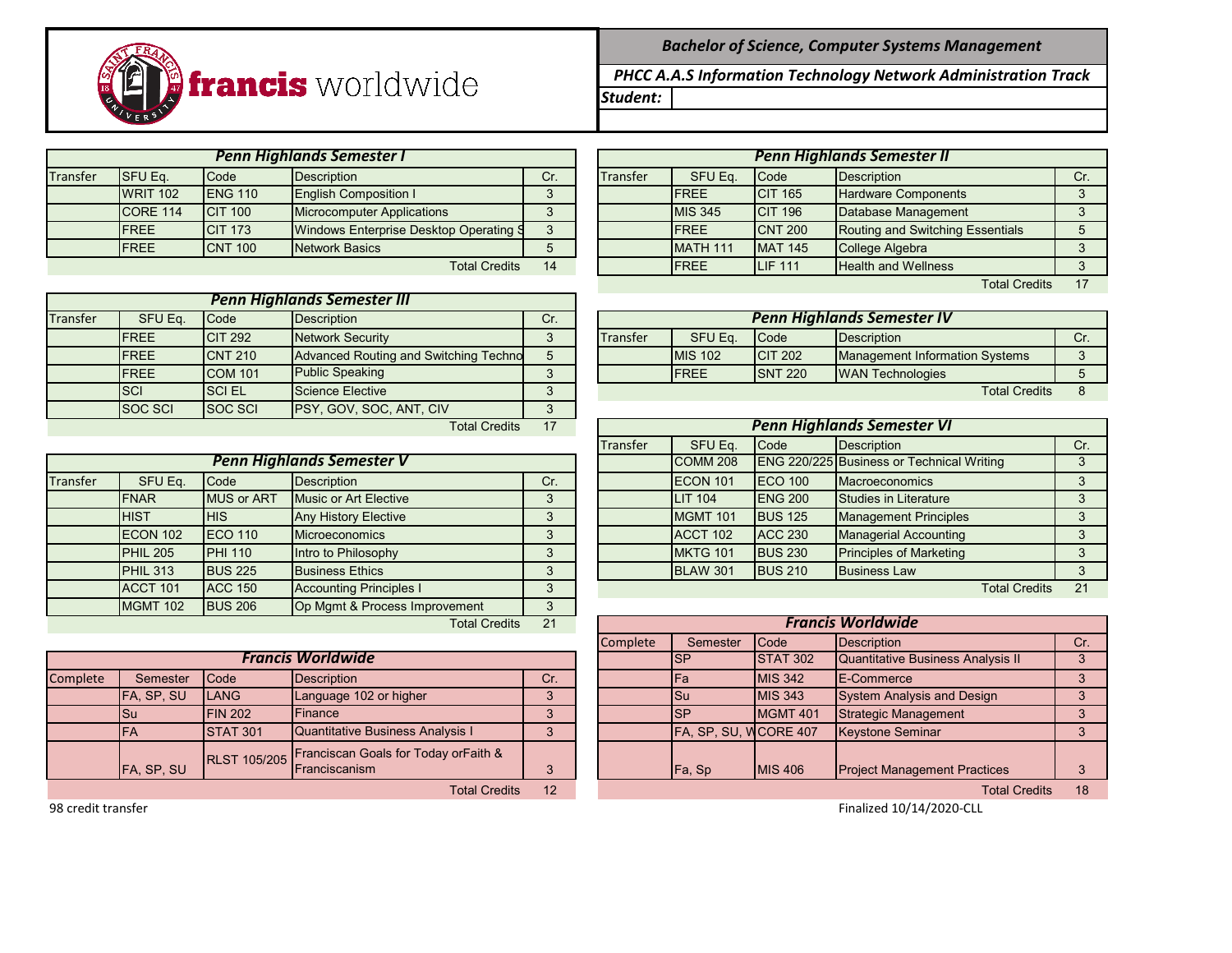

|          |                 |                | <b>Penn Highlands Semester I</b>           |     | <b>Penn Highlands Semester II</b> |                 |                |                                                 |     |
|----------|-----------------|----------------|--------------------------------------------|-----|-----------------------------------|-----------------|----------------|-------------------------------------------------|-----|
| Transfer | <b>SFU Eq.</b>  | Code           | Description                                | Cr. | <b>Transfer</b>                   | SFU Eq.         | <b>Code</b>    | Description                                     | Cr. |
|          | <b>IFREE</b>    | <b>HSC 105</b> | Introduction to Health Professions         |     |                                   | <b>IFREE</b>    | <b>HSC 215</b> | <b>Human Disease and Treatment Modalities</b>   |     |
|          | <b>WRIT 102</b> | <b>ENG 105</b> | <b>Effective Writing for the Workplace</b> |     |                                   | <b>MGMT 101</b> | <b>HSC 120</b> | Health Information Management and Medical Offic |     |
|          | <b>FREE</b>     | <b>HSC 123</b> | <b>Operational Health Informatics</b>      |     |                                   | <b>IFREE</b>    | <b>HSC 210</b> | <b>Medical Coding CPT</b>                       |     |
|          | <b>FREE</b>     | <b>HSC 100</b> | <b>Medical Terminology</b>                 |     |                                   | <b>IFREE</b>    | <b>HSC 205</b> | Medical Coding ICD-10-CM                        |     |
|          | <b>SCI</b>      | <b>HSC 130</b> | <b>Basic Anatomy and Physiology</b>        |     |                                   | <b>PHIL 312</b> | <b>HSC 160</b> | Law and Ethics for Health Occupations           |     |
|          | <b>IFREE</b>    | <b>HSC 155</b> | Introduction to Electronic Health Records  |     |                                   |                 |                | Total Credits 15                                |     |
|          |                 |                | <b>Total Credits</b>                       | 16  |                                   |                 |                |                                                 |     |

|          |                 |                      | <b>Penn Highlands Semester III</b>         |     | <b>Transfer</b> | SFU Eq.             | Code            | Description                               |       |
|----------|-----------------|----------------------|--------------------------------------------|-----|-----------------|---------------------|-----------------|-------------------------------------------|-------|
| Transfer | SFU Eq.         | <b>Code</b>          | Description                                | Cr. |                 | <b>IFREE</b>        | <b>HSC 212</b>  | Medical Coding Certification Prep         |       |
|          | <b>IFREE</b>    | <b>HSC 135</b>       | The Revenue Cycle - Medical Billing        |     |                 | ICORE 114           | <b>SCI</b>      | Science Elective                          |       |
|          | <b>SOC SCI</b>  | <b>SOC SCI</b>       | <b>IPSY, SOC, GOV</b>                      |     |                 | PHIL <sub>205</sub> | <b>IPHI 110</b> | Intro to Philosophy (Humanities Elective) |       |
|          | <b>FIN 202</b>  | <b>HSC 280</b>       | <b>Financial Management in Health Care</b> |     |                 |                     |                 | <b>Total Credits</b>                      | $-10$ |
|          | <b>MATH 111</b> | <b>MAT 110</b>       | <b>Business Mathematics</b>                |     |                 |                     |                 |                                           |       |
|          | <b>COMM 210</b> | ICOM 101 / 110 / 120 |                                            |     |                 |                     |                 |                                           |       |
|          |                 |                      | <b>Total Credits</b>                       | 15  |                 |                     |                 | <b>Penn Highlands Semester VI</b>         |       |

|          |                                                          |                   | Penn Highlands Semester V         |     |  |  | ECON 101        | <b>ECO 100</b>  | <b>Macroeconomics</b>               |                         |  |
|----------|----------------------------------------------------------|-------------------|-----------------------------------|-----|--|--|-----------------|-----------------|-------------------------------------|-------------------------|--|
| Transfer | SFU Eq.                                                  | <b>Code</b>       | <b>Description</b>                | Cr. |  |  | <b>LIT 104</b>  | <b>IENG 200</b> | Studies in Literature               |                         |  |
|          | <b>IFNAR</b>                                             | <b>ART or MUS</b> | Art or Music Elective             |     |  |  | <b>STAT 205</b> | <b>MAT 200</b>  | <b>Probability &amp; Statistics</b> |                         |  |
|          | ECON 102                                                 | <b>IECO 110</b>   | <b>Microeconomics</b>             |     |  |  | ACCT 102        | ACCT 230        | <b>Managerial Accounting</b>        |                         |  |
|          | <b>ACCT 101</b>                                          | <b>ACC 150</b>    | <b>Accounting Principles I</b>    |     |  |  | <b>MGMT 201</b> | <b>BUS 165</b>  | Human Resource Management           |                         |  |
|          | <b>MGMT 203</b>                                          | <b>BUS 240</b>    | <b>Labor Management Relations</b> |     |  |  |                 |                 |                                     | <b>Total Credits</b> 15 |  |
|          | <b>HIST</b><br><b>Any History Elective</b><br><b>HIS</b> |                   |                                   |     |  |  |                 |                 |                                     |                         |  |
|          |                                                          |                   | <b>Total Credits</b>              | 15  |  |  |                 |                 | <b>Francis Worldwide</b>            |                         |  |

|          |            |                 | <b>Francis Worldwide</b>                         |     |  | <b>IFa</b>            | <b>MGMT 326</b> | Organizational Behavior                         |  |
|----------|------------|-----------------|--------------------------------------------------|-----|--|-----------------------|-----------------|-------------------------------------------------|--|
| Complete | Semester   | <b>Code</b>     | Description                                      | Cr. |  | Sp                    | <b>MGMT 410</b> | <b>Healthcare Strategy and Policy Decisions</b> |  |
|          | IFa        | <b>MGMT 210</b> | The Macro-View of the United States Healthcare S |     |  | Fa, Sp                | PUBH 101        | Introduction to Public Health                   |  |
|          | <b>Sp</b>  | <b>MGMT 311</b> | Perspectives on HC Management                    |     |  | Sp                    | <b>PUBH 110</b> | <b>Concepts of Health and Disease</b>           |  |
|          | IFa        | <b>MGMT 313</b> | Legal and Policy Issues Facing Healthcare Manag  |     |  | Fa, Sp                | PUBH 202        | Introduction to Epidemiology                    |  |
|          | lFa        | <b>MGMT 314</b> | Healthcare Information Systems                   |     |  | <b>Sp</b>             | <b>PUBH 401</b> | <b>Global Health</b>                            |  |
|          | Fa, Sp     | <b>MGMT 315</b> | <b>Healthcare Marketing</b>                      |     |  | Fa, Sp, Su, WCORE 407 |                 | <b>Keystone Seminar</b>                         |  |
|          | FA, SP, SU | <b>LANG</b>     | Language 102 or higher                           |     |  |                       |                 | Total Credits 2                                 |  |
|          |            |                 | Franciscan Goals for Today or Faith &            |     |  |                       |                 |                                                 |  |
|          | FA, SP, SU |                 | RLST 105/205 Franciscanism                       | 3   |  |                       |                 | Finalized 10/16/2020-CLL                        |  |
|          |            |                 | <b>Total Credits</b>                             | 21  |  |                       |                 |                                                 |  |

FREE HSC 215 Human Disease and Treatment Modalities 3 MGMT 101 | HSC 120 | Health Information Management and Medical Offic 3 FREE HSC 210 Medical Coding CPT 3 3 *Penn Highlands Semester I Penn Highlands Semester II*

*Bachelor of Science, Healthcare Management PHCC A.A.S. Medical Coding & Billing*

*Student:*

|                 |                 |                                            |     | Penn Highlands Semester IV |                  |                |                                                  |     |  |  |  |  |
|-----------------|-----------------|--------------------------------------------|-----|----------------------------|------------------|----------------|--------------------------------------------------|-----|--|--|--|--|
|                 |                 | <b>Penn Highlands Semester III</b>         |     | <b>Transfer</b>            | SFU Eq.          | <b>I</b> Code  | Description                                      | Cr. |  |  |  |  |
| SFU Eq.         | <b>Code</b>     | <b>IDescription</b>                        | UI. |                            | <b>IFREE</b>     | <b>HSC 212</b> | Medical Coding Certification Prep                |     |  |  |  |  |
| <b>FREE</b>     | <b>HSC 135</b>  | <b>The Revenue Cycle - Medical Billing</b> |     |                            | ICORE 114        | <b>ISCI</b>    | Science Elective                                 |     |  |  |  |  |
| SOC SCI         | <b>ISOC SCI</b> | <b>IPSY, SOC, GOV</b>                      |     |                            | <b>IPHIL 205</b> | <b>PHI 110</b> | <b>Intro to Philosophy (Humanities Elective)</b> |     |  |  |  |  |
| <b>CINI 202</b> | LFC 280         | <b>Einancial Management in Hoalth Care</b> |     |                            |                  |                | Total Crodite                                    | 10  |  |  |  |  |

| ---------       |                   |                                |     |                                   |                 |                 |                                     |    |     |  |  |  |
|-----------------|-------------------|--------------------------------|-----|-----------------------------------|-----------------|-----------------|-------------------------------------|----|-----|--|--|--|
|                 |                   | <b>Total Credits</b>           | 15  | <b>Penn Highlands Semester VI</b> |                 |                 |                                     |    |     |  |  |  |
|                 |                   |                                |     | <b>Transfer</b>                   | SFU Eq.         | <b>Code</b>     | Description                         |    | Cr. |  |  |  |
|                 |                   | Penn Highlands Semester V      |     |                                   | <b>ECON 101</b> | <b>IECO 100</b> | <b>Macroeconomics</b>               |    |     |  |  |  |
| SFU Eq.         | Code              | <b>Description</b>             | Cr. |                                   | <b>LIT 104</b>  | <b>IENG 200</b> | <b>Studies in Literature</b>        |    |     |  |  |  |
| <b>FNAR</b>     | <b>ART or MUS</b> | Art or Music Elective          |     |                                   | <b>STAT 205</b> | <b>MAT 200</b>  | <b>Probability &amp; Statistics</b> |    |     |  |  |  |
| <b>ECON 102</b> | <b>IECO 110</b>   | <b>Microeconomics</b>          |     |                                   | <b>ACCT 102</b> | ACCT 230        | <b>Managerial Accounting</b>        |    |     |  |  |  |
| <b>ACCT 101</b> | <b>ACC 150</b>    | <b>Accounting Principles I</b> |     |                                   | <b>MGMT 201</b> | <b>BUS 165</b>  | Human Resource Management           |    |     |  |  |  |
| MCMT 202        | E1212.240         | Labor Managament Polations     |     |                                   |                 |                 | Total Crodite                       | 15 |     |  |  |  |

|            |                 | <b>Total Credits</b>                             | 15  | <b>Francis Worldwide</b> |                       |                     |                                                 |     |  |  |
|------------|-----------------|--------------------------------------------------|-----|--------------------------|-----------------------|---------------------|-------------------------------------------------|-----|--|--|
|            |                 |                                                  |     | <b>Complete</b>          | Semester              | Code                | <b>Description</b>                              | Cr. |  |  |
|            |                 | <b>Francis Worldwide</b>                         |     |                          | lFa                   | <b>MGMT 326</b>     | Organizational Behavior                         |     |  |  |
| Semester   | <b>Code</b>     | <b>Description</b>                               | Cr. |                          | <b>Sp</b>             | <b>MGMT 410</b>     | <b>Healthcare Strategy and Policy Decisions</b> |     |  |  |
| Fa         | <b>MGMT 210</b> | The Macro-View of the United States Healthcare S |     |                          | Fa, Sp                | <b>PUBH 101</b>     | Introduction to Public Health                   |     |  |  |
| Sp         | MGMT 311        | Perspectives on HC Management                    |     |                          | <b>ISp</b>            | PUBH 110            | Concepts of Health and Disease                  |     |  |  |
| Fa         | <b>MGMT 313</b> | Legal and Policy Issues Facing Healthcare Manag  |     |                          | Fa, Sp                | <b>PUBH 202</b>     | Introduction to Epidemiology                    |     |  |  |
| Fa         | MGMT 314        | <b>Healthcare Information Systems</b>            |     |                          | ISp                   | PUBH <sub>401</sub> | <b>Global Health</b>                            |     |  |  |
| Fa, Sp     | <b>MGMT 315</b> | <b>Healthcare Marketing</b>                      |     |                          | Fa, Sp, Su, WCORE 407 |                     | Keystone Seminar                                |     |  |  |
| FA, SP, SU | <b>LANG</b>     | Language 102 or higher                           |     |                          |                       |                     | <b>Total Credits</b>                            | 21  |  |  |

86 credit transfer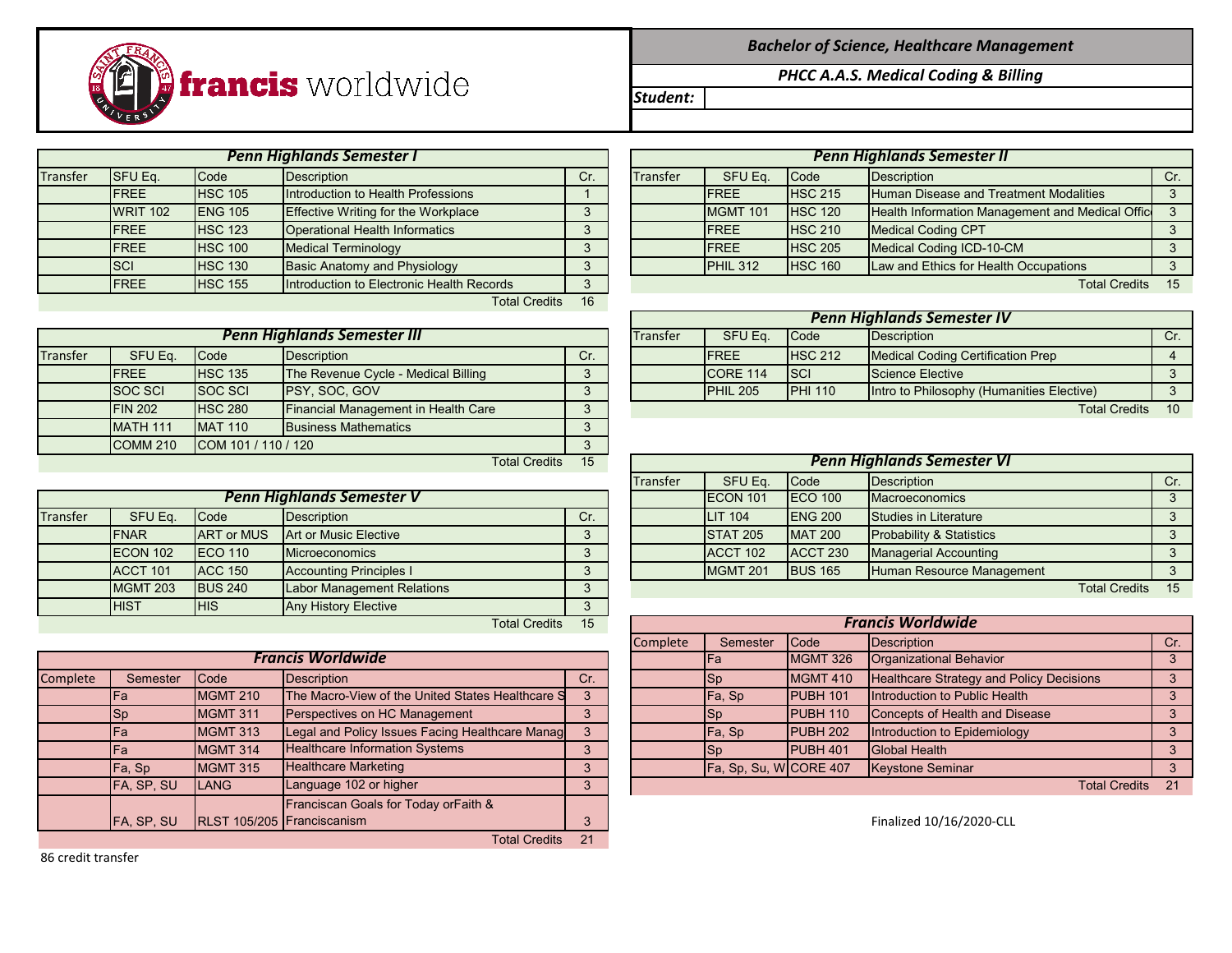## *Bachelor of Science, Healthcare Management*

*PHCC A.A.S. Medical Assisting Technology*

*Student:*

*Penn Highlands Semester I Penn Highlands Semester II*

| <b>Transfer</b> | <b>SFU Eq.</b>  | Code            | Description                        | Cr. | Transfer | SFU Eq.          | <b>Code</b>    | Description                               | Cr. |
|-----------------|-----------------|-----------------|------------------------------------|-----|----------|------------------|----------------|-------------------------------------------|-----|
|                 | <b>WRIT 102</b> | <b>IENG 110</b> | <b>English Composition I</b>       |     |          | <b>IMGMT 101</b> | <b>HSC 121</b> | Medical Assisting Administrative I        |     |
|                 | <b>IFREE</b>    | <b>HSC 100</b>  | Medical Terminology                |     |          | <b>FREE</b>      | <b>HSC 142</b> | <b>Pharmacology for Medical Assisting</b> |     |
|                 | <b>IFREE</b>    | <b>HSC 105</b>  | Introduction to Health Professions |     |          | <b>FREE</b>      | <b>HSC 150</b> | <b>Medical Assisting Clinical I</b>       |     |
|                 | <b>IFREE</b>    | <b>HSC 123</b>  | Operational Health Informatics     |     |          | PHIL 312         | <b>HSC 160</b> | Law and Ethics for Health Occupations     |     |
|                 | <b>SCI</b>      | <b>HSC 130</b>  | Basic Anatomy and Physiology       |     |          | <b>FREE</b>      | <b>HSC 205</b> | Medical Coding ICD-10-CM                  |     |
|                 |                 |                 | <b>Total Credits</b>               | 13  |          |                  |                | <b>Total Credits</b>                      | 15  |

|          | <b>ISCI</b><br><b>HSC 130</b><br><b>Basic Anatomy and Physiology</b> |                |                                            |     |          | <b>IFREE</b>        | <b>IHSC 205</b>     | Medical Coding ICD-10-CM                     |     |
|----------|----------------------------------------------------------------------|----------------|--------------------------------------------|-----|----------|---------------------|---------------------|----------------------------------------------|-----|
|          |                                                                      |                | <b>Total Credits</b>                       | 13  |          |                     |                     | <b>Total Credits</b>                         | 15  |
|          |                                                                      |                |                                            |     |          |                     |                     |                                              |     |
|          |                                                                      |                | <b>Penn Highlands Semester III</b>         |     |          |                     |                     | <b>Penn Highlands Semester IV</b>            |     |
| Transfer | SFU Eq.                                                              | <b>Code</b>    | <b>Description</b>                         | Cr. | Transfer | SFU Eq.             | <b>Code</b>         | Description                                  | Cr. |
|          | CORE 114                                                             | <b>LIF 111</b> | <b>Health and Wellness</b>                 |     |          | COMM <sub>210</sub> | COM 101 / 110 / 120 |                                              |     |
|          | <b>IFREE</b>                                                         | <b>HSC 210</b> | <b>Medical Coding CPT</b>                  |     |          | MATH 111            | <b>MAT 110</b>      | <b>Business Mathematics</b>                  |     |
|          | MGMT 311                                                             | <b>HSC 221</b> | <b>Medical Assisting Administrative II</b> |     |          | <b>FREE</b>         | <b>HSC 292</b>      | <b>Medical Assisting Professional Semina</b> |     |
|          | <b>IFREE</b>                                                         | <b>HSC 250</b> | <b>Medical Assisting Clinical II</b>       |     |          | <b>IFREE</b>        | <b>BIO 102</b>      | Life Science                                 |     |
|          | <b>FIN 202</b>                                                       | <b>HSC 280</b> | Financial Management in Health Care        | 3   |          |                     |                     | <b>Total Credits</b>                         | 10  |

|                 |                 | Penn Highlands Semester I             |     | Penn Highlands Semester II |                 |                |                                           |     |  |  |
|-----------------|-----------------|---------------------------------------|-----|----------------------------|-----------------|----------------|-------------------------------------------|-----|--|--|
| SFU Eq.         | Code            | Description                           | Cr. | <b>Transfer</b>            | SFU Eq.         | <b>Code</b>    | Description                               | Cr. |  |  |
| <b>WRIT 102</b> | <b>IENG 110</b> | <b>English Composition I</b>          |     |                            | <b>MGMT 101</b> | <b>HSC 121</b> | Medical Assisting Administrative I        |     |  |  |
| <b>FREE</b>     | <b>HSC 100</b>  | <b>Medical Terminology</b>            |     |                            | <b>IFREE</b>    | <b>HSC 142</b> | <b>Pharmacology for Medical Assisting</b> | っ   |  |  |
| <b>FREE</b>     | <b>HSC 105</b>  | Introduction to Health Professions    |     |                            | <b>IFREE</b>    | <b>HSC 150</b> | <b>Medical Assisting Clinical I</b>       |     |  |  |
| <b>FREE</b>     | <b>HSC 123</b>  | <b>Operational Health Informatics</b> |     |                            | <b>PHIL 312</b> | <b>HSC 160</b> | Law and Ethics for Health Occupations     |     |  |  |
| <b>SCI</b>      | <b>HSC 130</b>  | Basic Anatomy and Physiology          |     |                            | <b>IFREE</b>    | <b>HSC 205</b> | Medical Coding ICD-10-CM                  |     |  |  |
|                 |                 | <b>Total Credits</b>                  | 13  |                            |                 |                | <b>Total Credits</b>                      |     |  |  |

| ter III                |     | <b>Penn Highlands Semester IV</b> |                 |                     |                            |  |  |  |
|------------------------|-----|-----------------------------------|-----------------|---------------------|----------------------------|--|--|--|
|                        | Cr. | <b>Transfer</b>                   | SFU Eq.         | Code                | <b>Description</b>         |  |  |  |
| ellness                | 3   |                                   | <b>COMM 210</b> | COM 101 / 110 / 120 |                            |  |  |  |
| g CPT                  | 3   |                                   | <b>MATH 111</b> | <b>MAT 110</b>      | <b>Business Mathemat</b>   |  |  |  |
| ting Administrative II | 3   |                                   | <b>FREE</b>     | <b>HSC 292</b>      | <b>Medical Assisting P</b> |  |  |  |
| ting Clinical II       | 3   |                                   | <b>FREE</b>     | <b>BIO 102</b>      | <b>Life Science</b>        |  |  |  |
| agement in Health Care | 3   |                                   |                 |                     |                            |  |  |  |
|                        |     |                                   |                 |                     |                            |  |  |  |

|                 |                   |                                   |     | <b>Penn Highlands Semester VI</b> |                  |                 |                                     |     |  |  |  |
|-----------------|-------------------|-----------------------------------|-----|-----------------------------------|------------------|-----------------|-------------------------------------|-----|--|--|--|
|                 |                   | <b>Penn Highlands Semester V</b>  |     | Transfer                          | SFU Eq.          | <b>I</b> Code   | <b>Description</b>                  | Cr. |  |  |  |
| SFU Eq.         | <b>Code</b>       | <b>Description</b>                | Cr. |                                   | <b>IECON 101</b> | $ECO$ 100       | <b>Macroeconomics</b>               |     |  |  |  |
| <b>ECON 102</b> | $ECO$ 110         | <b>Microeconomics</b>             |     |                                   | <b>LIT 104</b>   | <b>ENG 200</b>  | Studies in Literature               |     |  |  |  |
| <b>ACCT 101</b> | <b>ACC 150</b>    | <b>Accounting Principles I</b>    |     |                                   | <b>STAT 205</b>  | <b>MAT 200</b>  | <b>Probability &amp; Statistics</b> |     |  |  |  |
| <b>MGMT 203</b> | <b>BUS 240</b>    | <b>Labor Management Relations</b> |     |                                   | <b>ACCT 102</b>  | <b>ACCT 230</b> | <b>Managerial Accounting</b>        |     |  |  |  |
| <b>FNAR</b>     | <b>ART or MUS</b> | Art or Music Elective             |     |                                   | <b>MGMT 201</b>  | <b>BUS 165</b>  | Human Resource Management           |     |  |  |  |
| .               | .                 |                                   |     |                                   |                  |                 |                                     |     |  |  |  |

Total Credits 15

|            |                 | <b>Total Credits</b>                     | 18  |  | <b>Francis Worldwide</b> |                        |                 |                                        |     |  |  |
|------------|-----------------|------------------------------------------|-----|--|--------------------------|------------------------|-----------------|----------------------------------------|-----|--|--|
|            |                 |                                          |     |  | Complete                 | Semester               | <b>Code</b>     | Description                            | Cr. |  |  |
|            |                 | <b>Francis Worldwide</b>                 |     |  |                          | IFa                    | <b>MGMT 326</b> | Organizational Behavior                |     |  |  |
| Semester   | <b>Code</b>     | Description                              | Cr. |  |                          | <b>Sp</b>              | <b>MGMT 410</b> | Healthcare Strategy and Policy Decisio |     |  |  |
| Fa         | <b>MGMT 210</b> | The Macro-View of the United States Hea  | 3   |  |                          | Fa, Sp                 | PUBH 101        | Introduction to Public Health          |     |  |  |
| Fa         | <b>MGMT 313</b> | Legal and Policy Issues Facing Healthcar | 3   |  |                          | <b>Sp</b>              | PUBH 110        | Concepts of Health and Disease         |     |  |  |
| Fa         | MGMT 314        | <b>Healthcare Information Systems</b>    | 3   |  |                          | Fa, Sp                 | PUBH 202        | Introduction to Epidemiology           |     |  |  |
| Fa, Sp     | MGMT 315        | <b>Healthcare Marketing</b>              | 3   |  |                          | <b>Sp</b>              | PUBH 401        | <b>Global Health</b>                   |     |  |  |
| FA, SP, SU | LANG            | Language 102 or higher                   | 3   |  |                          | Fa, Sp, Su, W CORE 407 |                 | <b>Keystone Seminar</b>                |     |  |  |
|            |                 |                                          |     |  |                          |                        |                 |                                        |     |  |  |

| <b>Total Credits</b><br>21 |
|----------------------------|
|----------------------------|

Finalized  $10/16/2020$ -CLL

SOC SCI SOC SCI Social Science Elective Total Credits 18

|          |                                                                     |                   | <b>Penn Highlands Semester V</b>  |     |  | Transfer | SFU Eq.          | <b>Code</b>     | Description                         |  |
|----------|---------------------------------------------------------------------|-------------------|-----------------------------------|-----|--|----------|------------------|-----------------|-------------------------------------|--|
| Transfer | SFU Eq.                                                             | Code              | <b>Description</b>                | Cr. |  |          | <b>IECON 101</b> | <b>IECO 100</b> | <b>Macroeconomics</b>               |  |
|          | ECON 102                                                            | <b>IECO 110</b>   | <b>Microeconomics</b>             | s.  |  |          | <b>LIT 104</b>   | <b>ENG 200</b>  | Studies in Literature               |  |
|          | <b>ACCT 101</b><br><b>ACC 150</b><br><b>Accounting Principles I</b> |                   |                                   |     |  |          | <b>STAT 205</b>  | <b>MAT 200</b>  | <b>Probability &amp; Statistics</b> |  |
|          | <b>MGMT 203</b>                                                     | <b>BUS 240</b>    | <b>Labor Management Relations</b> | 3   |  |          | <b>ACCT 102</b>  | <b>ACCT 230</b> | <b>Managerial Accounting</b>        |  |
|          | <b>IFNAR</b>                                                        | <b>ART or MUS</b> | <b>Art or Music Elective</b>      | 3   |  |          | <b>MGMT 201</b>  | <b>BUS 165</b>  | Human Resource Management           |  |
|          | <b>HIST</b>                                                         | <b>HIS</b>        | <b>Any History Elective</b>       | 3   |  |          |                  |                 | <b>Total Credits</b>                |  |
|          | <b>PHIL 205</b>                                                     | <b>PHI 110</b>    | Intro to Philosophy               | 3   |  |          |                  |                 |                                     |  |
|          |                                                                     |                   | <b>Total Credits</b>              | 18  |  |          |                  |                 | <b>Francis Worldwide</b>            |  |

|          |            |                 | <b>Francis Worldwide</b>                          |     |  | <b>IFa</b>             | <b>MGMT 326</b>  | Organizational Behavior                |    |
|----------|------------|-----------------|---------------------------------------------------|-----|--|------------------------|------------------|----------------------------------------|----|
| Complete | Semester   | <b>Code</b>     | <b>Description</b>                                | Cr. |  | <b>Sp</b>              | <b>MGMT 410</b>  | Healthcare Strategy and Policy Decisio |    |
|          | <b>IFa</b> | <b>MGMT 210</b> | The Macro-View of the United States Hea           | 3   |  | Fa, Sp                 | <b>IPUBH 101</b> | Introduction to Public Health          |    |
|          | <b>IFa</b> | <b>MGMT 313</b> | Legal and Policy Issues Facing Healthcal          | 3   |  | <b>Sp</b>              | PUBH 110         | Concepts of Health and Disease         |    |
|          | <b>IFa</b> | MGMT 314        | <b>Healthcare Information Systems</b>             | 3   |  | Fa, Sp                 | <b>PUBH 202</b>  | Introduction to Epidemiology           |    |
|          | Fa, Sp     | MGMT 315        | <b>Healthcare Marketing</b>                       | 3   |  | <b>I</b> Sp            | <b>PUBH 401</b>  | <b>Global Health</b>                   |    |
|          | FA, SP, SU | <b>LANG</b>     | Language 102 or higher                            | 3   |  | Fa, Sp, Su, W CORE 407 |                  | <b>Keystone Seminar</b>                |    |
|          |            |                 | RLST 105/205 Franciscan Goals for Today orFaith & |     |  |                        |                  |                                        |    |
|          | FA, SP, SU |                 |                                                   |     |  |                        |                  | <b>Total Credits</b>                   | 21 |
|          |            |                 | <b>Total Credits</b>                              | 18  |  |                        |                  | Finalized 10/16/2020-CLL               |    |

89 credit transfer

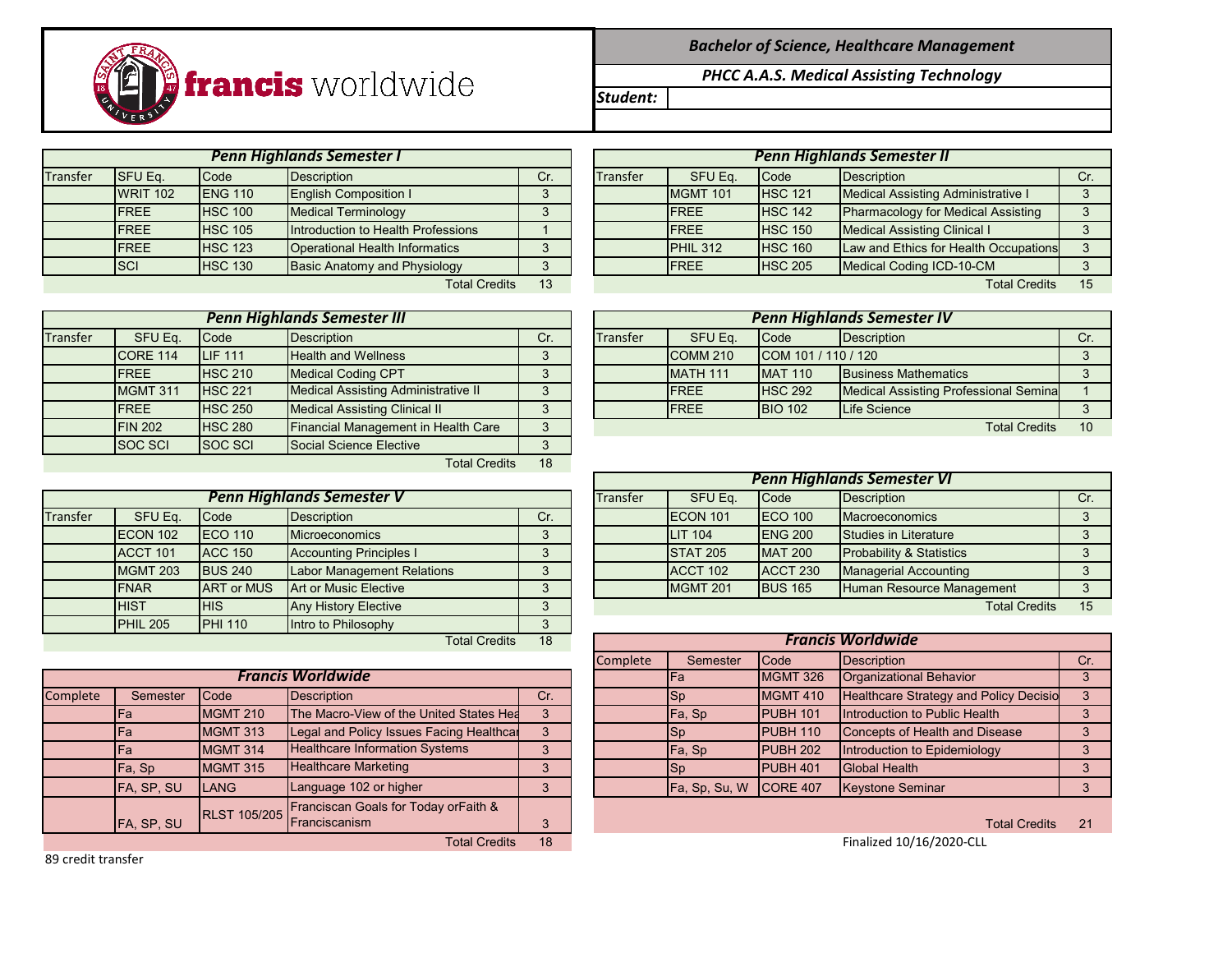*Bachelor of Science, Health Studies*

*PHCC A.A.S. Medical Assisting Technology*

*Student:*

WRIT 102 ENG 110 English Composition I 3 PA 200 HSC 100 Medical Terminology **FREE HSC 100** HSC 100  $\frac{1}{3}$ FREE HSC 105 Introduction to Health Professions 1 FREE HSC 123 Operational Health Informatics 13 FREE HSC 130 Basic Anatomy and Physiology 3 *Penn Highlands Semester I Penn Highlands Semester II*

|          |                            |                | <b>Penn Highlands Semester I</b>    |     |  | <b>Penn Highlands Semester II</b> |                 |                |                                           |  |  |
|----------|----------------------------|----------------|-------------------------------------|-----|--|-----------------------------------|-----------------|----------------|-------------------------------------------|--|--|
| Transfer | <b>SFU Eq.</b>             | Code           | Description                         | Cr. |  | <b>Transfer</b>                   | SFU Eq.         | Code           | Description                               |  |  |
|          | <b>WRIT 102</b>            | <b>ENG 110</b> | <b>English Composition I</b>        |     |  |                                   | <b>IFREE</b>    | <b>HSC 121</b> | <b>Medical Assisting Administrative I</b> |  |  |
|          | <b>PA 200</b>              | <b>HSC 100</b> | <b>Medical Terminology</b>          |     |  |                                   | <b>IFREE</b>    | <b>HSC 142</b> | <b>Pharmacology for Medical Assisting</b> |  |  |
|          | <b>FREE</b>                | <b>HSC 105</b> | Introduction to Health Professions  |     |  |                                   | <b>IFREE</b>    | <b>HSC 150</b> | <b>Medical Assisting Clinical I</b>       |  |  |
|          | <b>FREE</b>                | <b>HSC 123</b> | Operational Health Informatics      |     |  |                                   | PHIL 312        | <b>HSC 160</b> | Law and Ethics for Health Occupations     |  |  |
|          | <b>FREE</b>                | <b>HSC 130</b> | <b>Basic Anatomy and Physiology</b> |     |  |                                   | <b>REST. EL</b> | <b>HSC 205</b> | Medical Coding ICD-10-CM                  |  |  |
|          | <b>Total Credits</b><br>13 |                |                                     |     |  |                                   |                 |                | <b>Total Credits</b>                      |  |  |

|          | <b>Penn Highlands Semester III</b> |                |                                            |              |  |          | <b>Penn Highlands Semester IV</b> |                |                                              |     |
|----------|------------------------------------|----------------|--------------------------------------------|--------------|--|----------|-----------------------------------|----------------|----------------------------------------------|-----|
| Transfer | SFU Eq.                            | Code           | <b>Description</b>                         | Cr.          |  | Transfer | SFU Eq.                           | <b>Code</b>    | Description                                  | Cr. |
|          | CORE 114                           | <b>LIF 111</b> | <b>Health and Wellness</b>                 | っ            |  |          | <b>IFREE</b>                      | <b>BIO 102</b> | Life Science                                 |     |
|          | <b>REST. EL</b>                    | <b>HSC 210</b> | <b>Medical Coding CPT</b>                  | $\Omega$     |  |          | COMM 103                          | <b>COM 101</b> | <b>Public Speaking</b>                       |     |
|          | <b>REST. EL</b>                    | <b>HSC 221</b> | <b>Medical Assisting Administrative II</b> | $\Omega$     |  |          | <b>REST. EL</b>                   | <b>HSC 292</b> | <b>Medical Assisting Professional Semina</b> |     |
|          | <b>REST. EL</b>                    | <b>HSC 250</b> | <b>Medical Assisting Clinical II</b>       | $\Omega$     |  |          | <b>IREST. EL</b>                  | <b>HSC 293</b> | Medical Assisting Technology Practicul       |     |
|          | <b>REST. EL</b>                    | <b>HSC 280</b> | Financial Management in Health Care        | $\mathbf{r}$ |  |          | <b>MATH 110</b>                   | <b>MAT 110</b> | <b>Business Mathematics</b>                  |     |
|          | <b>SOC SCI</b>                     | <b>SOC SCI</b> | Social Science Elective                    | $\circ$      |  |          |                                   |                | <b>Total Credits</b>                         | 14  |
|          |                                    |                | $T - 1 = 1$ $Q_{max}$ and $T = 1$          | $\sqrt{2}$   |  |          |                                   |                |                                              |     |

Total Credits 18

|                 |                     |                   | <b>Penn Highlands Semester V</b> |     | Transfer | SFU Eq.          | <b>Code</b>     | Description                         |  |
|-----------------|---------------------|-------------------|----------------------------------|-----|----------|------------------|-----------------|-------------------------------------|--|
| <b>Transfer</b> | SFU Eq.             | Code              | <b>Description</b>               | Cr. |          | <b>STAT 205</b>  | <b>MAT 200</b>  | <b>Probability &amp; Statistics</b> |  |
|                 | <b>FREE</b>         |                   |                                  |     |          | <b>LIT 104</b>   | <b>IENG 200</b> | Studies in Literature               |  |
|                 | <b>FNAR</b>         | <b>ART or MUS</b> | Art or Music Elective            |     |          | <b>FREE</b>      |                 |                                     |  |
|                 | <b>HIST</b>         | <b>IHIS</b>       | <b>Any History Elective</b>      |     |          | <b>IFREE</b>     |                 |                                     |  |
|                 | PHIL <sub>205</sub> | <b>PHI 110</b>    | Intro to Philosophy              |     |          | <b>IFREE</b>     |                 |                                     |  |
|                 | <b>SOC SCI</b>      | <b>SOC SCI</b>    | <b>PSY, SOC, GOV, CIV, ANT</b>   |     |          | <b>FREE</b>      |                 |                                     |  |
|                 |                     |                   | <b>Total Credits</b>             | 15  |          | <b>IPSYC 101</b> | <b>IPSY 100</b> | Intro to Psychology                 |  |

|          |            |                 | <b>Francis Worldwide</b>                          |     |          |                       |             |                                |    |
|----------|------------|-----------------|---------------------------------------------------|-----|----------|-----------------------|-------------|--------------------------------|----|
| Complete | Semester   | <b>Code</b>     | Description                                       | Cr. |          |                       |             | <b>Francis Worldwide</b>       |    |
|          | Fa, Sp     | <b>REST. EL</b> |                                                   |     | Complete | Semester              | <b>Code</b> | Description                    | Cr |
|          | Fa         | $BIOL 111 + L$  | Intro to Biology                                  |     |          | Fa, Sp                | PUBH 101    | Introduction to Public Health  |    |
|          | <b>Su</b>  | BIOL $205 + L$  | Human Anatomy and Physiology I                    |     |          | <b>Sp</b>             | PUBH 110    | Concepts of Health and Disease |    |
|          | <b>Su</b>  | $BIOL 206 + L$  | Human Anatomy and Physiology II                   |     |          | Fa, Sp                | PUBH 202    | Introduction to Epidemiology   |    |
|          | FA, SP, SU | <b>LANG</b>     | Language 102 or higher                            | 3   |          | Fa, Sp, Su, WCORE 407 |             | <b>Keystone Seminar</b>        |    |
|          |            |                 | RLST 105/205 Franciscan Goals for Today orFaith & |     |          |                       |             |                                |    |
|          | FA, SP, SU |                 |                                                   |     |          |                       |             | <b>Total Credits</b>           | 12 |
|          |            |                 | <b>Total Credits</b>                              | 22  |          |                       |             | Finalized 10/16/2020-CLL       |    |

|                 |                   |                                  |     |          |                 |                 | <b>Penn Highlands Semester VI</b>   |                      |     |
|-----------------|-------------------|----------------------------------|-----|----------|-----------------|-----------------|-------------------------------------|----------------------|-----|
|                 |                   | <b>Penn Highlands Semester V</b> |     | Transfer | SFU Eq.         | <b>Code</b>     | Description                         |                      | Cr. |
| SFU Eq.         | Code              | <b>Description</b>               | Cr. |          | <b>STAT 205</b> | <b>MAT 200</b>  | <b>Probability &amp; Statistics</b> |                      |     |
| <b>FREE</b>     |                   |                                  |     |          | <b>LIT 104</b>  | <b>IENG 200</b> | Studies in Literature               |                      |     |
| <b>FNAR</b>     | <b>ART or MUS</b> | <b>Art or Music Elective</b>     |     |          | <b>IFREE</b>    |                 |                                     |                      |     |
| <b>HIST</b>     | <b>HIS</b>        | <b>Any History Elective</b>      |     |          | <b>IFREE</b>    |                 |                                     |                      |     |
| <b>PHIL 205</b> | <b>PHI 110</b>    | Intro to Philosophy              |     |          | <b>IFREE</b>    |                 |                                     |                      |     |
| <b>SOC SCI</b>  | <b>SOC SCI</b>    | PSY, SOC, GOV, CIV, ANT          |     |          | <b>IFREE</b>    |                 |                                     |                      |     |
|                 |                   | <b>Total Credits</b>             | 15  |          | <b>PSYC 101</b> | <b>PSY 100</b>  | Intro to Psychology                 |                      |     |
|                 |                   |                                  |     |          |                 |                 |                                     | <b>Total Credits</b> | 19  |

| Semester   | <b>I</b> Code    | <b>Description</b>                                              | Cr. |  |          |                        |                  | <b>Francis Worldwide</b>       |  |  |  |
|------------|------------------|-----------------------------------------------------------------|-----|--|----------|------------------------|------------------|--------------------------------|--|--|--|
| Fa, Sp     | <b>IREST. EL</b> |                                                                 |     |  | Complete | Semester               | <b>Code</b>      | <b>Description</b>             |  |  |  |
| Fa         |                  | $\left  \right $ BIOL 111 + L $\left  \right $ Intro to Biology |     |  |          | Fa, Sp                 | <b>IPUBH 101</b> | Introduction to Public Health  |  |  |  |
| Su         |                  | $\vert$ BIOL 205 + L $\vert$ Human Anatomy and Physiology I     |     |  |          | ISp                    | <b>IPUBH 110</b> | Concepts of Health and Disease |  |  |  |
| Su         |                  | $\vert$ BIOL 206 + L $\vert$ Human Anatomy and Physiology II    |     |  |          | IFa. Sp                | <b>IPUBH 202</b> | Introduction to Epidemiology   |  |  |  |
| FA. SP. SU | LANG             | Language 102 or higher                                          |     |  |          | Fa, Sp, Su, WICORE 407 |                  | <b>Keystone Seminar</b>        |  |  |  |
|            |                  |                                                                 |     |  |          |                        |                  |                                |  |  |  |

Finalized 10/16/2020-CLL

94 credit transfer

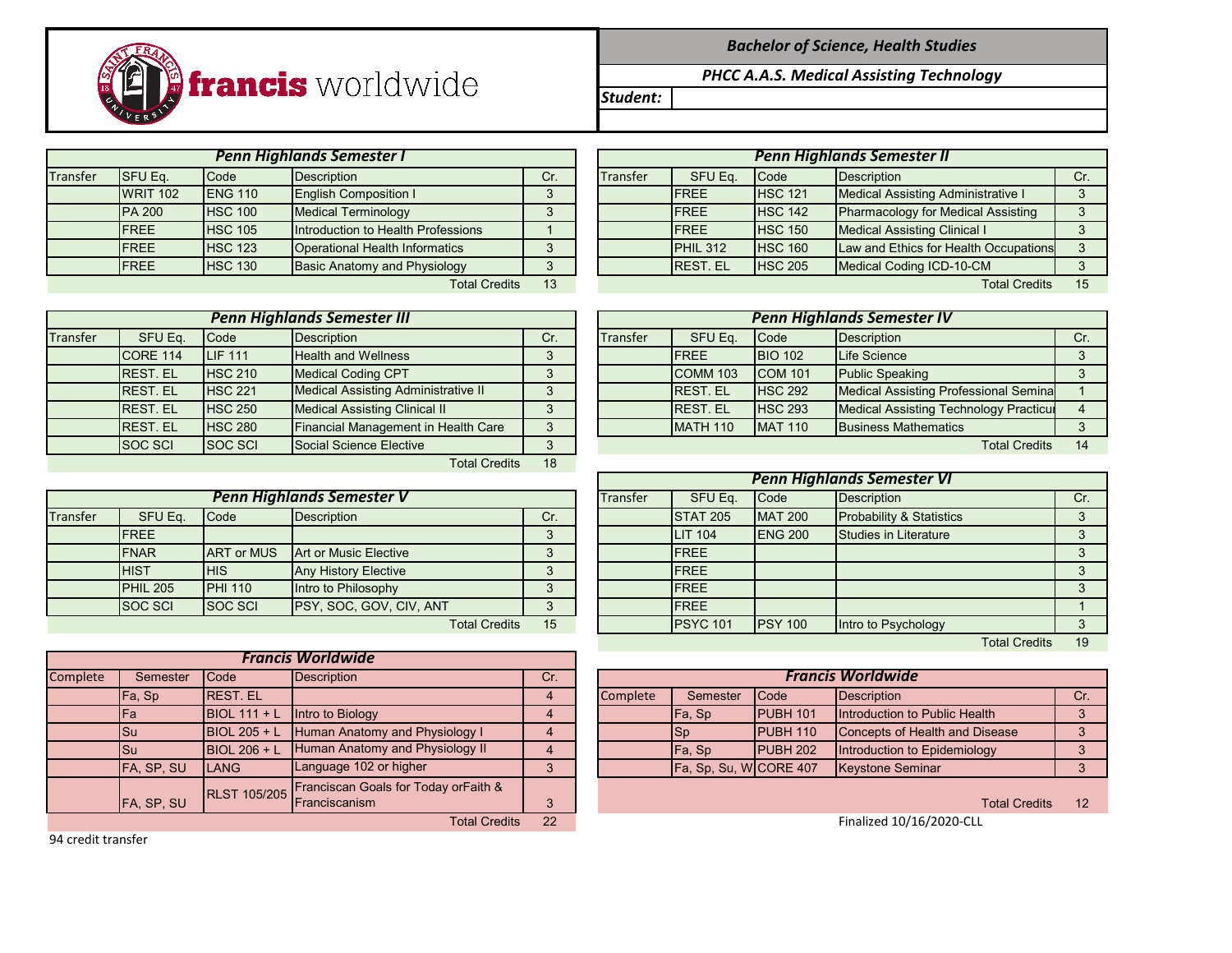

*Bachelor of Arts, Early Childhood Education*

*PHCC A.A. Early Childhood Education*

*Student:*

Transfer SFUEq. Code Description Cr. I Cr. Transfer SFUEq. Code Description Cr. Cr. Com *Penn Highlands Semester I Penn Highlands Semester II*

|                 |                     | <b>Penn Highlands Semester III</b> |                                        |     |          | Pen                 |                 |
|-----------------|---------------------|------------------------------------|----------------------------------------|-----|----------|---------------------|-----------------|
| <b>Transfer</b> | SFU Eq.             | Code                               | <b>Description</b>                     | Cr. | Transfer | SFU Eq.             | Code            |
|                 | <b>FREE</b>         | BIO 104/114                        | <b>Principles of Biology I Lecture</b> |     |          | EDUC <sub>250</sub> | <b>ECE 250</b>  |
|                 | EDUC <sub>212</sub> | <b>IECE 215</b>                    | <b>Creative Expression</b>             | 3   |          | <b>EDUC 345</b>     | <b>IECE 298</b> |
|                 | EDUC <sub>225</sub> | <b>EDU 120</b>                     | <b>Technology for Teaching</b>         | 3   |          | <b>IEDUC 261</b>    | <b>EDU 225</b>  |
|                 | <b>MATH 105</b>     | <b>MAT 126</b>                     | <b>Elements of Mathematics I</b>       |     |          | <b>EDUC 205</b>     | <b>EDU 230</b>  |
|                 | <b>PSYC 101</b>     | <b>IPSY 100</b>                    | General Psychology*                    | 3   |          | <b>MATH 106</b>     | <b>MAT 127</b>  |
|                 |                     |                                    | <b>Total Credits</b>                   | 16  |          |                     |                 |

|          | Additional Courses that can be taken at Penn Highlands |                |                     |     |  |          |                       |                            | <b>Francis Worldwide I</b>                       |     |
|----------|--------------------------------------------------------|----------------|---------------------|-----|--|----------|-----------------------|----------------------------|--------------------------------------------------|-----|
| Transfer | SFU Eq.                                                | <b>Code</b>    | Description         | Cr. |  | Complete | Semester              | <b>Code</b>                | Description                                      | Cr. |
|          | <b>PHIL 205</b>                                        | <b>PHI 110</b> | Intro to Philosophy |     |  |          | FA, SP, SU            | <b>ILANG</b>               | Language 102 or Higher                           |     |
|          | <b>SOC SCI</b>                                         | <b>SOC 100</b> | Intro to Sociology  |     |  |          | <b>ISp</b>            | WRIT 387                   | Grammar and Editing                              |     |
|          | <b>GEOG 201</b>                                        | <b>GEO 100</b> | Intro to Geography  |     |  |          | Fa, W, Su             | <b>PHYS 101</b>            | <b>Physical Science</b>                          |     |
|          | <b>FREE</b>                                            |                |                     |     |  |          | <b>IFa.</b> Su        | $PHIL$ 319                 | Philosophy, Ethics, and Education                |     |
|          |                                                        |                |                     |     |  |          |                       |                            | <b>Franciscan Goals for Today or Faith &amp;</b> |     |
|          | Free                                                   |                |                     |     |  |          | <b>FA, SP, SU</b>     | RLST 105/205 Franciscanism |                                                  |     |
|          | Total Cradite<br>11                                    |                |                     |     |  |          | $E_2$ Sn Su WCORE 407 |                            | Kaystone Seminar                                 |     |

| <b>Francis Worldwide II</b> |           |                     |                                                                          |     |  |  |  |  |  |  |
|-----------------------------|-----------|---------------------|--------------------------------------------------------------------------|-----|--|--|--|--|--|--|
| Complete                    | Semester  | Code                | <b>Description</b>                                                       | Cr. |  |  |  |  |  |  |
|                             | Fa, W, Su | EDUC <sub>215</sub> | Differentiated Instructional Practices                                   | 3   |  |  |  |  |  |  |
|                             | Fa, Sp    | <b>EDUC 315</b>     | <b>Inclusive Setting</b>                                                 |     |  |  |  |  |  |  |
|                             | Fa, Sp    | <b>EDUC 324</b>     | <b>Foundations of Reading</b>                                            | 3   |  |  |  |  |  |  |
|                             | Fa, Sp    | <b>EDUC 335</b>     | <b>Reading Strategies and Assessment</b>                                 |     |  |  |  |  |  |  |
|                             | Sp, Su    | <b>EDUC 375</b>     | An Inclusive Approach to Developmentally<br><b>Appropriate Practices</b> | 3   |  |  |  |  |  |  |
|                             |           |                     | Total Cradita                                                            | 4E  |  |  |  |  |  |  |

FREE ACP 100 Academic & Career Planning 1 1 FREE ECE 211 Teaching Science for Early Childhood 3 FREE ECE 101 |Introduction to Early Childhood Education | 3 | EDUC 223 ECE 205 Emerging Literacy/Inclusion | 3 EDUC 231 ECE 110 Child Development 2 3 | FREE ECE 198 Early Childhood Practicum I 1 WRIT 102 ENG 110 English Composition I 3 | LIT 104 ENG 200 Studies in Literature | 3 CORE 114 COM 101 Public Speaking 3 FNAR ART/MUS Art or Music Elective 3 HIST 103/104 HIS 100/110 US History I or II **by the COVID 120 FIGUC 150** PSY 120 Introduction to Educational Psychology 3 Total Credits 16 Total Credits 16 Total Credits 16 Total Credits 16 Total Credits 16 Total Credits 16 Total Credits 16 Total Credits 16 Total Credits 16 Total Credits 16 Total Credits 16 Total Credits 16 Total Credits 16 T

|          | <b>Penn Highlands Semester III</b> |                    |                                        |     |                 | <b>Penn Highlands Semester IV</b> |                 |                                    |     |
|----------|------------------------------------|--------------------|----------------------------------------|-----|-----------------|-----------------------------------|-----------------|------------------------------------|-----|
| Transfer | SFU Eq.                            | <b>Code</b>        | Description                            | Cr. | <b>Transfer</b> | SFU Eq.                           | Code            | Description                        | Cr. |
|          | <b>FREE</b>                        | <b>BIO 104/114</b> | <b>Principles of Biology I Lecture</b> |     |                 | EDUC <sub>250</sub>               | <b>IECE 250</b> | Children, Families, and Community  |     |
|          | EDUC <sub>212</sub>                | <b>IECE 215</b>    | <b>Creative Expression</b>             |     |                 | EDUC 345                          | <b>IECE 298</b> | <b>Childhood</b>                   |     |
|          | EDUC <sub>225</sub>                | <b>IEDU 120</b>    | <b>Technology for Teaching</b>         |     |                 | EDUC <sub>261</sub>               | <b>EDU 225</b>  | Teaching English Language Learners |     |
|          | <b>MATH 105</b>                    | <b>MAT 126</b>     | <b>Elements of Mathematics I</b>       |     |                 | EDUC <sub>205</sub>               | <b>IEDU 230</b> | <b>Children with Special Needs</b> |     |
|          | <b>PSYC 101</b>                    | <b>PSY 100</b>     | General Psychology*                    |     |                 | <b>MATH 106</b>                   | <b>MAT 127</b>  | <b>Elements of Mathematics II</b>  |     |
|          |                                    |                    | <b>Total Credits</b>                   | 16  |                 |                                   |                 | <b>Total Credits</b>               | 15  |

|                 |                | Additional Courses that can be taken at Penn Highlands |     | <b>Francis Worldwide I</b> |                       |                            |                                      |     |  |  |  |
|-----------------|----------------|--------------------------------------------------------|-----|----------------------------|-----------------------|----------------------------|--------------------------------------|-----|--|--|--|
| SFU Eq.         | Code           | Description                                            | Cr. | <b>Complete</b>            | Semester              | <b>Code</b>                | Description                          | Cr. |  |  |  |
| <b>PHIL 205</b> | <b>PHI 110</b> | Intro to Philosophy                                    | 3   |                            | FA, SP, SU            | <b>LANG</b>                | Language 102 or Higher               |     |  |  |  |
| SOC SCI         | <b>SOC 100</b> | Intro to Sociology                                     | 3   |                            | <b>ISp</b>            | WRIT 387                   | Grammar and Editing                  |     |  |  |  |
| <b>GEOG 201</b> | <b>GEO 100</b> | Intro to Geography                                     | 3   |                            | Fa, W, Su             | <b>PHYS 101</b>            | <b>Physical Science</b>              |     |  |  |  |
| <b>FREE</b>     |                |                                                        |     |                            | Fa, Su                | PHIL 319                   | Philosophy, Ethics, and Education    |     |  |  |  |
|                 |                |                                                        |     |                            |                       |                            | Franciscan Goals for Today orFaith & |     |  |  |  |
| Free            |                |                                                        |     |                            | FA, SP, SU            | RLST 105/205 Franciscanism |                                      |     |  |  |  |
|                 |                | <b>Total Credits</b>                                   | 14  |                            | Fa, Sp, Su, WCORE 407 |                            | Keystone Seminar                     |     |  |  |  |
|                 |                |                                                        |     |                            |                       |                            | <b>Total Credits</b>                 | 18  |  |  |  |

| Semester  | Code             | Description                              | Cr. | <b>Francis Worldwide III</b> |             |                     |                                   |  |     |  |  |
|-----------|------------------|------------------------------------------|-----|------------------------------|-------------|---------------------|-----------------------------------|--|-----|--|--|
|           |                  |                                          |     |                              |             |                     |                                   |  |     |  |  |
| Fa, W, Su | <b>IEDUC 215</b> | Differentiated Instructional Practices   | 3   | Complete                     | Semester    | <b>Code</b>         | Description                       |  | Cr. |  |  |
| Fa, Sp    | <b>IEDUC 315</b> | <b>Inclusive Setting</b>                 |     |                              | <b>I</b> Sp | <b>IEDUC 401</b>    | Teacher and the Law               |  |     |  |  |
| Fa, Sp    | <b>EDUC 324</b>  | <b>Foundations of Reading</b>            |     |                              | IFa         | <b>IEDUC 420</b>    | Autism Spectrum Disorders         |  |     |  |  |
| Fa, Sp    | EDUC 335         | Reading Strategies and Assessment        | 2   |                              | <b>I</b> Sp | EDUC <sub>431</sub> | Early Childhood Methods I         |  |     |  |  |
|           |                  | An Inclusive Approach to Developmentally |     |                              |             |                     |                                   |  |     |  |  |
| Sp, Su    | EDUC 375         | Appropriate Practices                    |     |                              | <b>Su</b>   | <b>IEDUC 432</b>    | <b>Early Childhood Methods II</b> |  |     |  |  |
|           |                  | <b>Total Credits</b>                     | 15  |                              |             |                     | <b>Total Credits</b>              |  | 18  |  |  |

77 credit transfer Finalized 10/16/2020-CLL

The Bachelor of Arts does not lead to a teaching certification!